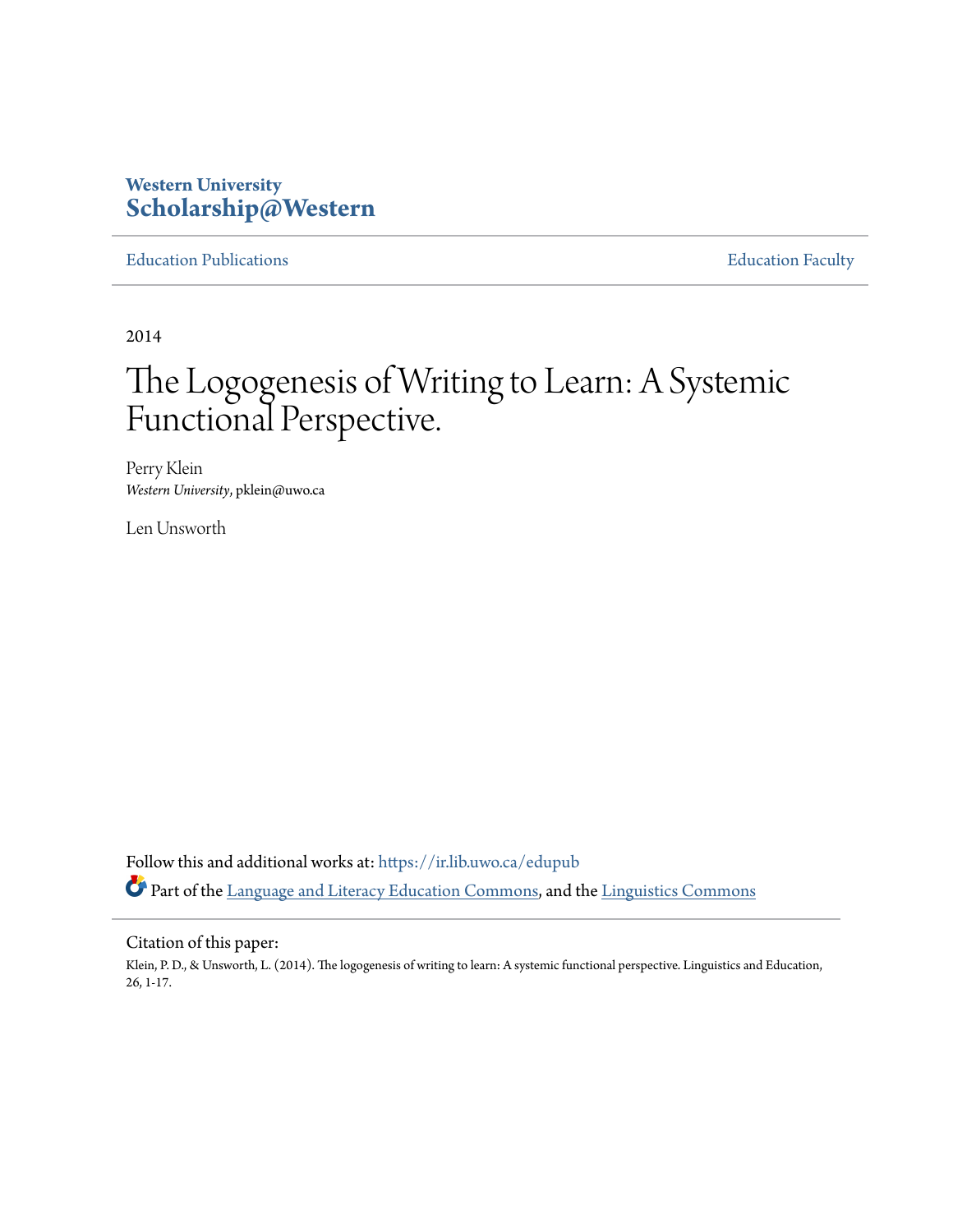The Logogenesis of Writing to Learn:

A Systemic Functional Perspective

Klein, P. D., & Unsworth, L. (2014). The logogenesis of writing to learn: A systemic functional perspective. *Linguistics and Education*, *26*, 1-17.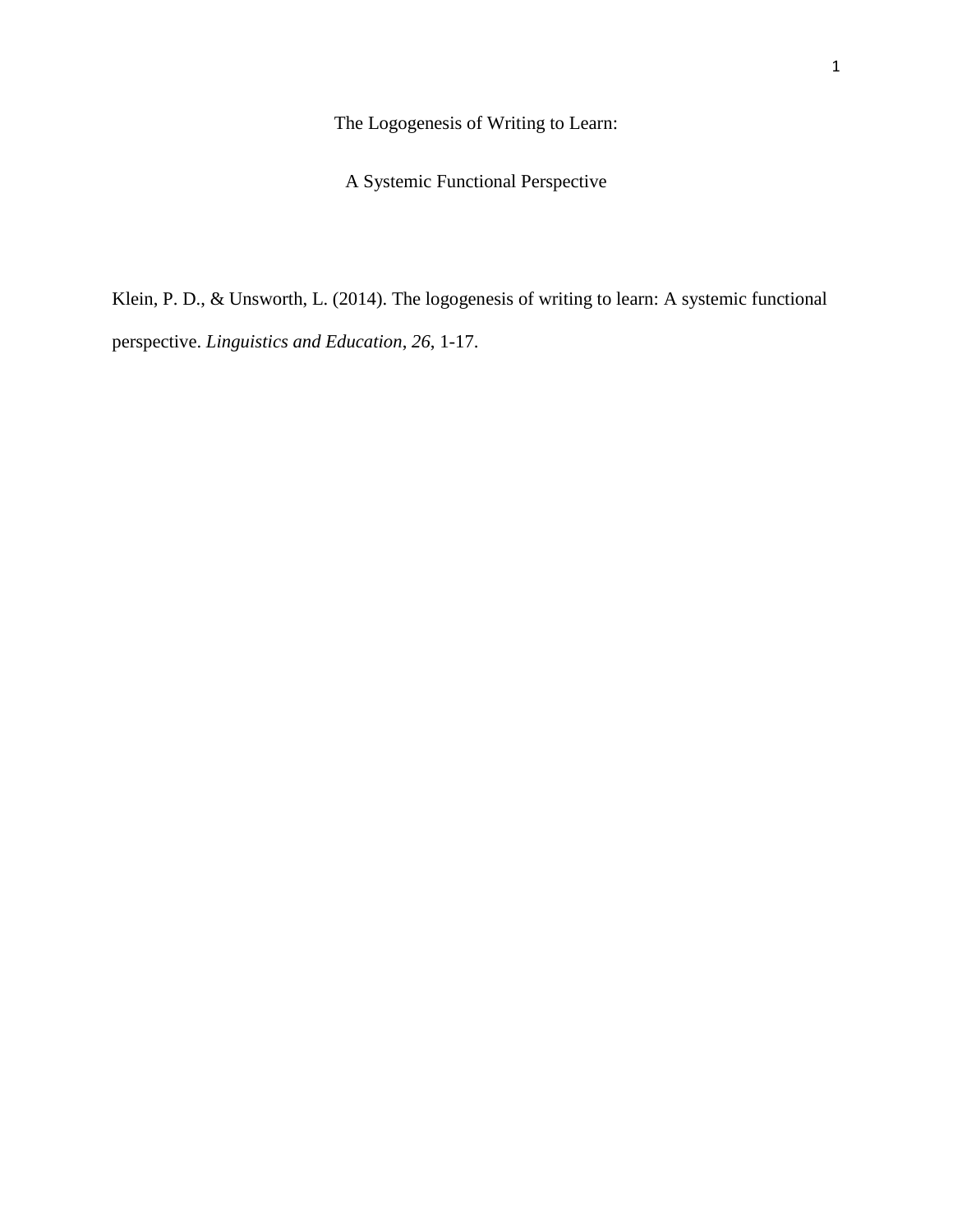#### **Abstract**

Writing to learn has become an important practice in science education. How is scientific knowledge constructed during writing? To investigate this question, we examined the process through which four university students constructed written explanations of either projectile motion or buoyancy. The analysis, informed by systemic functional linguistics, focused on the mapping of semantic elements to grammatical choices, and the way in which this mapping unfolded throughout the course of each text. The texts began largely congruently; grammar mapped closely to experience. Gradually, each text shifted toward greater use of grammatical metaphor. Nominalization allowed propositions and sequences of events to serve as participants in complex causal and epistemic relationships. Students' texts showed several properties of professional scientific texts: transcategorization, compaction, and logicality; however, professional science texts instantiate these properties synoptically and systemically, whereas student texts exemplify them dynamically and instantially.

Keywords: Writing to learn; semantics; syntax; grammatical metaphor; logogenesis; nominalization.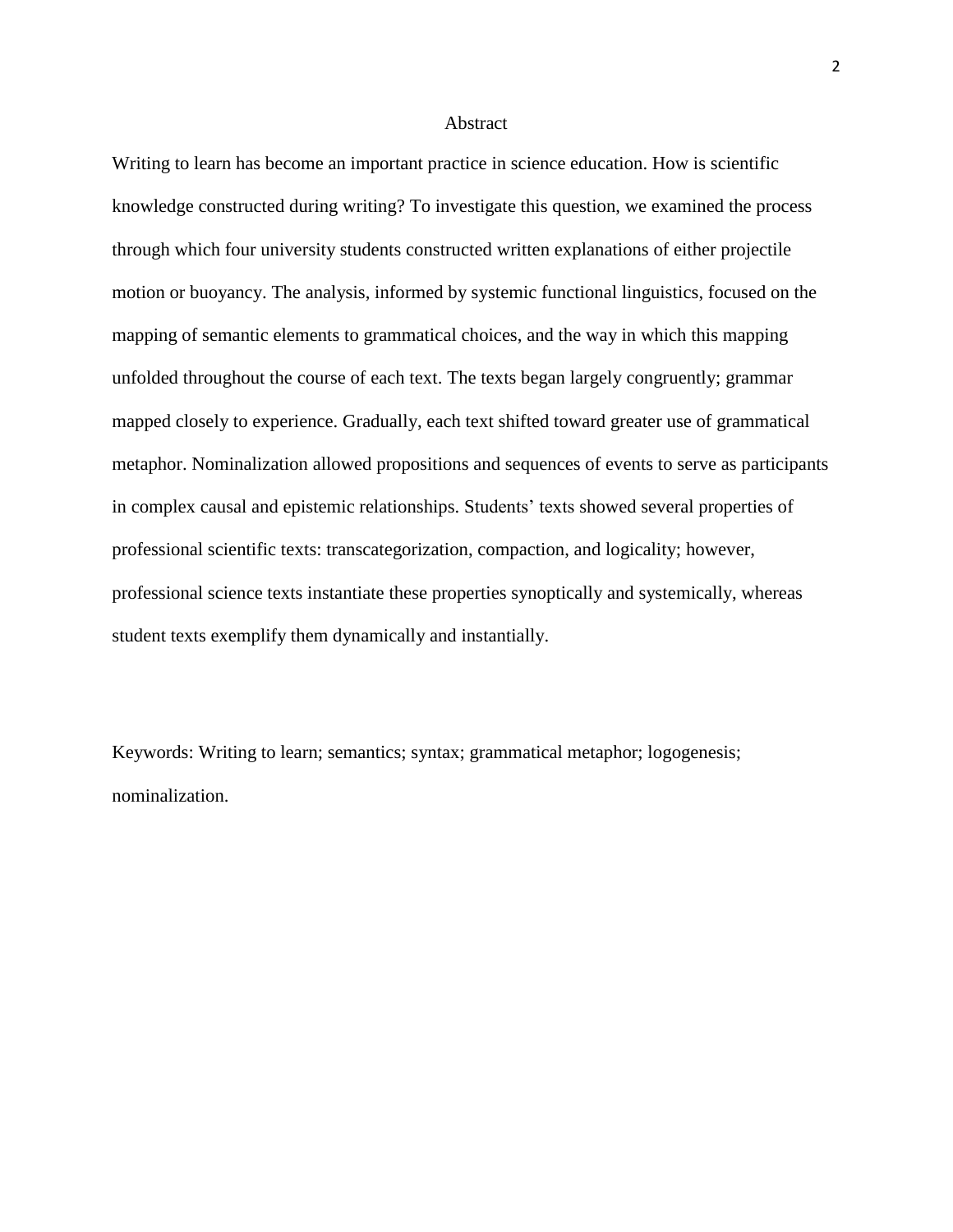#### **1.0 Introduction.**

#### **1.1 Writing to Learn.**

Writing has long been considered a vehicle for thinking and learning (Donald, 2001; Galbraith, 2009; Goody & Watt, 1963; Oatley & Djikic, 2008; Ong, 1982). The effects of writing on learning have been of particular interest in education (Emig, 1977; Klein, 1999; Nückles, Hübner & Renkl, 2009). "Writing to learn" refers to a set of educational practices in which students engage in a writing activity for the purpose of coming to better understand content or disciplinary modes of reasoning. Writing to learn takes a variety of forms (Klein & Yu, 2013). In one common type of activity, a student has an educational experience such as conducting a science experiment, and then writes a journal entry to interpret it (also called a "learning log" or "learning protocol;" e.g., Bangert-Drowns, Hurley, & Wilkinson, 2004; Drabick, Weisberg, Paul, & Bubier, 2007; Nückles et al., 2009). The purpose of the learning log is primarily to promote learning through reflective thinking; consistent with this, the principal readership is the writer himself or herself and the teacher. The writing is typically elicited through a brief thoughprovoking prompt; it is informal; it is typically completed in a single session resulting in a single draft of the text; it is typically completed individually; and it is about one page in length.

Previous research shows that writing usually contributes significantly to learning (Bangert-Drowns et al., 2004; Drabick et al., 2007; Klein, Piacente-Cimini & Williams, 2007). Science education has been a particularly active venue for the investigation of the role of writing in learning, with promising results (Bangert-Drowns et al, 2004; Gunel, Hand & McDermott, 2009; Wallace, Hand & Prain, 2004). However, the effects of writing on learning are variable: In some tasks, most students show evidence of learning, while in others they do not; and within tasks, individual students similarly differ in learning outcomes (e.g., Bangert-Drowns et al.,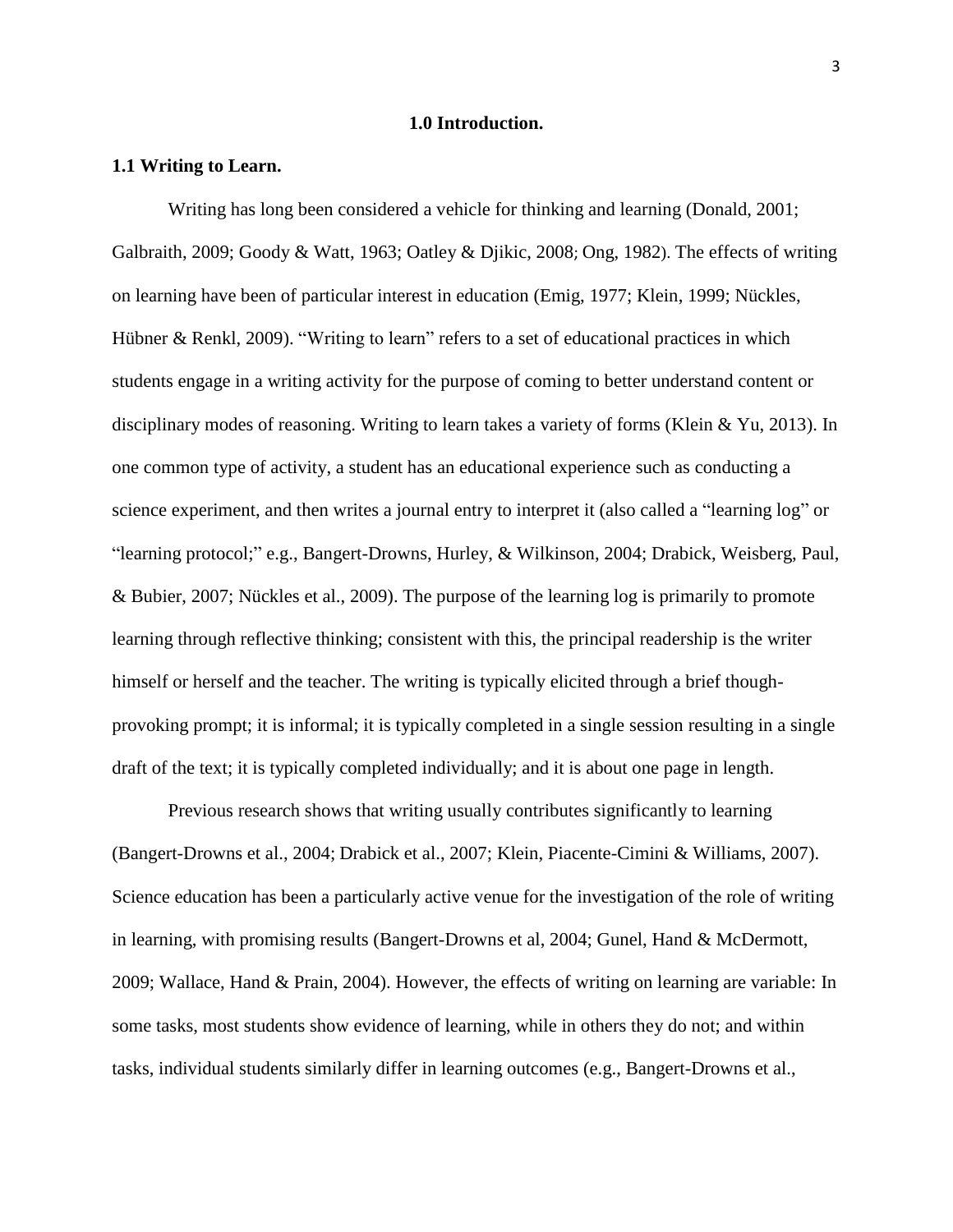2004; Klein, 2004; Rivard, 2004). This variability invites the question, *how*, that is, through what process, do students use writing to learn? This paper addresses the question of process in terms of the way in which language functions to construe meaning. The time frame of interest in this paper is *logogenesis*, that is, the unfolding of meaning throughout a given piece of discourse, in this instance, a students' creation of a specific text (Halliday, 1998b, p. 88).

#### **1.2. Systemic Functional Linguistic Research on Science Text.**

Extensive research on the linguistics of scientific text has been carried out in systemic functional linguistics (hereafter, SFL; Banks, 2005; Halliday, 1997, 1998a, 1998b, 1999; Halliday & Matthiessen, 1999; Kopple, 2002; Martin, 2011). The logogenesis of scientific text has been contrasted with the construal of experience in informal speech (Halliday, 1998b; Martin, 2011). "Construal" refers to the way in which elements of experience or semantic elements (e.g., participants, processes, attributes) are mapped onto grammatical choices (e.g., nouns, verbs, adjectives). Everyday language is thought to map experience to grammar in a way that is relatively *congruent* (See Table 1). For example:

1a. The cart rolled quickly along the floor,

1b. and then it hit the wall.

The unit of experience in a congruent text is the event; semantically, this is referred to as a *figure*, which is realized congruently as a clause. The central element of a figure is a change in experience, or *process*, realized as verb, e.g., *rolled*. Persons or concrete objects comprise *participants* in these processes, congruently realized as nouns or pronouns, e.g., *cart*. Processes occur in some *circumstance*, frequently realized as a prepositional phrase, e.g., *along the floor*; and they may occur in some specified *manner*, frequently realized as an adverb, e.g., *quickly*.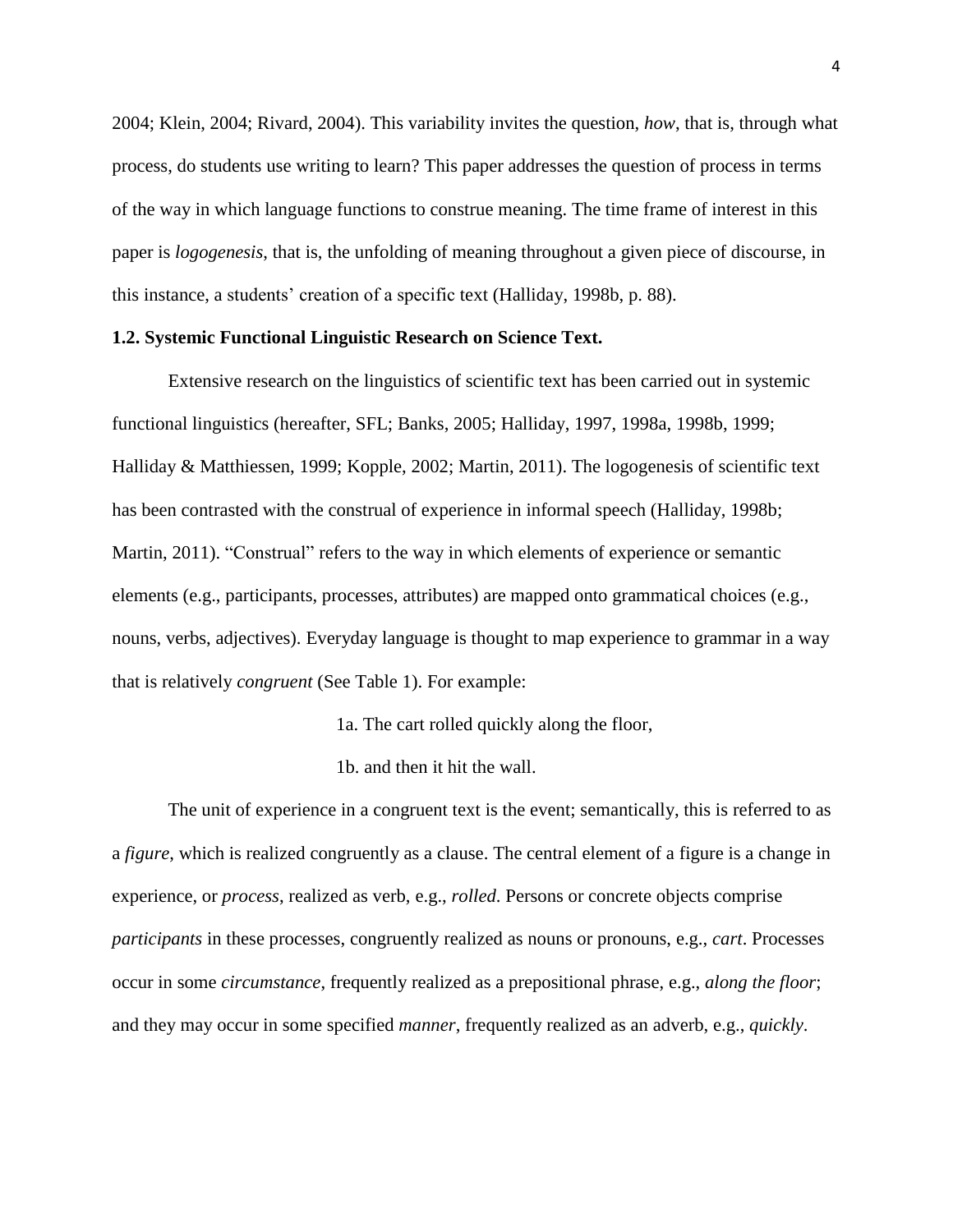Two or more events comprise a *sequence*; these are connected by a *relator*, realized as conjunction (e.g., *and*) linking two clauses.

Consequently, congruent discourse presents a *dynamic* construal of experience, in the sense that each clause focuses on a change in experience. Congruent mapping is considered to be primary, in the sense that it is more characteristic of early childhood speech than later childhood speech (Painter, 1999); it is more characteristic of texts that students read and write in the earlier stages of education, than those that they write in the later stages of education (Christie  $\&$ Derewianka, 2008); it is more characteristic of conversational speech than academic writing (Biber & Vásquez, 2008); and within the discipline of science, it is more characteristic of historically earlier texts than later texts (Kopple, 2002).

Professional scientific text reconstrues experience in ways that have been extensively documented in previous literature (Banks, 2005; Halliday, 1997, 1998a, 1998b, 1999; Halliday & Matthiessen, 1999; Kopple, 2002). A salient feature of scientific text is the extensive use of *grammatical metaphor*, in which a semantic element that would be construed congruently through one grammatical choice is reconstrued through a different grammatical choice. The most frequently discussed type of grammatical metaphor is nominalization, in which a process, which would congruently be construed as a verb, is instead construed as a noun, e.g., evaporate becomes *evaporation.* In a second common grammatical metaphor, an attribute, which would congruently be construed using an adjective, is instead construed using a noun, e.g., *long* is, e.g., *length*. In a third type, the relationship between two figures, which would congruently be expressed using a relator construed through a conjunction, is instead expressed as a process using a verb. For example, causation, which might congruently be expressed using the conjunction "so," is instead expressed using the verb "determines."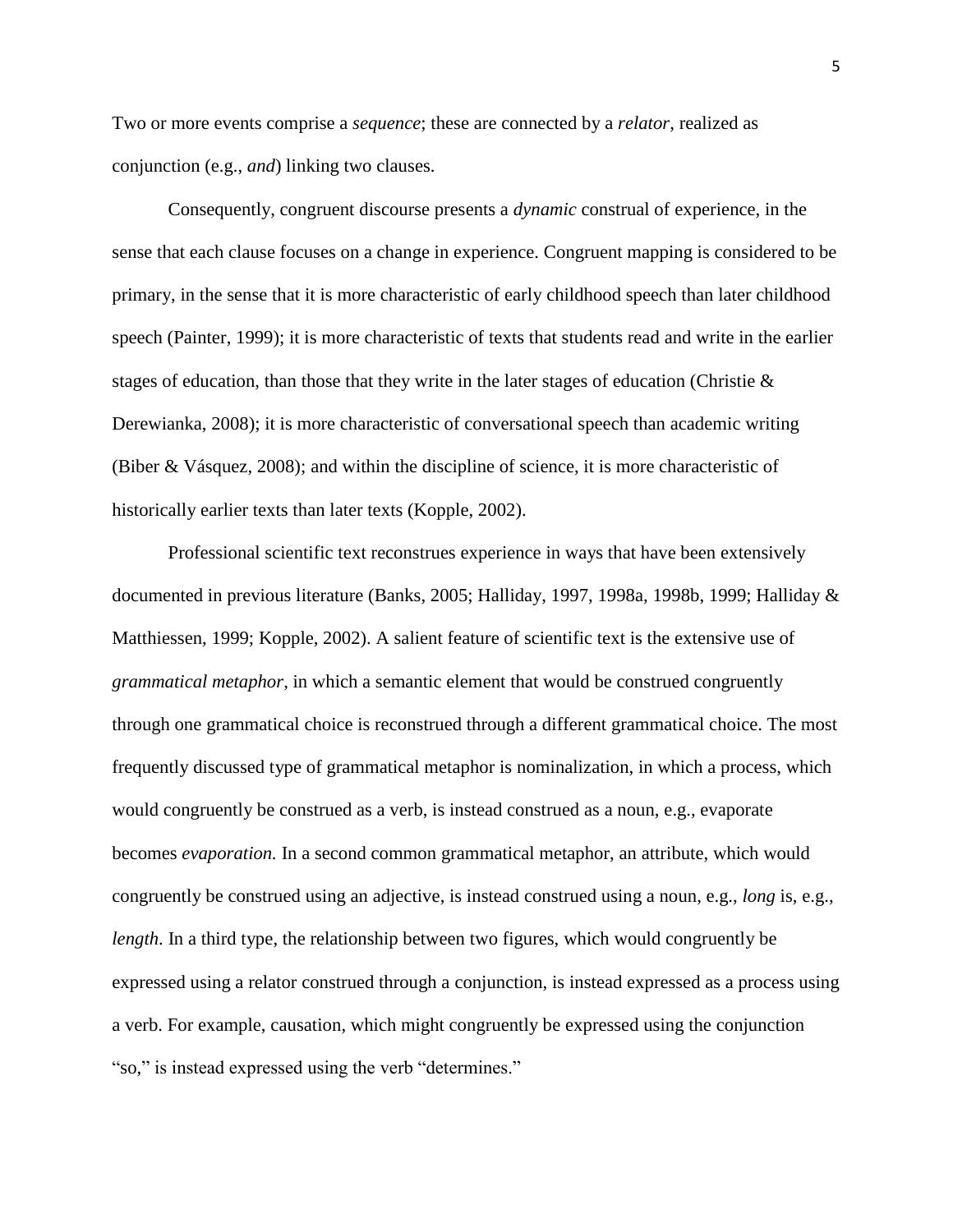In scientific text, these features combine to form a common or "favorite" clause such as this one:

> *[Rapid changes in the rate of evolution] are caused [by external events]*. (Halliday, 1998b, p. 59).

The Subject of this clause is a figure construed as a nominal group; it is followed by a semantic or logical relator construed as a verbal group; this is followed by a second figure construed as a nominal group.

Halliday (1998b) has described the *logogenesis*, or unfolding of meaning, within scientific text. Logogenesis contrasts with other time frames: Ontogenesis refers to development across the lifespan; and phylogenesis refers to development across evolutionary time (Halliday & Matthiessen, 1999, pp. 17-18). In the logogenesis of scientific text, a semantic element, such as a figure, is introduced in a clause. In a subsequent clause, this semantic element may be nominalized, allowing it to serve as the Subject of this clause. This comprises *compacting*, in that a semantic figure, which would be congruently construed as a clause, is now reconstrued at the lower grammatical rank of a word or phrase. This allows it to function as part of a subsequent relationship between figures, such as complex causation. This process of reconstrual, compaction, and thematization can be then be repeated; the result is that a theory is constructed and supported through an extended chain of reasoning. These processes can be found to some extent in written texts in the humanities and social sciences; however, the use of the grammatical metaphor of nominalization is very frequent in the natural sciences (cf., Hood, 2011; Maton, 2011; Martin, 2011).

In this way, professional scientific writing realizes two *motifs*. The first motif is *technicality*, the creation of a taxonomy of technical terms. This technicality *expands* the noun as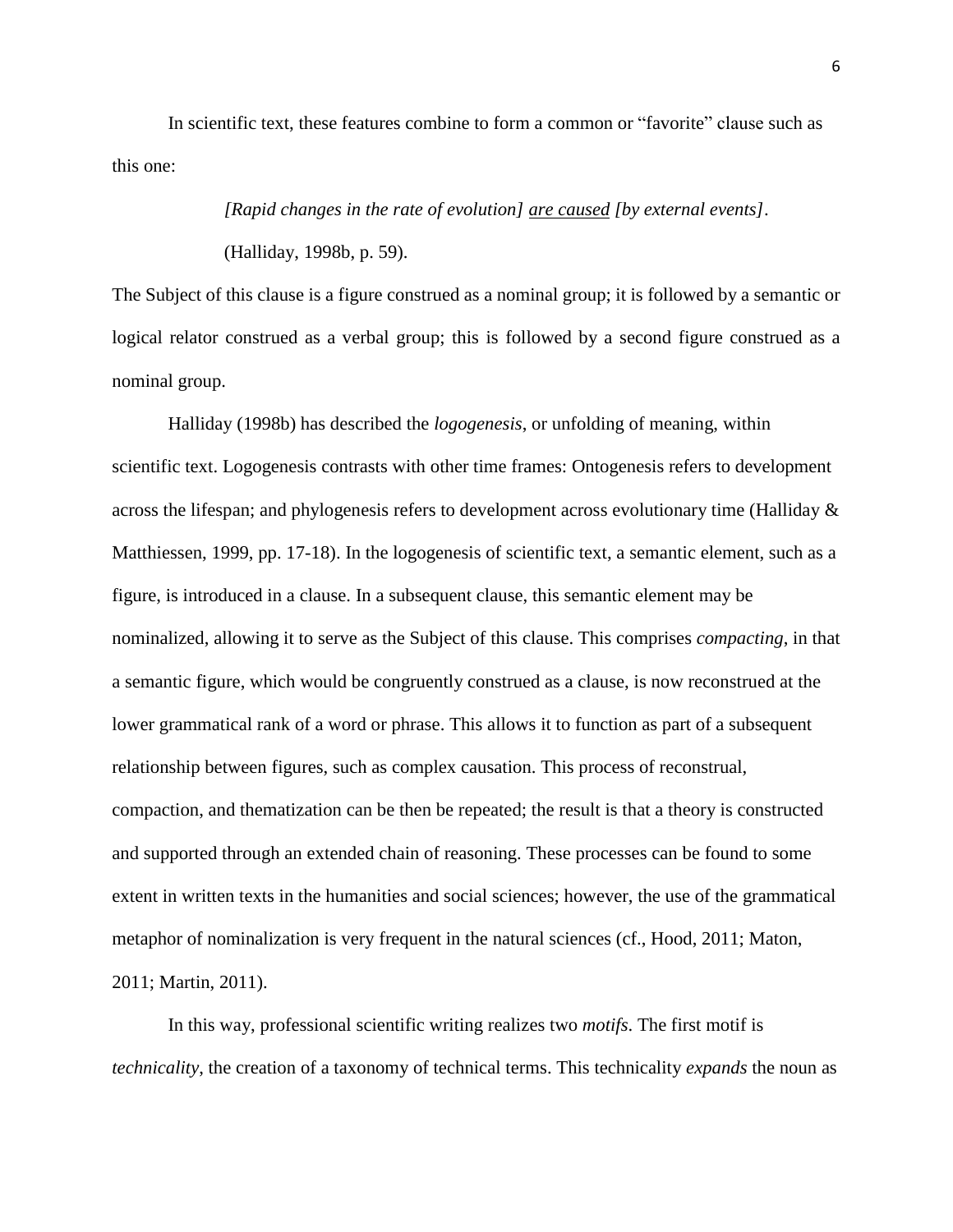a resource for meaning. It also *distills* this meaning to a limited, abstract sense so that the term functions as part of a theory; for example the term *avis* connotes a place in a taxonomy, whereas the everyday term *bird* does not (Halliday, 1998b, p. 64). Consequently, scientific texts are *systemic* in the sense that they create a set of inter-related terms that can be taken up and used in subsequent texts. The second motif is *reasoning* or *logicality*, in which the text construes a theory, that is, a set of propositions which provide an explanation and supports this explanation with evidence (Halliday, 1998b, 1999).

Halliday proposes that congruent discourse and scientific discourse project two different worldviews. Congruent discourse construes the world as *dynamic*, a space where experience is comprised of human or non-human agents and concrete things, which participate in visible processes of change, in a perceptible manner and set of circumstances. Conversely, scientific discourse construes the world as a place that is *synoptic*: Abstract or virtual entities are related to one another through processes that are abstract and timeless. A given professional science text works to construct knowledge, beginning somewhat congruently, and progressing toward a more technical, rational, and synoptic form. Academic text in the humanities and social sciences also shows synoptic properties, but to a lesser degree, relying more on grammatical complexity, and less on nominalization and lexical density, to build knowledge (Christie & Macken-Horarik, 2011; Coffin, 2004; Schleppegrell, 2011).

#### **1.3. Systemic Functional Studies of Student Academic Writing.**

These findings raise important questions about the linguistics of students' scientific texts, particularly in the case of writing to learn in science. How is experience construed linguistically as the text unfolds? Do student writers show a process of logogenesis similar to that found in professional texts, or some other pattern? To date, most previous research on the linguistics of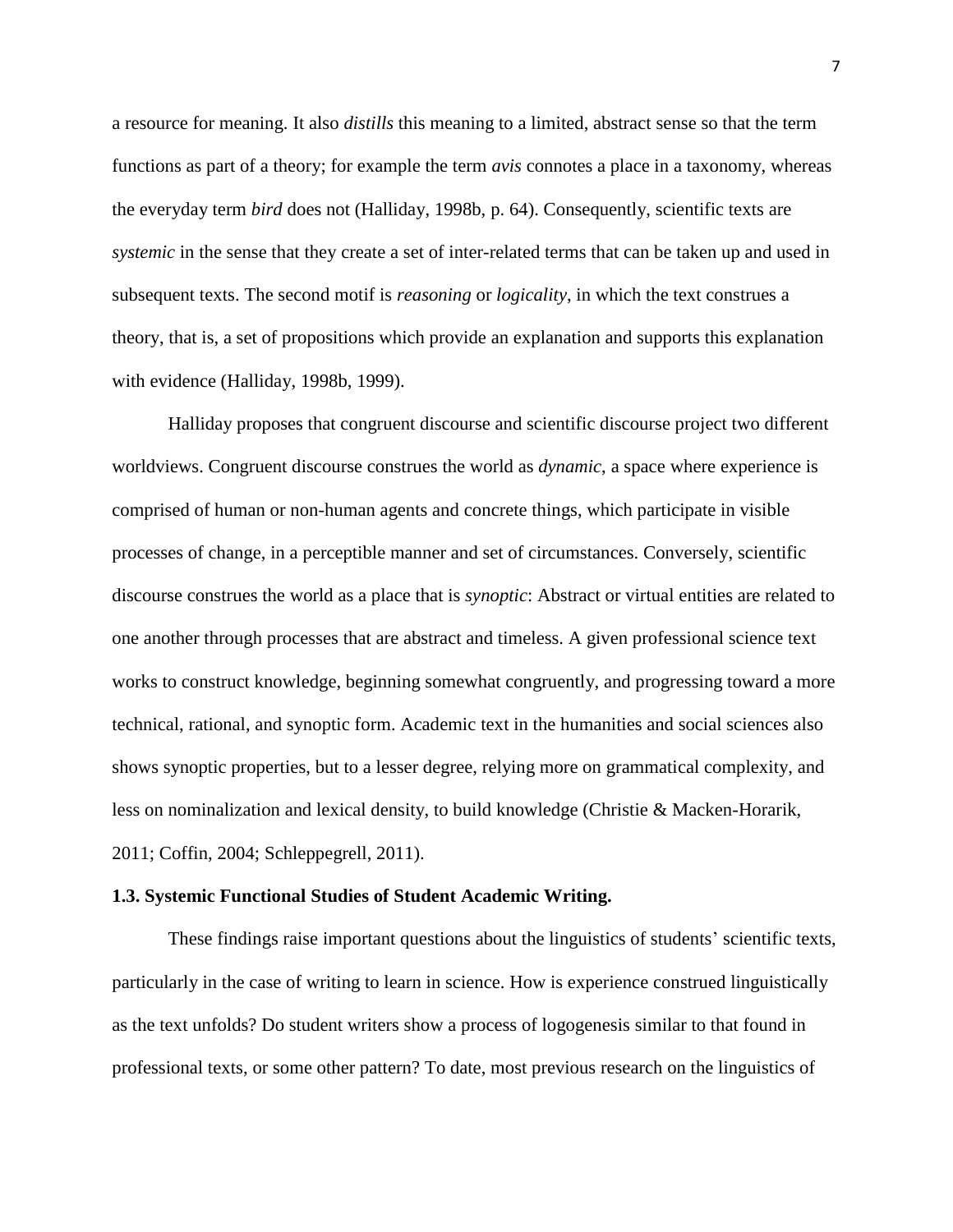students' academic writing has employed an ontogenetic timeframe, using a cross-sectional approach to compare the texts written by students' at various educational levels. These studies have shown that the texts of elementary writers tend to comprise genres that are relatively descriptive, implying a relatively dynamic construal of experience; the texts of late elementary and secondary students more frequently comprise more abstract genres, such as scientific explanations and arguments, which make greater use of a synoptic construal of experience (Christie, 1998; Christie & Derewianka, 2008; Martin, 1989). The most extensive developmental study found that the texts of younger students include concrete participants construed through nouns, perceptible actions construed through verbs, and relationships among events construed as conjunctions linking clauses; they show fewer features of synoptic texts, such as grammatical metaphor (Christie & Derewianka, 2008). Explanations, for example, show a progression in abstraction throughout the late elementary and secondary grades: Sequential explanations connect a series of events; factorial explanations identify multiple simultaneous causes; and causal explanations include abstract processes (Christie & Derewianka, 2008; Veel, 1997). Similar contrasts between congruent and synoptic discourse appears in other academic disciplines such as history, with younger writers producing more congruent texts, and students at higher educational levels producing more synoptic texts (Coffin, 2004). Other SFL research has taken an educational approach, showing that with explicit instruction, modeling, and practice, students can learn to write texts more similar to those found in academic disciplines (Fang & Schleppegrell, 201; Macken-Horarik, 2002).

However, although the ontogenesis of students' academic writing has been explored extensively, the logogenesis of writing to learn has not yet been investigated. What is the linguistic nature of this process? For example, how do students map semantics onto grammatical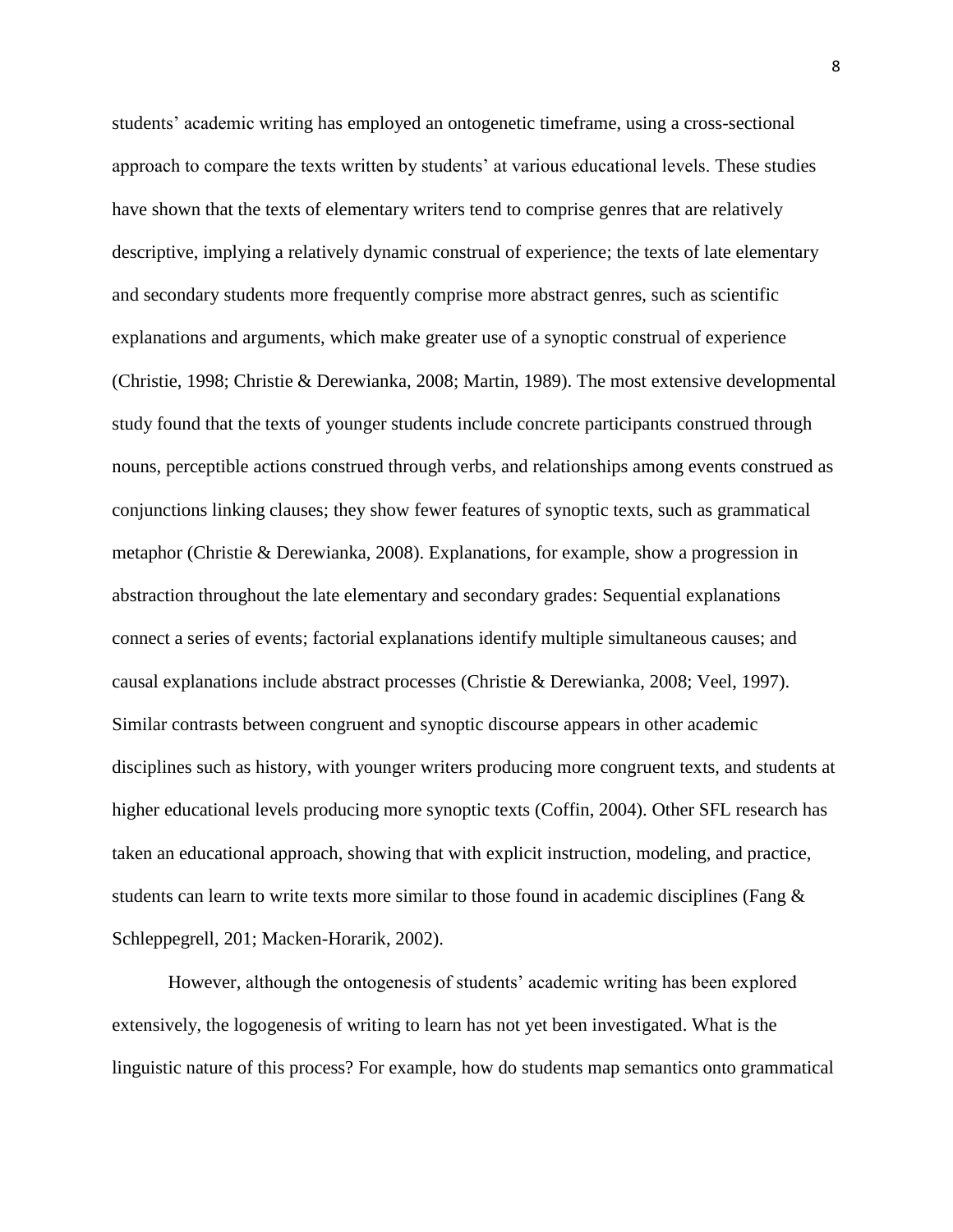choices, and how does this change over the course of a given text? Such an investigation could help to inform decisions about the linguistic characteristics that teachers could expect or encourage in writing to learn activities.

It may be the case that all acts of writing involve creation of meaning, in the sense that each text is, to some degree unique. However, there is an important distinction to be made (Christie, 1989, pp. 193-196; Halliday & Matthiessen, 1999, pp. 384-387). In some texts, the writer expresses meanings similar to those that he or she has expressed previously; for example, professional scientists typically construct the ideas and language for their articles prior to writing the manuscript text itself, in spaces such as laboratory discussions with colleagues, email messages, and draft manuscripts (Cronin, 2004; Yore, Hand & Prain, 2002). Consequently, the manuscript submitted for review may simply reiterate these meanings in a polished form. However, in other instances, the writer may create a text that includes meanings that he or she has not expressed before; for example, a student may have previously expressed a scientific misconception, and now in the course of writing a new learning journal entry realizes that this former conception was incoherent, and constructs a more valid one (e.g., Klein, 2004). This latter case is of interest in writing to learn. Writing to learn is particularly interesting from an SFL point of view, because logogenesis specifically concerns the way in which experience is construed in scientific discourse. Construing a new meaning, rather than a familiar set of meanings, is an instance of substantial "meaning-making." However, the linguistic nature of this process is unknown. It might be expected to differ from that of professional science text. As Halliday (1998b, p. 93) wrote, "…the nominal grammar would not have served very well in the primary construal of experience; you have to know the answers before you start."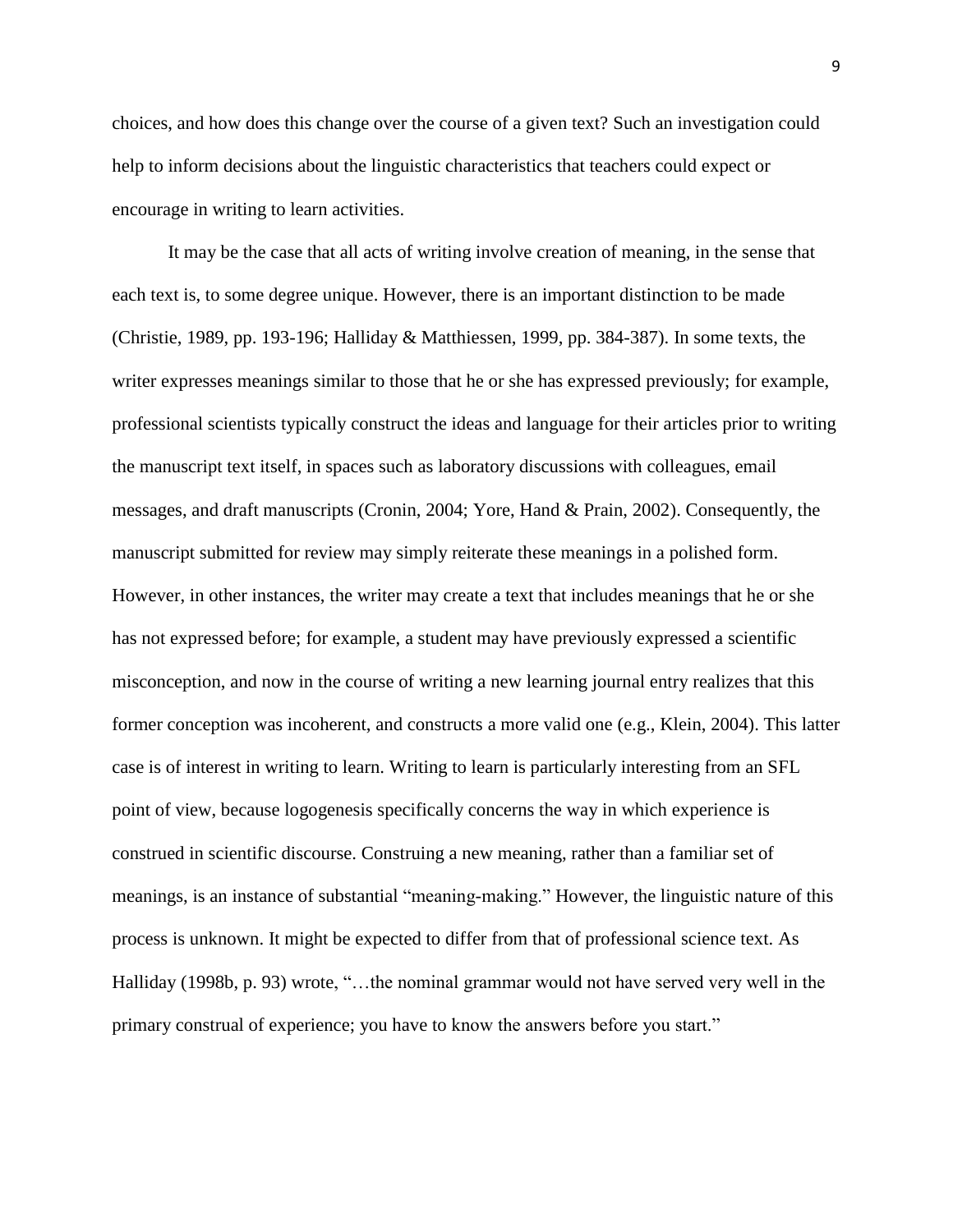Some authors have described students' discourse during the construction of new concepts or explanations; these have shown a movement toward nominalization (Massoud & Kuipers, 2008; Viechnicki, 2008; Wright, 2008). However, in these studies, writing has been relatively incidental to other activities such lessons from the teacher, small group discussions, and reading. Consequently, the written texts examined in these studies have been very brief and fragmentary. Conversely, examining a writing to learn text would be helpful in understanding the linguistics of students' knowledge construction specifically during writing. In a related point, previous studies have focused almost entirely on nominalization. This raises the question of what other forms of grammatical metaphor students may use in writing, and how these function in the unfolding of a given text.

The present study focused on learning journals. In SFL, the genre of a writing activity is conceived in terms of social purpose. The genre that was the focus of the present study was the journal entry (e.g., Bangert-Drowns et al., 2004; Drabick et al., 2007; Nückles et al., 2009). Its purpose is primarily to support learning through reflection on some experience, so the main readership is the writer himself or herself. Learning journals are also read by the teacher to assess learning formatively, and thereby inform subsequent teaching. The text is typically elicited through a reflective thinking prompt; it is typically completed in a single session resulting in a single draft; and it is typically composed individually.

#### **1.4 Purpose of the Present Study**

This study investigated the linguistics of students' knowledge construction during writing. Students observed two demonstrations concerning one of two scientific principles. Each student then wrote a reflective journal-style note to interpret this experience. For analysis, four texts were selected in which students constructed new explanations in the course of writing.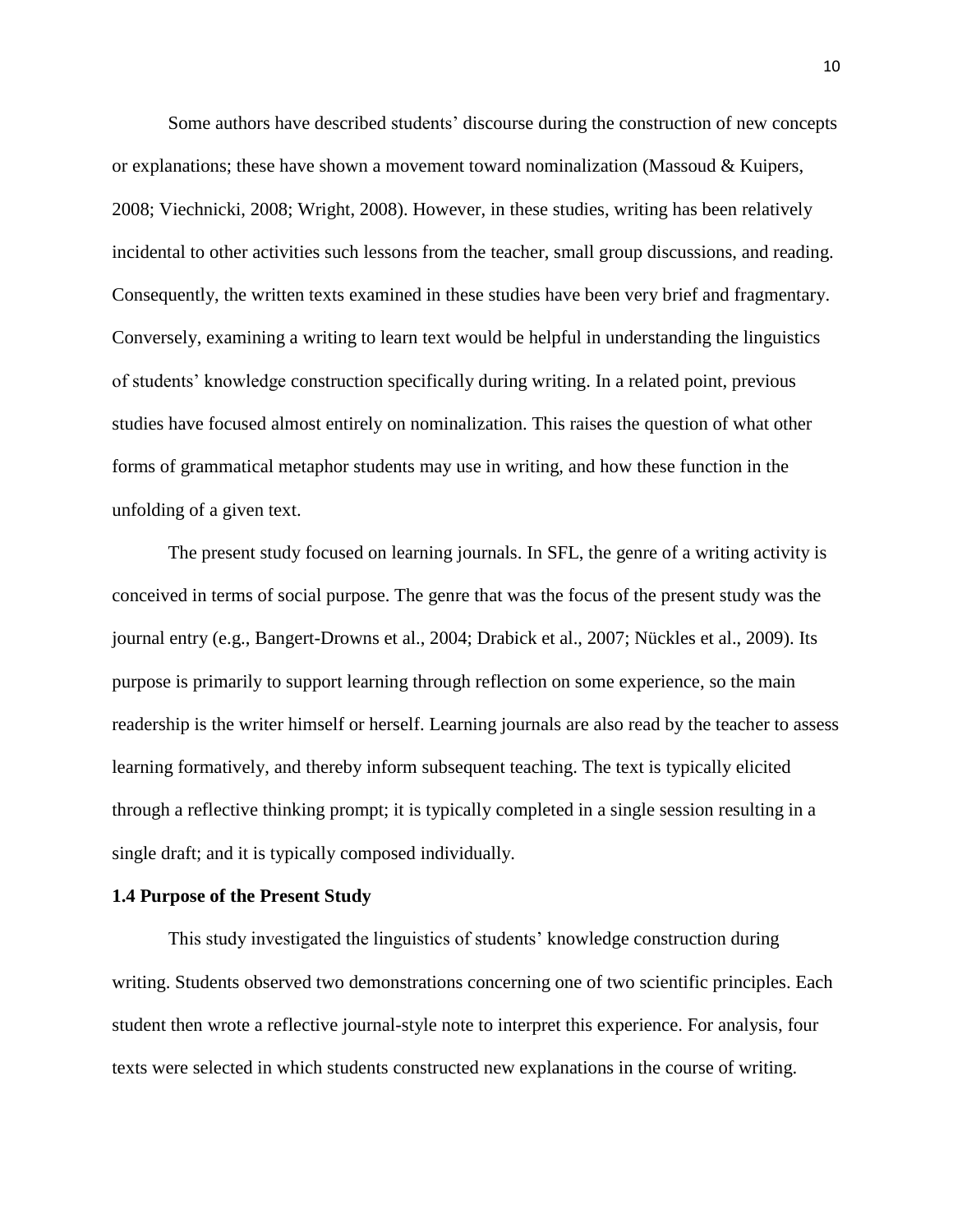Analysis focused on two research questions: First, how did the construal of semantic elements (things, processes, attributes) through grammatical choices (e.g., nouns, verbs) change during the composition of each text? Second, how did this construal operate in the students' construction of explanations (theorizing)?

#### **2. Materials and Method**

#### **2.1 Overview.**

The texts analyzed here were drawn from a larger study on writing to learn in physics (Klein, Piacente-Cimini, & Williams, 2007). In total, 72 university students who were not science majors participated. Each student created a learning journal entry explaining one of three science topics: buoyant force of a fluid; components of projectile motion; or forces internal to a system. Students initially completed a brief pretest specific to the particular science topic. They then observed two demonstrations that were based on the same topic, e.g., two demonstrations concerning the buoyant force of a fluid. Next, they constructed an explanation of the demonstration using one of three discourse modalities: speaking, writing, or think-aloud writing; the samples analyzed here came from the writing condition. Finally, students completed a brief post-test to assess their understanding of the science topic; the comparison of the pretest and post-test allowed us to assess students' learning during the writing interval. The method will now be presented in greater detail.

#### **2.2. Participants.**

The participants were students at a large Canadian university. Because we were interested in students constructing explanations that were new to them, participants who were not science majors were recruited using posters displayed in faculties other than science (e.g., music, social science); thus students were drawn from a wide range of disciplines in the humanities, social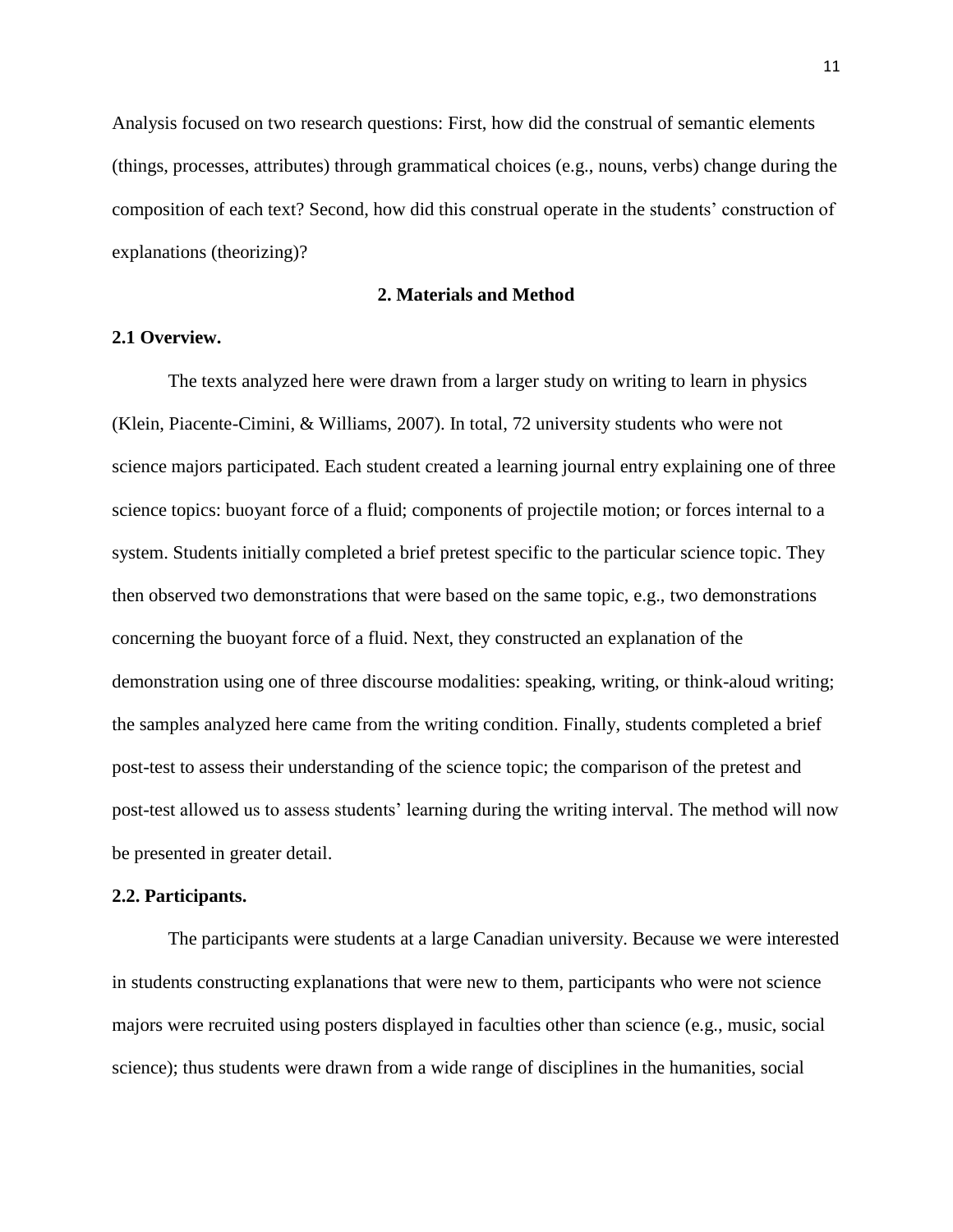sciences, and fine arts. The larger study from which this sample was drawn comprised 72 participants, and took place over approximately two months. To achieve depth of analysis, it was necessary to select a small sample of four texts. All four participants spoke English as a first language. The selection process is described in detail in the Analysis section below.

#### **2.3 Procedure.**

The participants answered a series of pretest questions to assess their initial understanding of the specific physics topic about which they would write. Each question comprised a predict-and-explain item, in which a scenario was presented to the student, who predicted what would happen next, and explained why it would happen (Appendices One and Two). Two of the scenarios comprised demonstrations that the students were about to observe; one comprised a question identical to the first question of the post-test. The students selected for this analysis predicted the outcome of at least two of the three scenarios incorrectly, and none offered a scientifically valid explanation for any scenario.

For each of the science topics there were two demonstrations. The demonstrations were based on physics principles about which most individuals hold misconceptions (Brown, 1989; She, 2002); they were designed to challenge these misconceptions, and to allow the students to construct more valid explanations. The pair of demonstrations observed by each student differed from each other perceptually, but shared a common underlying physics principle, so they could be considered analogs of one another. For concise presentation here, two of the three science topics were selected.

The first science topic was the *buoyant force of a fluid*, that is, the principle that the density of a fluid determines the buoyant force that it exerts. This principle differed from the beliefs of most participants, who thought that the buoyancy of an object depends only on the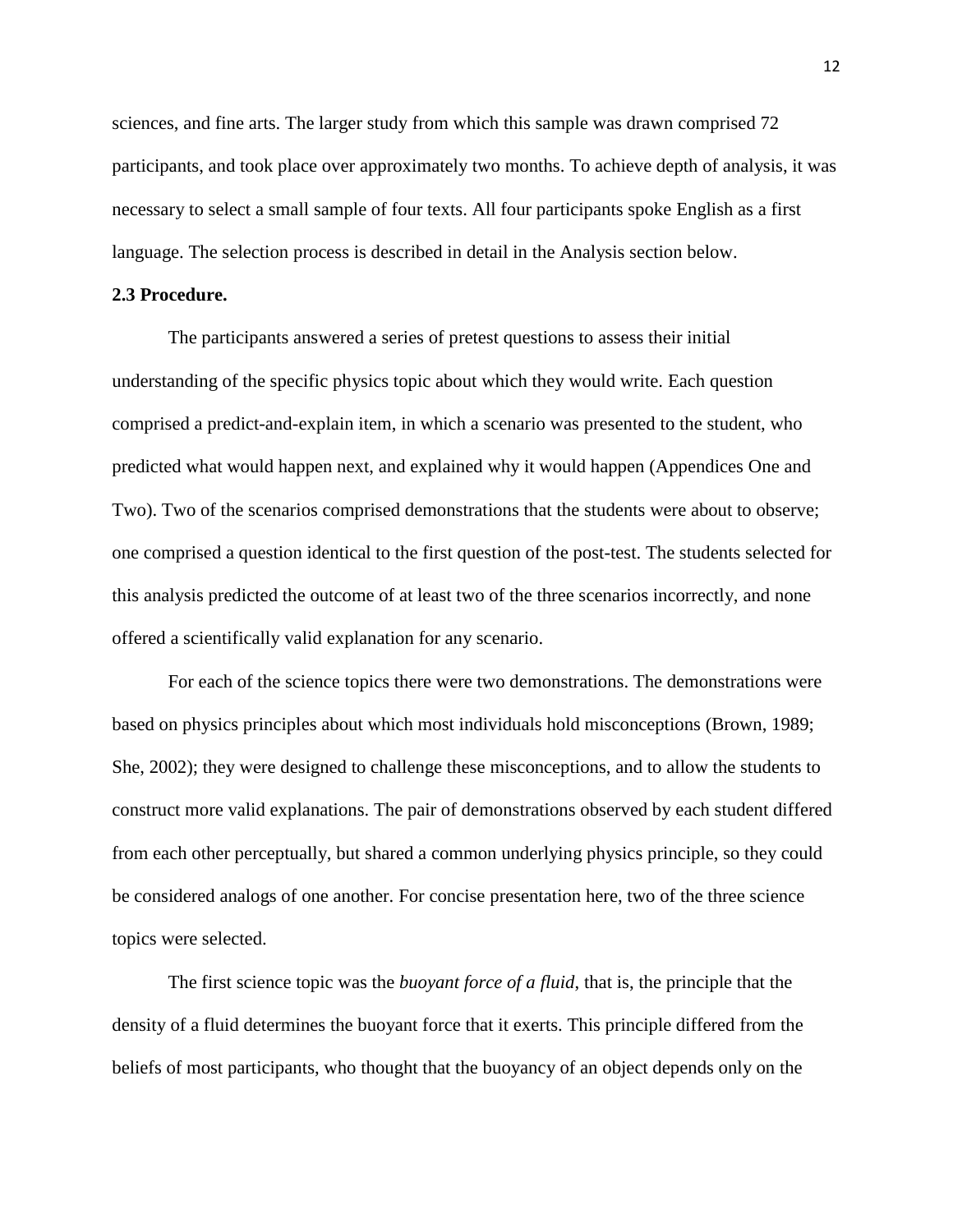characteristics of the object itself. The first demonstration of this principle, *Three Liquids*, comprised a large beaker containing two layers of liquid. The lower (denser) liquid was labelled 'salt water' and the upper (less dense) liquid was labelled 'oil.' A plastic vial labelled "fresh water" was placed in the beaker, where it sank to the boundary between the saltwater layer and the oil and remained suspended there. In the second demonstration of this principle, *Aerated Cylinder*, a wooden ball initially floated in a large cylinder of water. An aquarium air pump was connected to an air stone at the bottom of the cylinder. Most participants predicted that when the pump was switched on, the rising bubbles would lift the ball; in fact, when the water filled with bubbles, the water and air mixture was less dense than the water had been, so the ball sank.

The other science topic was *components of projectile motion*. The principle underpinning these two demonstrations was that the components of projectile motion (horizontal velocity and vertical acceleration due to gravity) are independent of one another. The first demonstration of this principle was the *Funnel Cart*, a small vehicle with a vertical tube mounted on top. The cart rolled forward, and the ball was launched vertically by a spring. Most participants predicted that the ball would fall behind the cart, because they believed that an object falling vertically slows down in the horizontal direction; in fact, the ball travelled with the same horizontal velocity as the cart, and dropped back into the funnel. The second demonstration of this principle was *Balls Dropped and Shot*. A bracket sitting on a table held a spring-loaded rod and two balls. The lever was released, and one ball was projected horizontally, while the other ball was dropped vertically. Most participants believed that a ball falling on an arc would drop more slowly than one falling in a straight line, so they expected that the latter would hit the ground first. Actually both accelerated vertically at the same rate due to gravity, and landed at the same instant with a single, audible 'click.'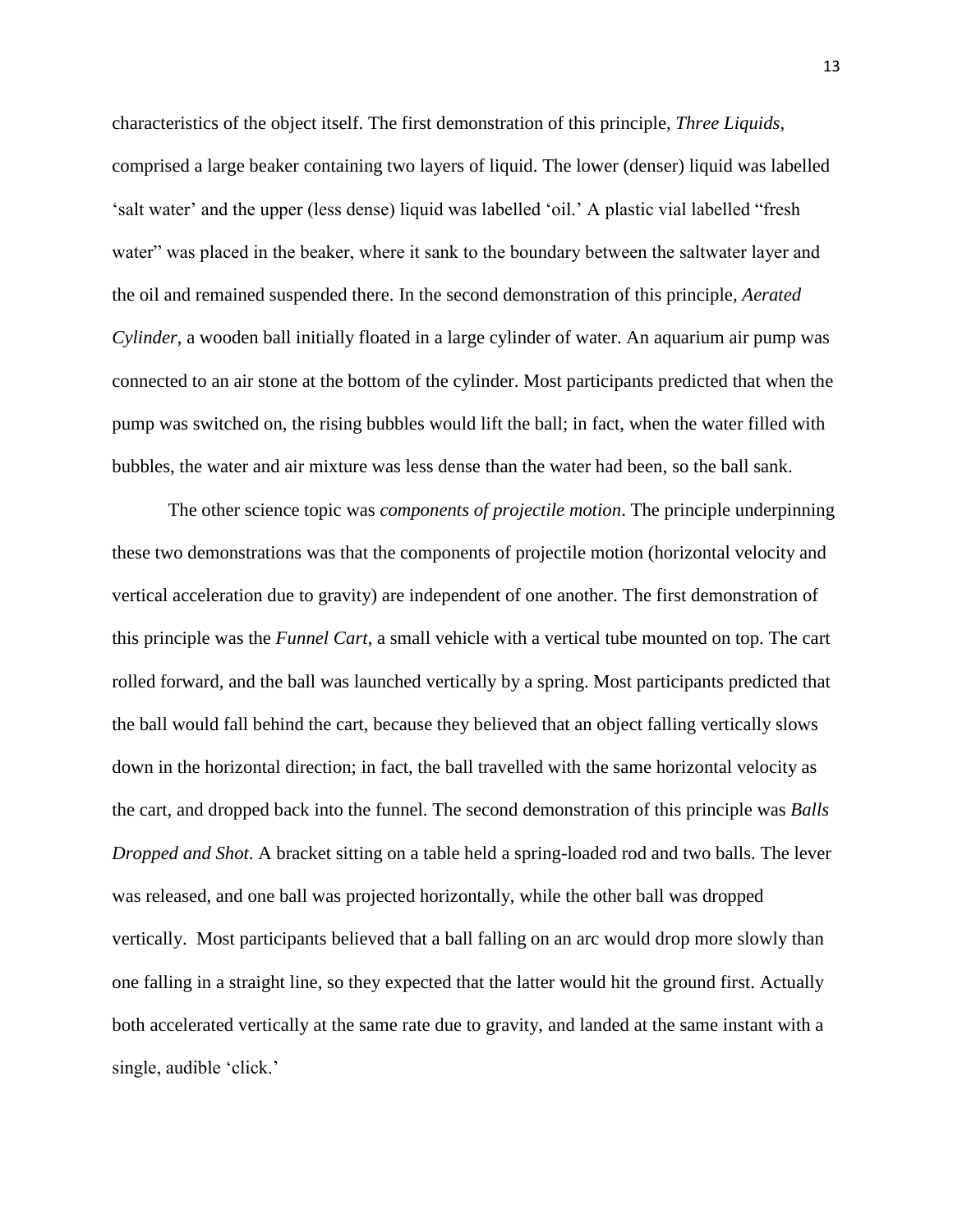This was followed by the discourse task. The discourse task was the only means of learning provided; there was no explicit teaching or discussion of the concepts for this task. Instructions for the writing task were similar to those used by Kurtz, Miao and Gentner (2001): "Please [talk / write / write and think aloud] and compare the two demonstrations. Think about what they have in common. Describe what is happening and explain why. Please answer as fully as possible." (For the present analysis, texts from the writing condition were selected). Participants were not given any additional guidance concerning the task. They wrote for as much time as necessary; all completed the writing activity in 30 minutes or less.

Finally, each participant completed a post-test specific to a topic: buoyant force of a fluid, components of projectile motion, or forces internal to a system. The first through sixth items presented novel scenarios, and asked participants to predict the outcome, and explain why this outcome would occur; the first of these questions was identical to the first pretest question (see Appendices One and Two). The seventh through tenth questions comprised cloze items that required students to compose explanatory statements. The total data collection required up to one hour per participant.

#### **2.4 Analysis.**

As noted above, four texts were selected for further analysis. Because the topic of this paper is logogenesis, it was necessary to present the development of individual texts in detail, from beginning to end. Because this analysis focuses on writing, texts in this condition, rather than speech or think-aloud conditions, were eligible for selection. Because this analysis focuses on knowledge construction, the selection was narrowed to 19 students who showed evidence of the construction of new explanations during writing. These were defined as students who offered no valid explanations during the pretest; they provided scientifically valid explanations at the end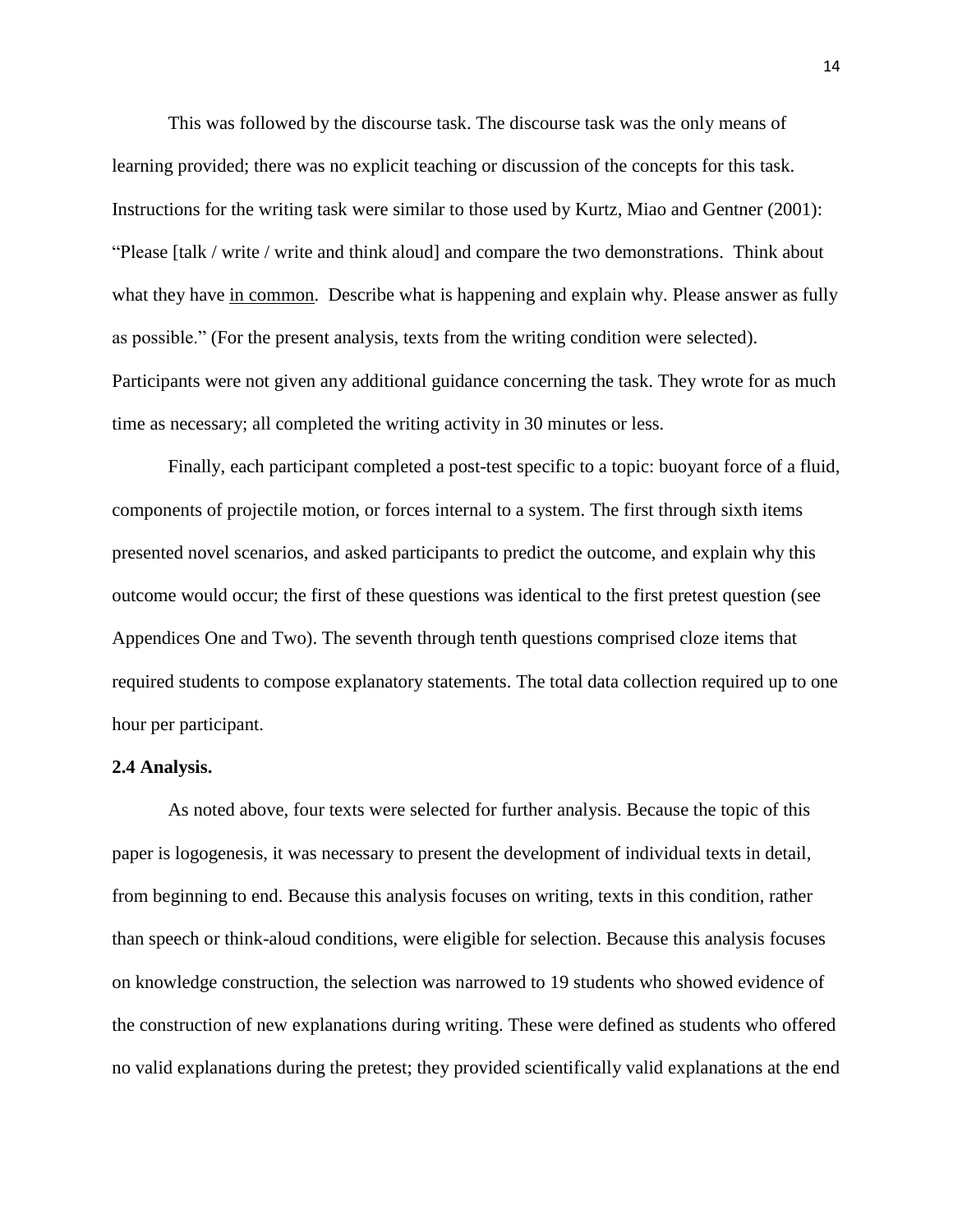of the written text; and at the post-test, they provided valid explanations in response to novel problems, and in response to the item that was repeated from the pretest. Within each of the two science topics, two texts were selected to represent the range of different writing styles: One text was selected to represent a more dynamic or speech-like style characterized by less grammatical metaphor; and one text was selected to represent a synoptic style characterized by more grammatical metaphor. It is acknowledged that this was not a random sample of students, instead was selected to represent the similarities and differences in the linguistic nature of texts that showed evidence of learning during writing.

Systemic functional linguistic analysis focuses initially on the clause, which is considered to comprise a unit of experience. It includes three systems: the system of mood, the system of information focus, expressed in theme and rheme; and the system of transitivity, expressed in the use of grammatical choices to represent aspects of experience. Because our theoretical interest concerns the way in which grammatical resources are used to construe various elements of experience (semantic elements), and because these texts were rich in this respect, the system of transitivity was the principal focus of this analysis.

The transitivity of clauses is considered here with respect to three broad categories. *Material* clauses represent physical processes, or more accurately, they represent processes *as* physical; these processes include doing, acting, creating, and changing. They include an Actor which is doing the action, and may include other participants, such as a Goal, the object to which the action is extended. *Mental* clauses represent processes such as thinking, feeling, and perceiving; grammatically, they must have at least two participants: the Senser who is a human or anthropomorphized participant, and the Phenomenon, which is the thing that is sensed, and can comprise a wide range of elements, including objects, events, acts, or facts. *Relational*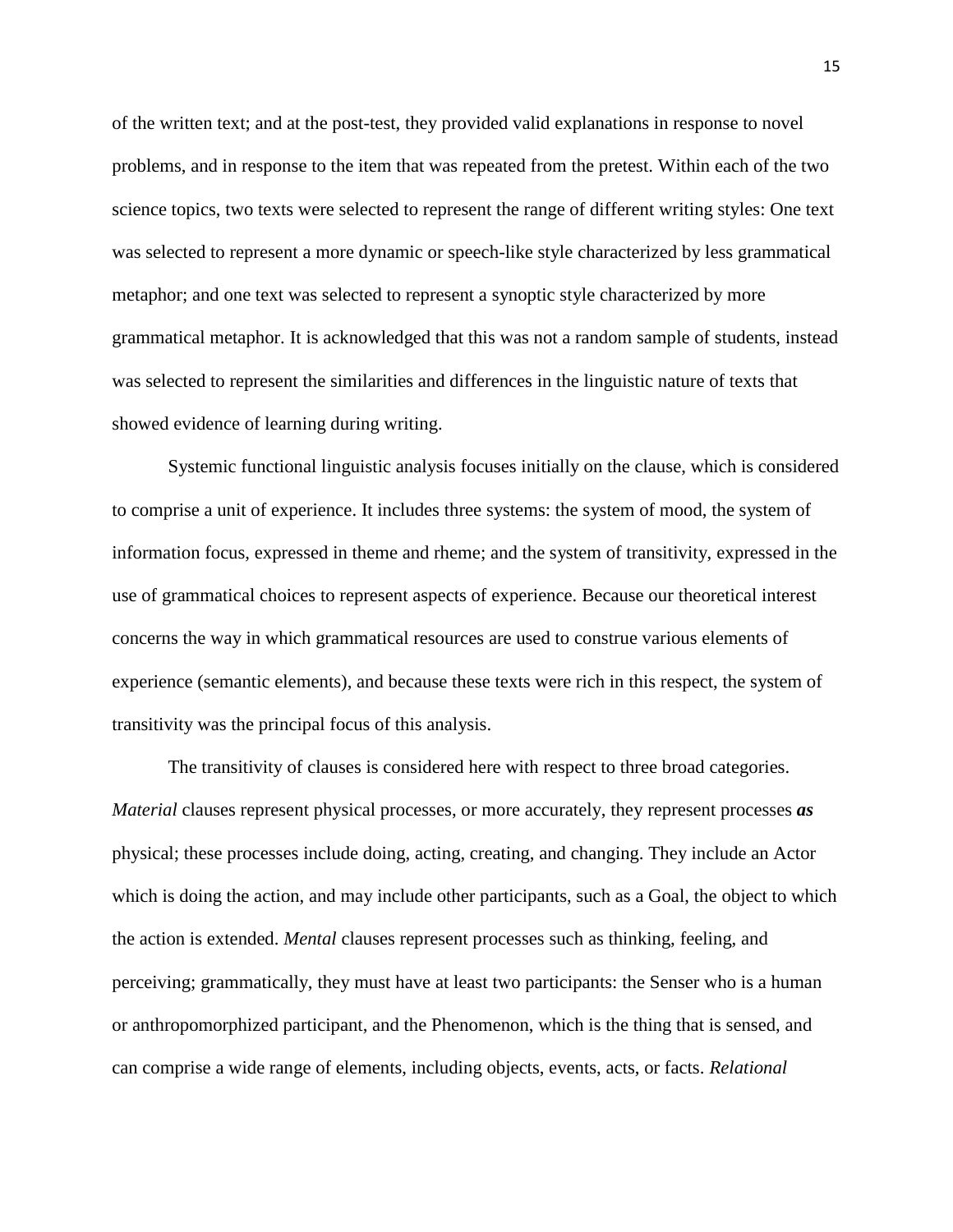clauses represent the semantics of being, having, or symbolizing; each clause includes a Carrier and an Attribute; (or a Token and a Value, respectively). These three categories can be further subdivided (Halliday & Matthiessen, 2004); however, to keep the number of technical SFL terms in this paper moderate, this analysis is restricted to these three broad categories. Additionally, we will use the familiar traditional school grammar terms "Subject" and "Object" or "Complement," rather than the SFL terms specific to each type of process (e.g. Actor, Goal, etcetera).

In the first step of the analysis, the texts were segmented into ranking clauses (that is, clauses not embedded within other clauses); within each text, each sentence was numbered, and each clause within the sentence was assigned a letter, e.g., 5b refers to sentence 5, the second clause. Second, each clause was categorized into one of the three broad types of transitivity: material, mental, or relational. Thirdly, the words in each clause were coded with respect to semantic category as participants, processes, circumstances/manners, and relators.

#### **3. Results**

In this section, we will present an analysis of one student's projectile text, and then to be concise, comment briefly on a second student's projectile text. Then we will present a buoyancy text, and comment briefly on a second student's buoyancy text.

#### **3.1. Projectile Motion, Patrick's Text (#315).**

Patrick was a 22 year old anthropology student with no previous secondary school or university courses in physics. At pretest, he predicted and explained the outcome of all three scenarios incorrectly; for example for *balls dropped and shot*, he said, "…the (horizontal) speed of the ball determines how gravity will act on it." However, after writing, his post-test score was high, and he explained that the relationship between horizontal velocity and acceleration due to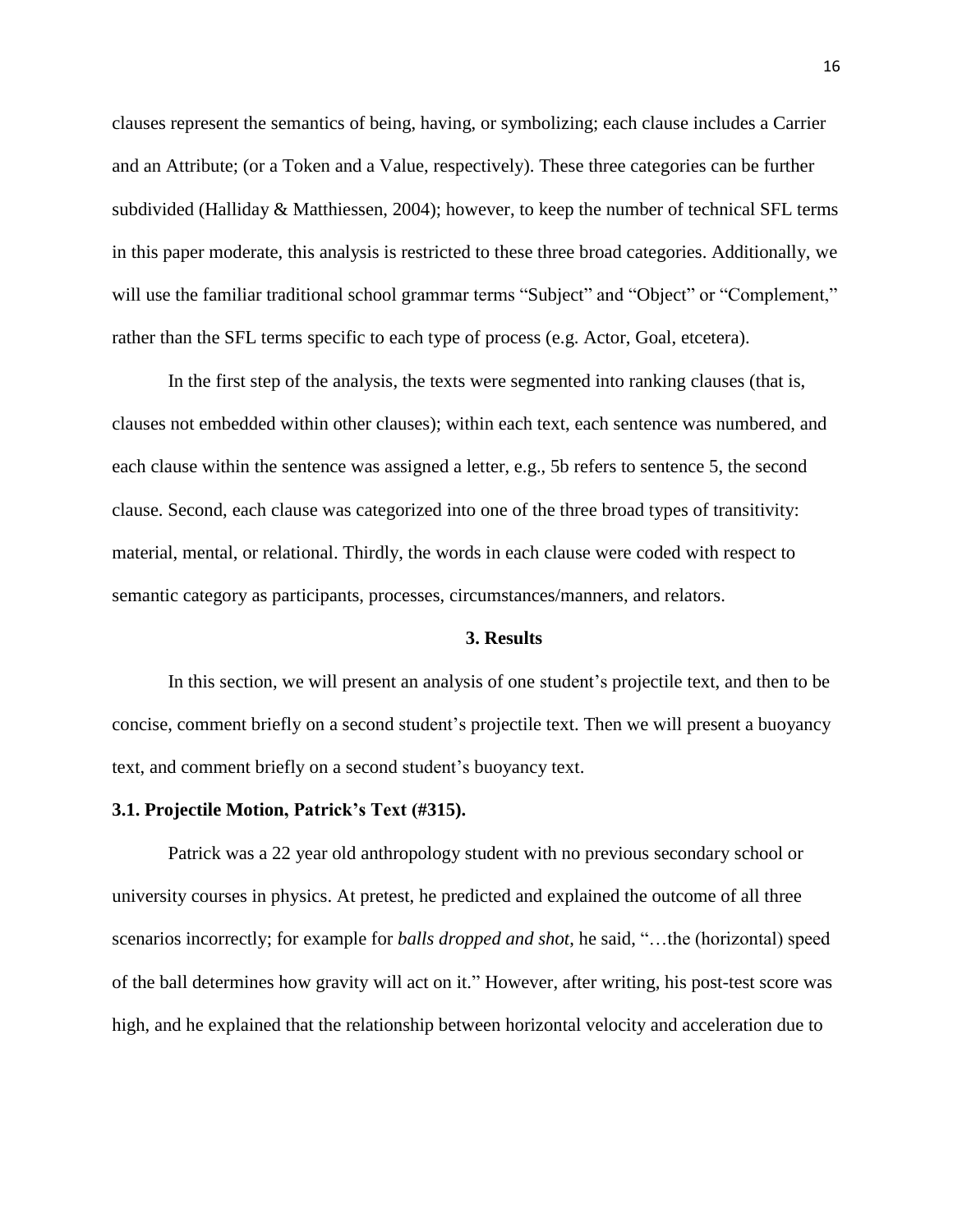gravity is that they are "independent." He appears to have constructed a valid explanation during writing.

Patrick's text (see Table 2) comprises three sections, which we dubbed as follows: The funnel cart demonstration, the balls dropped and shot demonstration, and the conclusion.

Patrick begins by describing the first demonstration using four material clauses (1a-1d). Each clause construes one observable event; the Subject of each clause is a concrete object expressed by a definite nominal group (e.g., *the cart*); the processes are observable, and construed by verb phrases (e.g., *was moving*). Circumstances are construed using prepositional phrases (e.g., *out of the pipe*). Each event is represented in a distinct clause. The relationships between the clauses are temporal. Thus, the first few clauses of the text construe experience congruently and dynamically.

Then in sentence 2, Patrick congruently recounts his expectations and the rationale for them. He begins with a mental clause; the Subject is the writer  $(I)$ ; the process is a mental verb (*expected*); the verb projects a material clause that reports the expected event (e.g., *that the ball would fall behind the cart*). Reasoning in this section is realized across clauses, with the juxtaposition of the expectation and rationale for this expectation comprising five clauses in total. In Sentence 3, Patrick begins to build relations among the semantic elements introduced earlier in the text; for example, *The ball seemed to follow the cart* relates the participants and processes from clauses1a-1d to one another; *even when the former was airborne*, alludes to clauses 2a-2d. This sentence is particularly important in Patrick's explanation because it introduces for the first time the notion that the motion of the ball and the motion of the cart are similar in some way.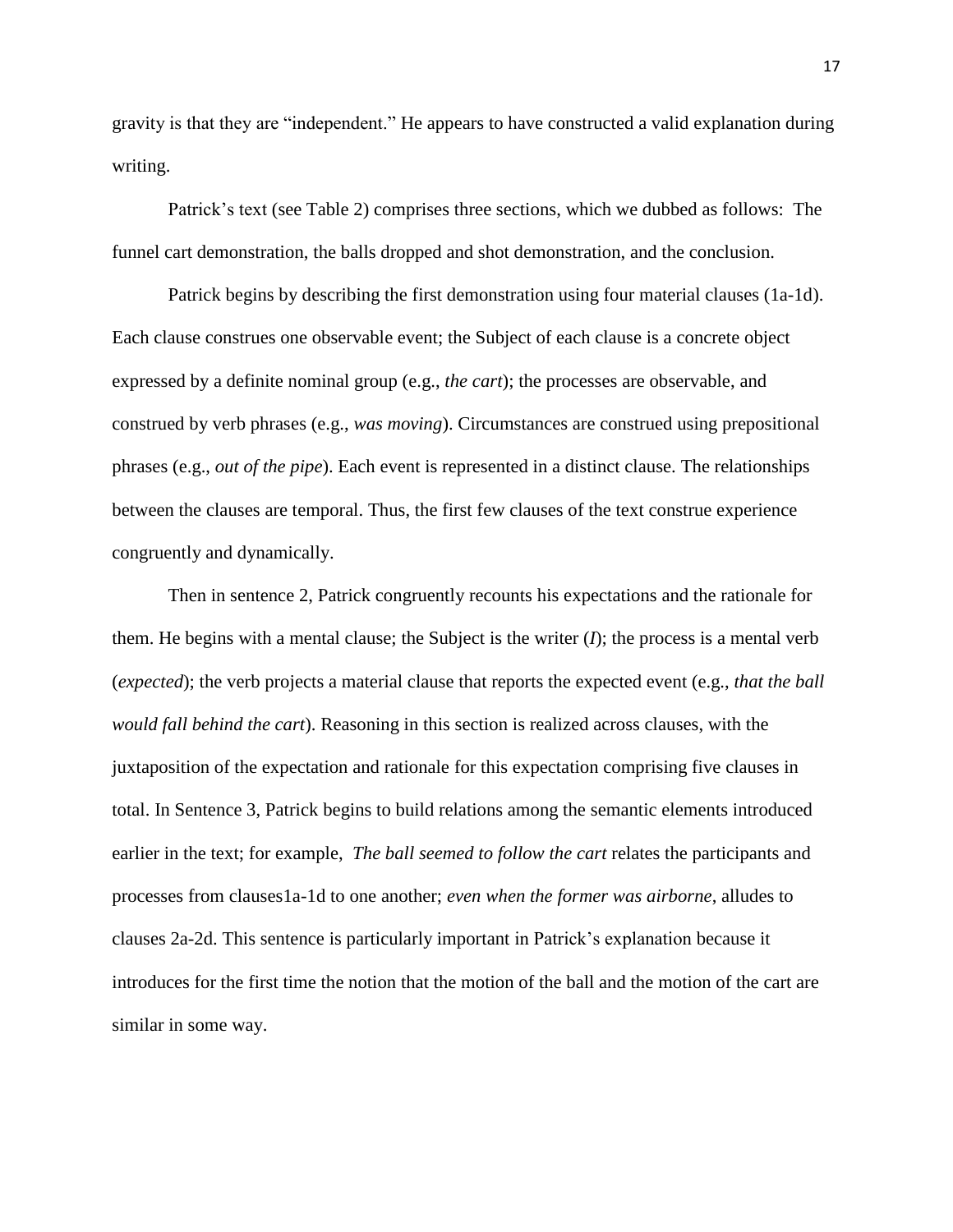Patrick has difficulty explaining the funnel cart demonstration (4a-4c), so he introduces a novel analogy (4d-4h) using a complex grammatical metaphor: The Subject of 4d, *it*, is a grammatical metaphor, in which a set of events is re-construed as thing-like using a pronoun. This allows Patrick to make them a topic for further comment. Similarly, the Complement, *the experience of travelling in a bus*, is a nominal group with an embedded prepositional phrase, which cataphorically references a series of events that Patrick is about to introduce using a series of material clauses. The Subjects of some of these clauses are concrete objects construed as members of a general category; for example, *an object* (4e-4f) has the generality to represent the participants on both sides of an analogy: the funnel cart demonstration and the bus anecdote. The circumstances of these clauses introduce two virtual spaces: *horizontal {plane}* and *vertical plane*; this is the first time that Patrick makes the important distinction between horizontal and vertical spaces for movement. They are virtual in the sense that the distinction between these two dimensions is imposed conceptually, rather than found in perception. Apparently, the bus analogy makes the division of motion into horizontal and vertical components possible for Patrick: From the viewpoint of the rider, a fellow passenger jumping up and down appears to move vertically; however, from the viewpoint of a bystander, the bus itself is moving horizontally, and so the passenger must be moving horizontally as well. Patrick then offers an additional analogy in Sentence 5, and then expresses doubt about understanding the demonstration in Sentence 6.

The second section analyzes the *balls dropped and shot* demonstration (7a-7b). First, Patrick congruently uses material clauses to describe these events. Then Clause 8a begins to build relationships among the events, taking up the participants from the previous two clauses (*They*), and congruently construing the circumstance using a prepositional phrase, *hit the ground*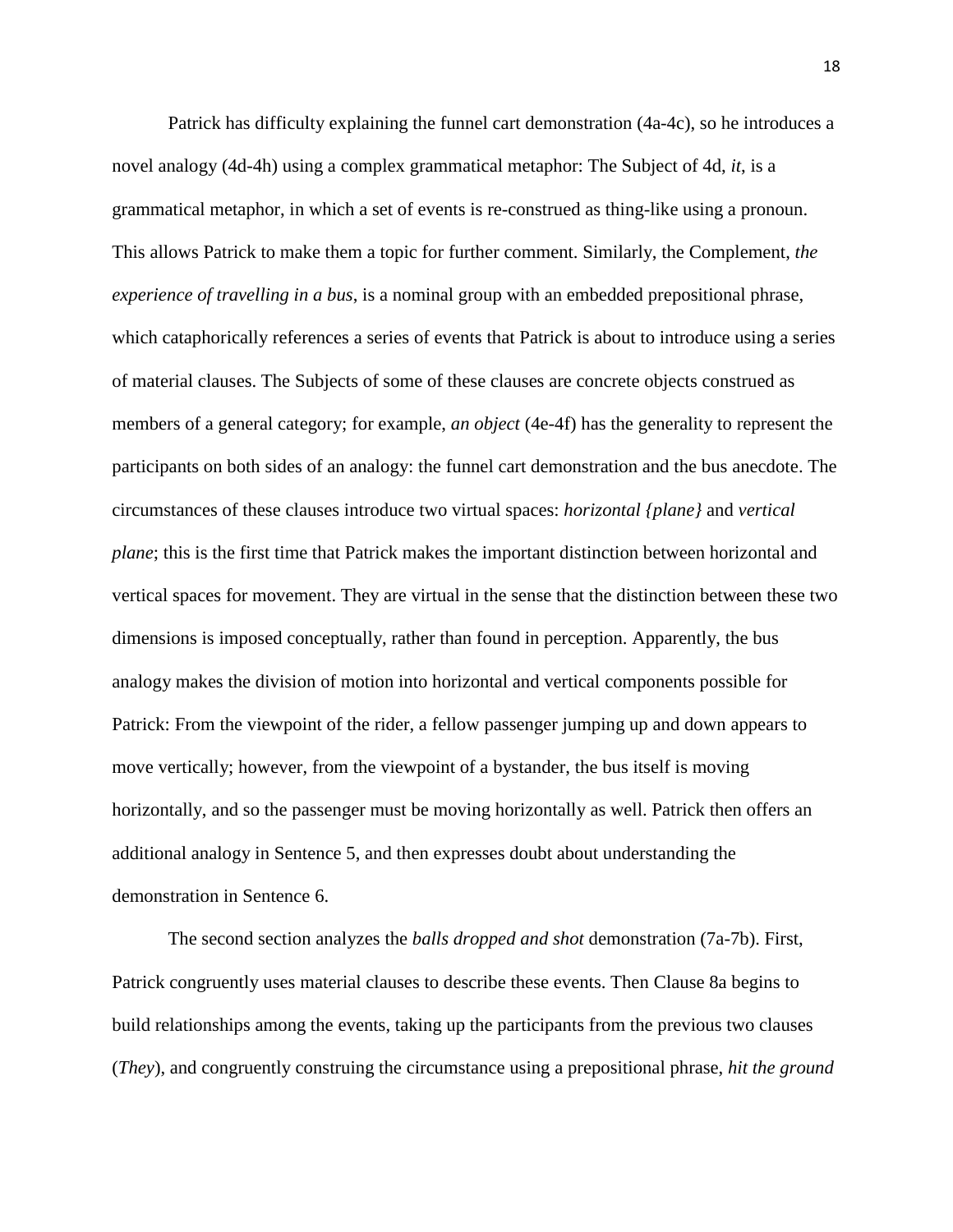*at the same time*, to reconstrue these two events into one figure. He then introduces an additional analogy inspired by a pretest question to interpret the second demonstration (9a-10c). The pretest question had referred to a carnival game, in which a ball launcher is aimed horizontally at a hoop that is about to drop; when should the player launch the ball to send it through the hoop? (Appendix One). In fact, the ball and the hoop would accelerate downward at the same rate due to gravity, so the ball should be launched at the same instant that the hoop is dropped. Patrick constructs this analogy using a grammatical metaphor: The Subject, *this experiment*, takes up the sequence of figures from 7a to 8b, and construes them as a participant using a nominal group (*this experiment*); the Complement, *the question*, construes a proposition as a virtual thing, using a nominal group which is then postmodified with two embedded clauses.

In Clause 10a, Patrick expresses some doubt about his developing explanation, although it is actually valid: "It doesn't seem plausible to me that the speed of the ball is irrelevant." This clause is highly metaphorical and complex; we will unpack it from the middle outward: Speed of the ball, nominalized here using a nominal group, would more congruently be realized as a circumstance of manner e.g. 'how quickly the ball travelled'. This nominalization allows it to serve as the carrier for the attribute *irrelevant*, meaning here that the speed of the ball does not affect its path. The term "irrelevance" correctly approximates the standard physics conception that horizontal velocity does not affect vertical acceleration due to gravity. However, Patrick doubts his own correct explanation, taking it as the Subject of the clause, and ascribing to it a relational process: *doesn't seem plausible*. This is the third time in the text that he has tentatively proposed an explanation similar to the standard model, but then doubted it. Then in 10b-10c, Patrick reconstructs this doubt into a valid qualification on his new conception, using a brief thought experiment, construed using two material clauses linked by conjunctions.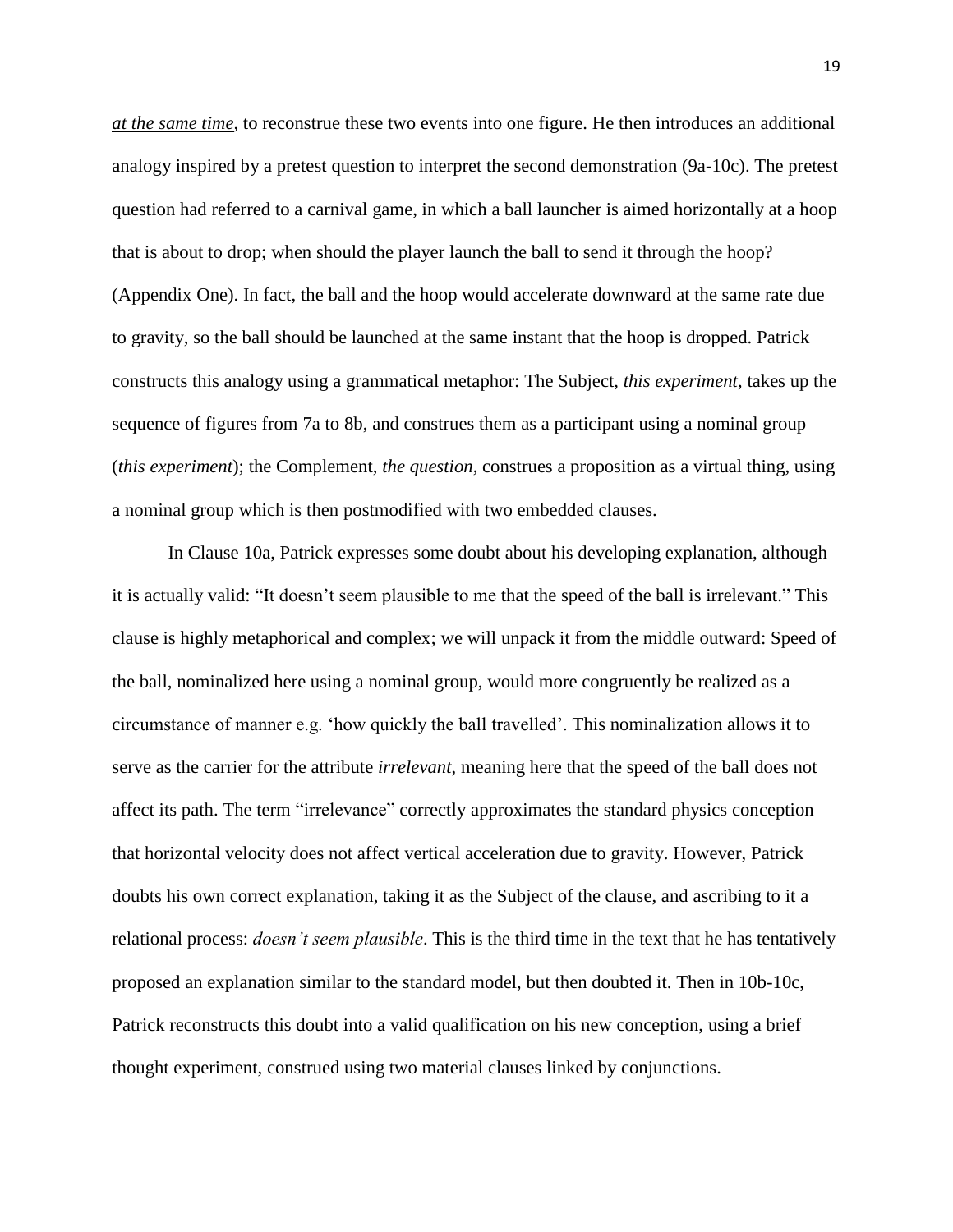In the next, brief, section (11a-c), Patrick explicitly remarks on the shift from his initial explanation to the final one. This section of the text is rich in grammatical metaphor: The Subjects of these clauses include the following: a proposition construed using a nominal group (11a); a circumstance of manner of motion construed using a nominal group (11b); and a manner of motion construed using a clause (11c). In these clauses, Patrick takes up complex elements of experience from earlier in his text, and incorporates them into the explanation; he also takes up beliefs from earlier in his text, and reflects upon them. The conclusion of the text (12) is also highly metaphorical. The Subject, *the experiments* construes a series of events as a thing; the complements are a virtual entity, *gravity*, and a nominalization of a circumstance of manner of a process, *horizontal motion*.

To summarize, as the text unfolds, it shows the following patterns: First, Patrick describes each demonstration in a mode that is congruent with experience, using material clauses with new information provided in the circumstances, and relationships between events construed across clauses. Second, he uses mental clauses projecting material clauses to narrate the changing relationship between his expectations and the actual events. Third, in the middle part of the text, Patrick introduces new analogies to interpret the events. Fourth, these analogies, as well as the causal and explanatory statements, show increasing use of grammatical metaphor as the text unfolds; the Subjects of the clauses include complex and varied semantic elements (events, propositions, circumstances of manner of processes), construed using pronouns or nominal groups; these allow the writer to take up the events that were described earlier in his text, and topicalize them for further discussion. At the same time, the verbs comprise increasingly abstract relations of complex causation and evidence; and the predicates (complements of the verbs, and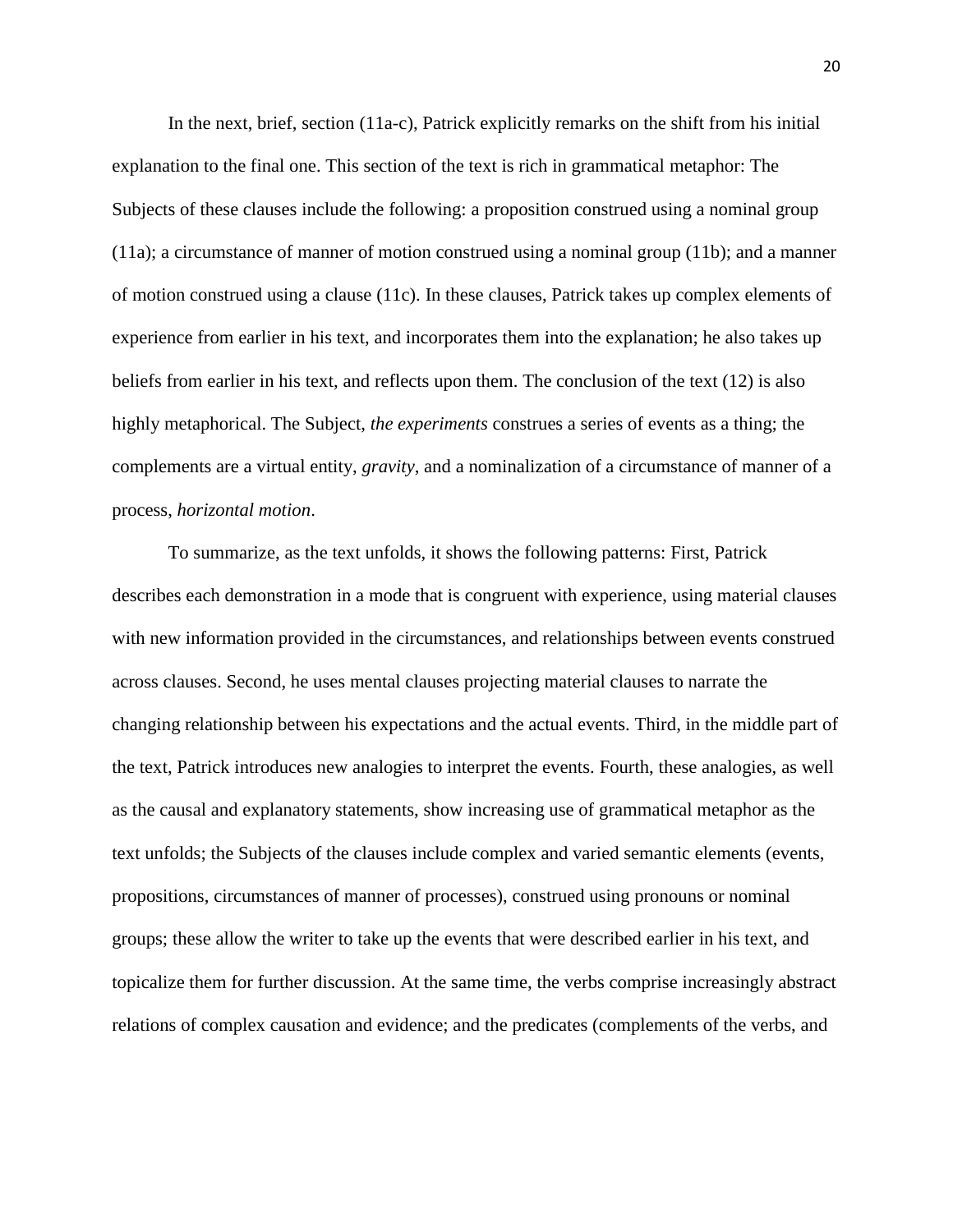the circumstances) include increasingly complex semantic elements, construed with similar devices.

#### **3.2 Projectile Motion, Naomi's Text (#347).**

For conciseness, this section will not give a line by line analysis, but instead highlight the similarities and differences to Patrick's text. Naomi was a 21 year old woman, majoring in English, with no secondary school or university courses in physics, and one university course in the philosophy of science. On the pretest, she predicted the outcome of two of the three scenarios incorrectly, and initially conceptualized horizontal velocity and gravity as working in opposition to one another; for example for the funnel cart demonstration she predicted that "if the ball is shot with greater or less force than gravity, it won't go in[to the funnel]." However, after writing, she showed clear evidence of progress, concluding on the posttest that "The gravitational force on an object is always the same—whether the object is in motion or not."

Overall, Naomi's text (see Table 3) proceeds by explaining the first demonstration, then explaining the second demonstration, then comparing the two demonstrations, and finally drawing a conclusion. Like Patrick, Naomi initially describes each demonstration using one material clause to construe each event, and connects the clauses using conjunctions and adverbs to express relationships such as simultaneity and causation (2b-d; 4c). However, her description of the events is brief, and she moves more quickly than Patrick to integrate elements of each demonstration using clauses that include grammatical metaphor. For example, in discussing the funnel cart, she uses relational clauses to metaphorically construe the ball's motion in terms of possession of an attribute, *shared the same speed and direction of motion of the cart* (2e; also 4a, 4b, 7b-c, 8a-c).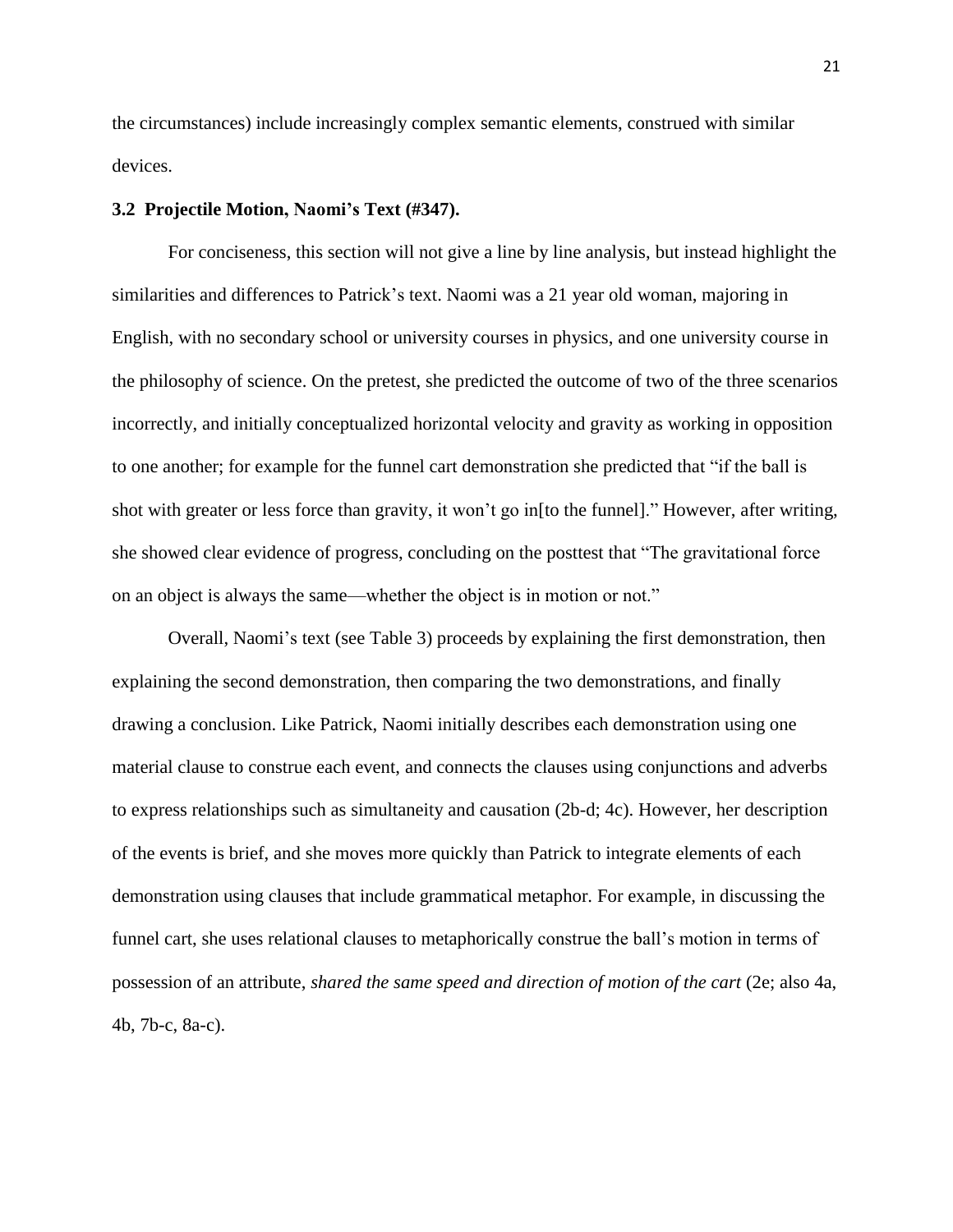More generally, throughout the text, she regularly uses grammatical metaphor in the Subjects of the clauses, nominalizing a variety of entities, such as propositions (1, 5a), sets of events (3a, 9a), circumstances of manner of processes (4a), and abstract entities (4b, 5b, 6c, 7b). Unlike Patrick, who used pronouns frequently to nominalize a variety of elements of experience, she does so only once (3a), and in all other instances, nominalizes various semantic elements through nouns and nominal groups (1, 2e, 3a, 4a, 5a, 5b, 6c, 7b, 8b, 9a). Consistent with this, like Patrick, she sometimes uses material clauses and expresses new information in the circumstances (2d, 4c, 6b, 6c, 7a). However, she more often uses relational clauses (2a, 2e, 4a, 4b, 7b, 8a, 8b, 9a), several of them centered on abstract processes. Consequently, information about motion is expressed in the Complement, often comprised of grammatical metaphors, such as *it [the ball] shared the speed and direction of motion of the car* (2e; 4b, 7b, 8a, 8b); here the manner of motion of the ball and the car are reified and compared. More generally, both kinds of clauses offer explanations that refer to abstract or virtual entities (4b, 6c, 7b, 7c, 8a). In this section, the relators between clauses then, do not link specific concrete events, but instead link abstract propositions or ideas about events, for example, by comparing the way in which two demonstrations both violated the writer's expectations (4a-4c; 5a-5b).

Like Patrick, Naomi reflects on the differences between her expectations and the actual results of the demonstrations. However, whereas Patrick used mental process clauses in the first person and past tense to present a brief personal narrative of changing ideas, Naomi presents her changes in beliefs in terms that are more impersonal, using mental state verbs that are predicated of no one in particular (e.g., 6a); or using relational clauses with no personal Subject e.g., *…the expected results might match the actual results…* (5b; also 3a); or she reifies the knowledge itself as a participant (9a).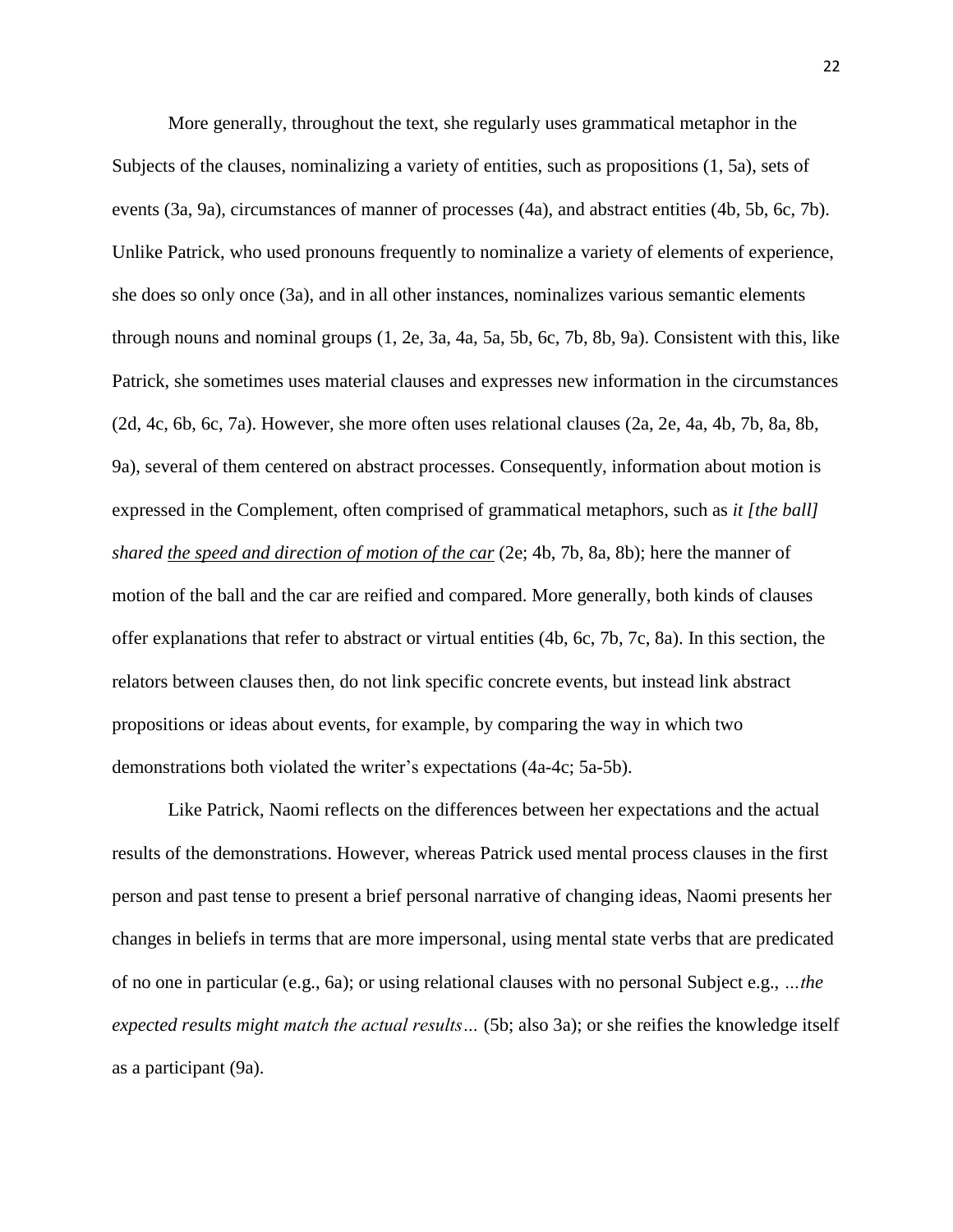Overall then, Naomi's text shows the same general characteristics as that of Patrick: She begins her text by using material clauses to describe the demonstrations, and progresses to greater use of grammatical metaphor. However, her text shifts more quickly from the congruent mode of construal to the more synoptic mode exemplified by the "favourite clause" type of science.

#### **3.3 Buoyant Force of a Fluid, Alexis' Text (#339).**

Alexis was a 23 year old kinesiology major, with no secondary or university courses in physics. On the pretest, she predicted the outcome of all three scenarios incorrectly, and incorrectly explained her predictions by stating that regardless of the fluid in which an object is placed "…there is no higher level that something can float." On the post-test she offered the improved explanation that an object floats if "its weight is less than the solution."

In the first section of her text (Table 4; Sentences 1-5), Alexis identifies elements that both experiments had in common. For example, in the first sentence, the Subject, *the experiments*, comprises a dead grammatical metaphor in which a series of figures is construed as a thing using a nominal group; the relational process, *were showing*, expresses a symbolizing relationship; and the Complement, *the effects of a weighted mass on a solution*, is a grammatical metaphor in which a causal relationship, which would congruently be expressed using a conjunction, is instead construed using a nominal group with an embedded prepositional phrase. Throughout this first section, she used material and relational clauses to describe concrete elements common to the two experiments; however, the comparison of the two demonstrations is superficial, and the explanation does not progress.

In the second section (6a-8c), Alexis discusses the first demonstration in greater depth. In 6a, she introduces for the first time the importance of the difference in *weight* between the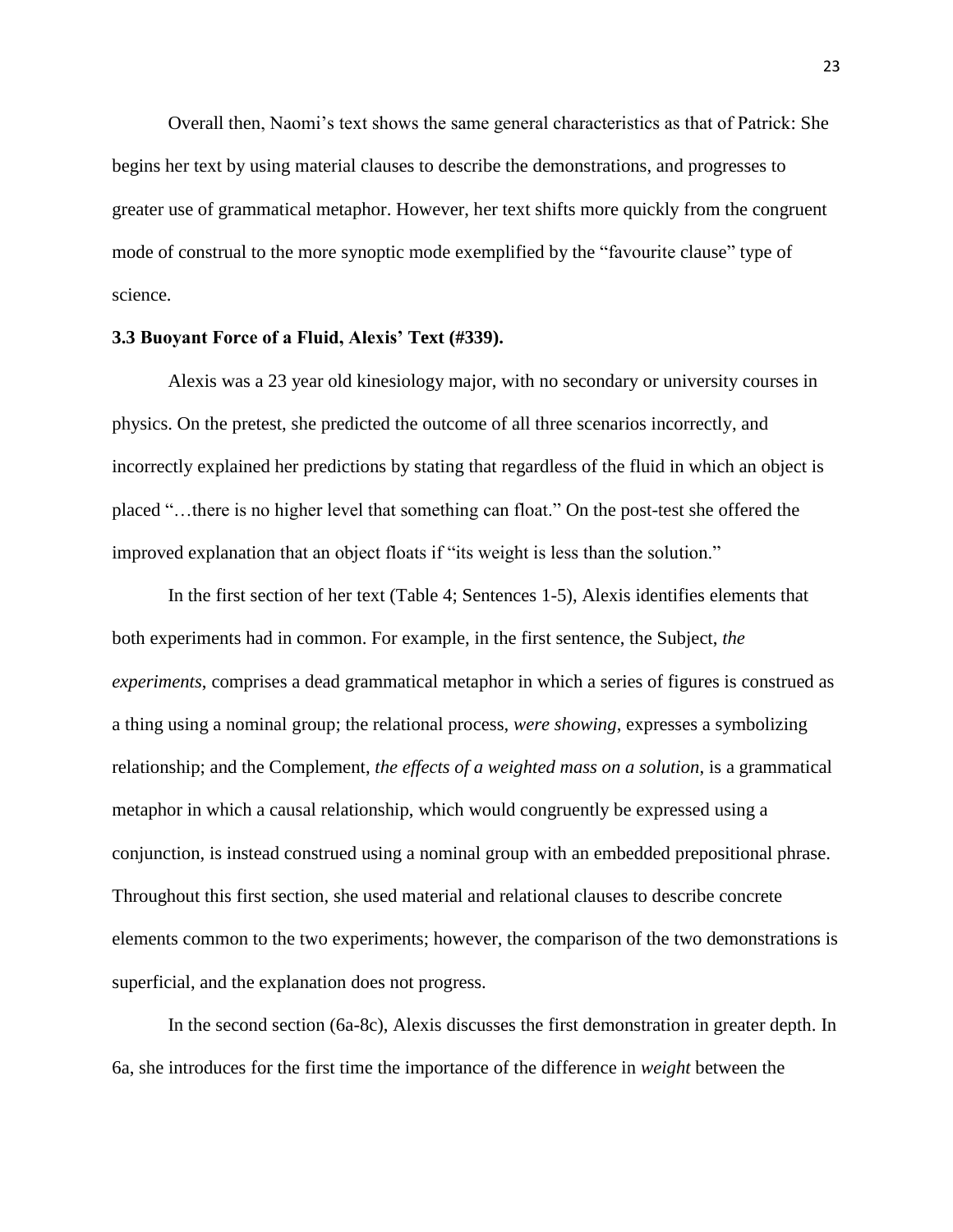liquids, a dead grammatical metaphor in which an attribute of a participant is construed metaphorically as a thing using a familiar noun. In 7a-7c, material clauses are used congruently to describe the experiment; the Subject of each clause is a type of material construed as a noun, e.g., *the water*; the process is perceptible, *floated*; and information important to the explanation is added in the circumstance using prepositional phrases, e.g. *on top of the salt water*. Each clause comprises one event, and conjunctions between clauses express temporal and spatial relationships between these events. Clause 8a introduces a very brief argument; the Subject is the demonstrative *This*, which refers back to the three descriptive clauses 7a-c, metaphorically nominalizing all three events as things, and presenting them as a source of evidence; the mental process verb *shows* introduces the explanation. Then in 8b-8c, Alexis uses relational clauses to congruently and validly present an explanation of buoyancy in terms of liquids being *more dense* or *less dense*. *Dense* is a slightly abstract term, in the sense that the density of these liquids is concrete but not readily perceptible, and so must be inferred. Here, the relationship between clauses conjoins ideas (8b-8c).

The section concerning the aerated cylinder demonstration (9a- 11a) grammatically parallels the previous one: Alexis begins by using material and relational clauses to congruently describe the events (9a-10b). Then 11a introduces a brief argument: The demonstrative *this* is a grammatical metaphor—it uses a pronoun to construe the events described in the three previous clauses. This allows them to serve as the Subject for the relational verb *means*, which metaphorically realizes a relationship of implication to a set of four clauses congruently describing concrete events. The figures in these four clauses are reported in chronological order, linked mainly by conjunctions expressing temporal and causal relationships; the exception is *it {= the air} decreased the water's mass so much*, where the complex causal relationship of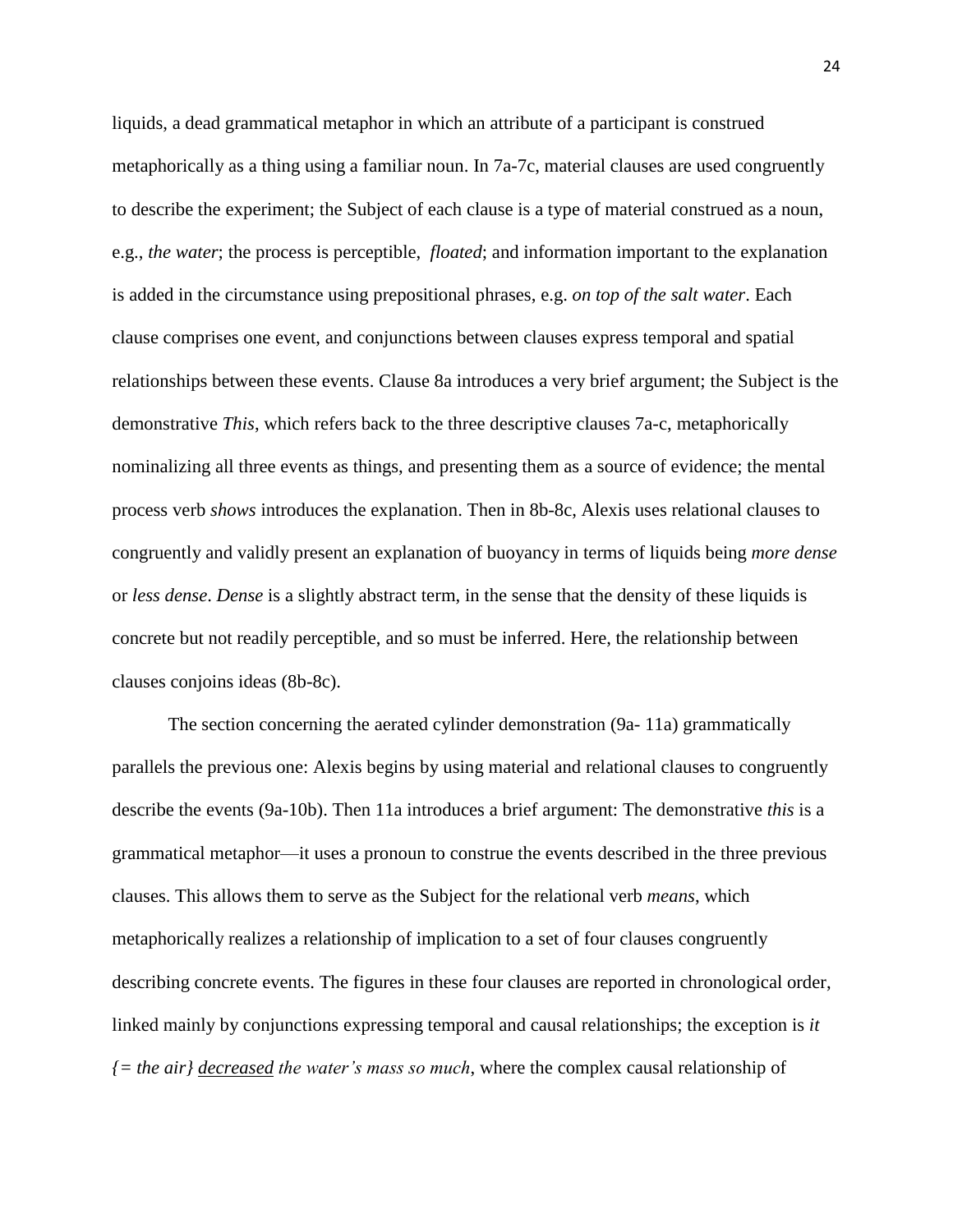diminishing is expressed by the verb within the clause. In this section, Alexis uses the terms *mass* and *weight* interchangeably rather than the standard term *density*. She concludes (12) with a summary that refers to the weight of solutions.

In summary, as Alexis's text unfolded, it showed the following patterns in mapping semantic elements to grammatical elements: She began with a technical but vague explanation; then she described each demonstration congruently using material clauses that reported the events and relational clauses that identified the types of materials. Second, the explanations themselves were largely congruently framed in relational and material clauses, with causal relations distributed across clauses using conjunctions. Third, epistemic relations were construed in verbs of symbolizing, as if the experiments "spoke" for themselves. Fourth, within the discussion of each demonstration, the clauses shifted toward increasing grammatical metaphor in the Subjects of the clauses; these anaphorically took up entire events previously mentioned in the text, and metaphorically treated them as things, allowing them to operate in causal explanations and arguments. At the same time, the verbs in most clauses congruently represented visible processes. Overall then, the text showed a shift from relatively congruent, to somewhat synoptic.

#### **3.4 Buoyant Force of Fluid, Jennifer's Text (#352).**

Jennifer was a 23 year old English major, who completed several secondary school science courses including physics, and one university astronomy course. On the pretest, she predicted all three scenarios incorrectly or responded that it was impossible to predict what would happen next, and did not provide any explanations for her predictions. After writing her text, on the posttest she explained that "some liquids provide more buoyancy than others because they are denser or heavier." For conciseness, we will briefly outline the ways in which her text was similar to, and different from, that of Alexis.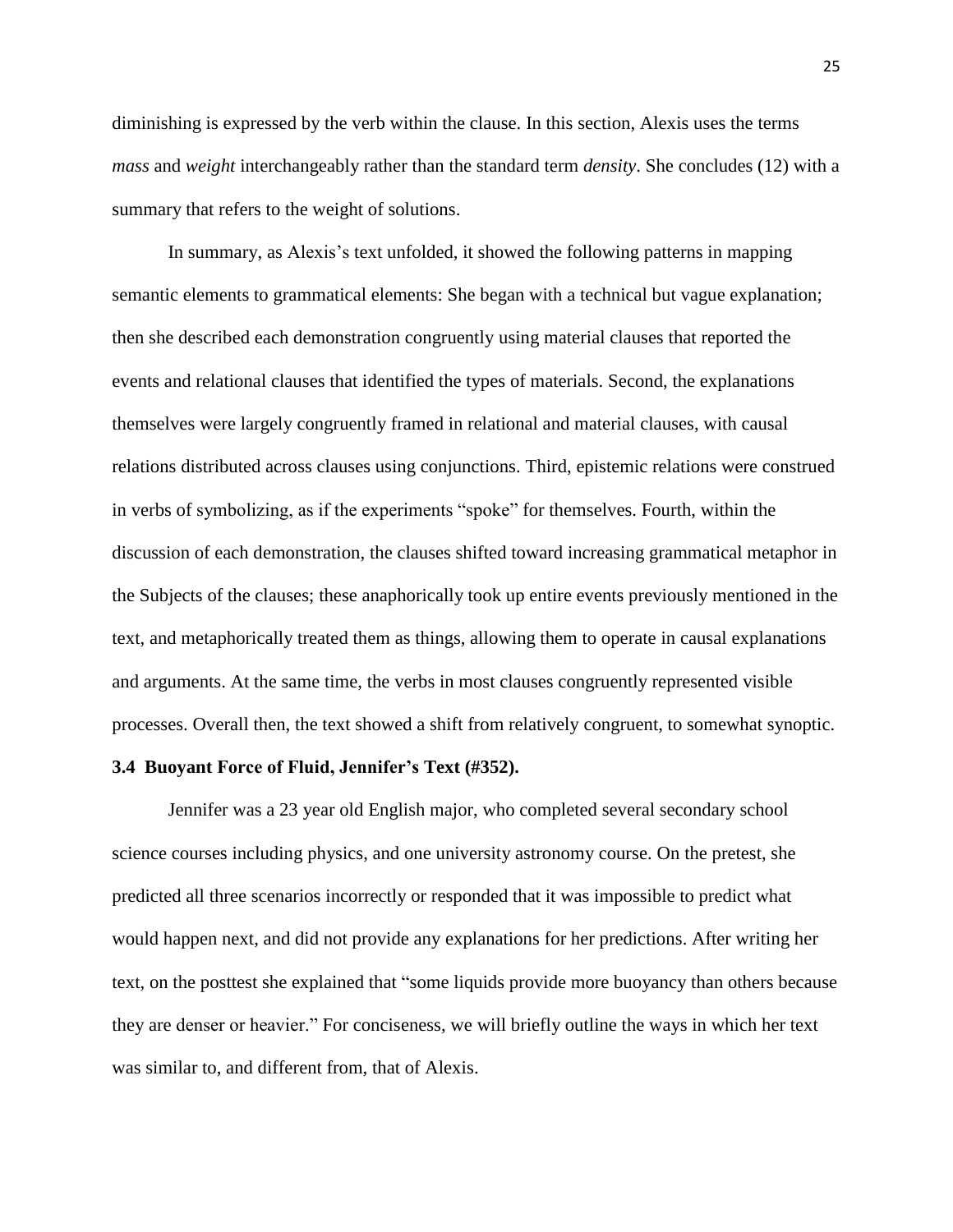Jennifer, like Alexis, opens her text (see Table 5) with a general, abstract statement that does not advance the explanation (1a). She then uses material clauses to compare the descriptions of events (2a-3b); much of the information critical to the explanation appears in the circumstances, construed through prepositional phrases; relationships between events are expressed by a conjunction and an adverb, both linking clauses.

She then shifts toward comparing elements of the two demonstrations (4a-4d) using relational clauses. This involves some grammatical metaphor, in that the Subject participants are comprised of multiple figures (events), which are construed using definite nominal groups (4a) or pronouns (4b, 4d), or elisions (4c); the predicates construe the demonstrations in terms of concrete attributes (4a-c). However, the explanation does not progress significantly in this section.

Most of the progress in creating the explanation is made when Jennifer, discussing the first demonstration, offers a brief valid explanation using a relational clause (5a); then in 5b she uses the conjunctive phrase *in order to* to connect this with the material clause describing the event. Similarly in 6a she provides a congruent description, which she uses to justify an explanation (6b-6c). Here, the relationships among clauses early in the text are additive and temporal; later in the text, they are logical. However overall, the text is relatively congruent throughout; for example, only one clause has a Subject that represents a proposition or process; and none of the clauses have a verb that expresses a complex logical-semantic relationship.

#### **4. Discussion**

# **4.1 Research Question 1: How Did the Mapping Between Semantic Elements and Grammatical Choices Develop Throughout the Texts?**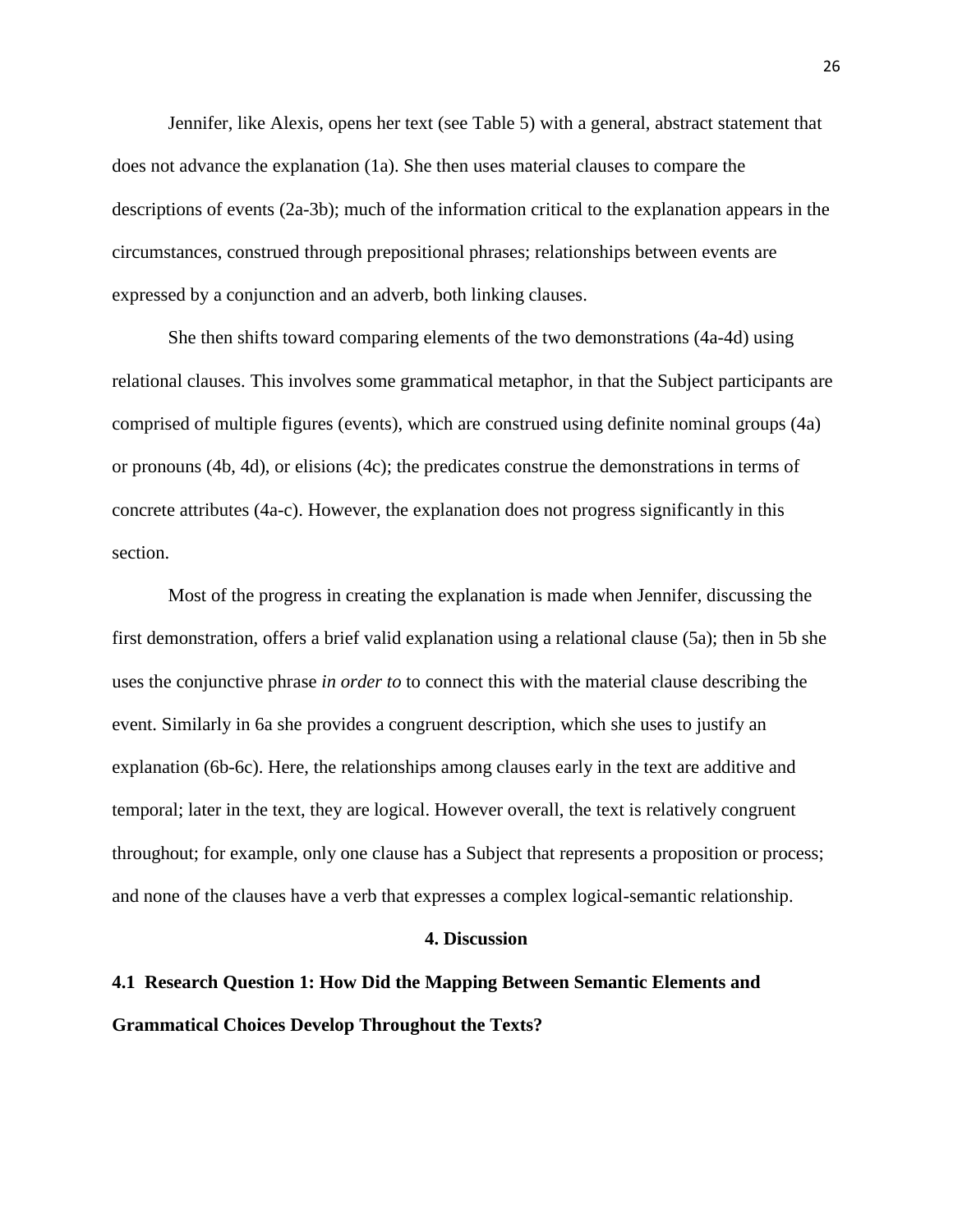The purpose of this study was to examine the linguistics of writing to learn. The analysis focused primarily on the way in which semantic elements were construed through grammatical choices, the development of this mapping as the texts unfolded, and the role of grammatical metaphor in reasoning. It appeared that these participants constructed new explanations during writing: The science pretests showed that prior to writing, they were unable to make accurate predictions about most scenarios and unable to explain any of their predictions using scientific principles; similarly, the opening sentences of each text offered only vague generalizations. However, by the end of their texts, the participants offered valid explanations. Moreover, none of the writers planned (outlined) their texts in advance, or revised them after writing, so they appear to have generated the ideas roughly at the time that they transcribed the texts. They then scored well on the post-test, which also supports the interpretation that these students learned new scientific principles during writing.

For all four writers, the relationships between semantic elements and grammatical choices showed the following similarities: *Firstly*, each writer initially described the experience of one or both demonstrations congruently: For both science topics the writers used material clauses to report events; in the buoyancy task, they also congruently used relational clauses to describe concrete attributes of objects. *Secondly*, as the writers discussed each demonstration, they gradually increased their use of grammatical metaphor. Grammatical metaphor occurred frequently in the Subjects of the clauses; semantically, these Subjects comprised increasingly complex elements of experience, such as figures (events), attributes of objects, and circumstances of manners of process;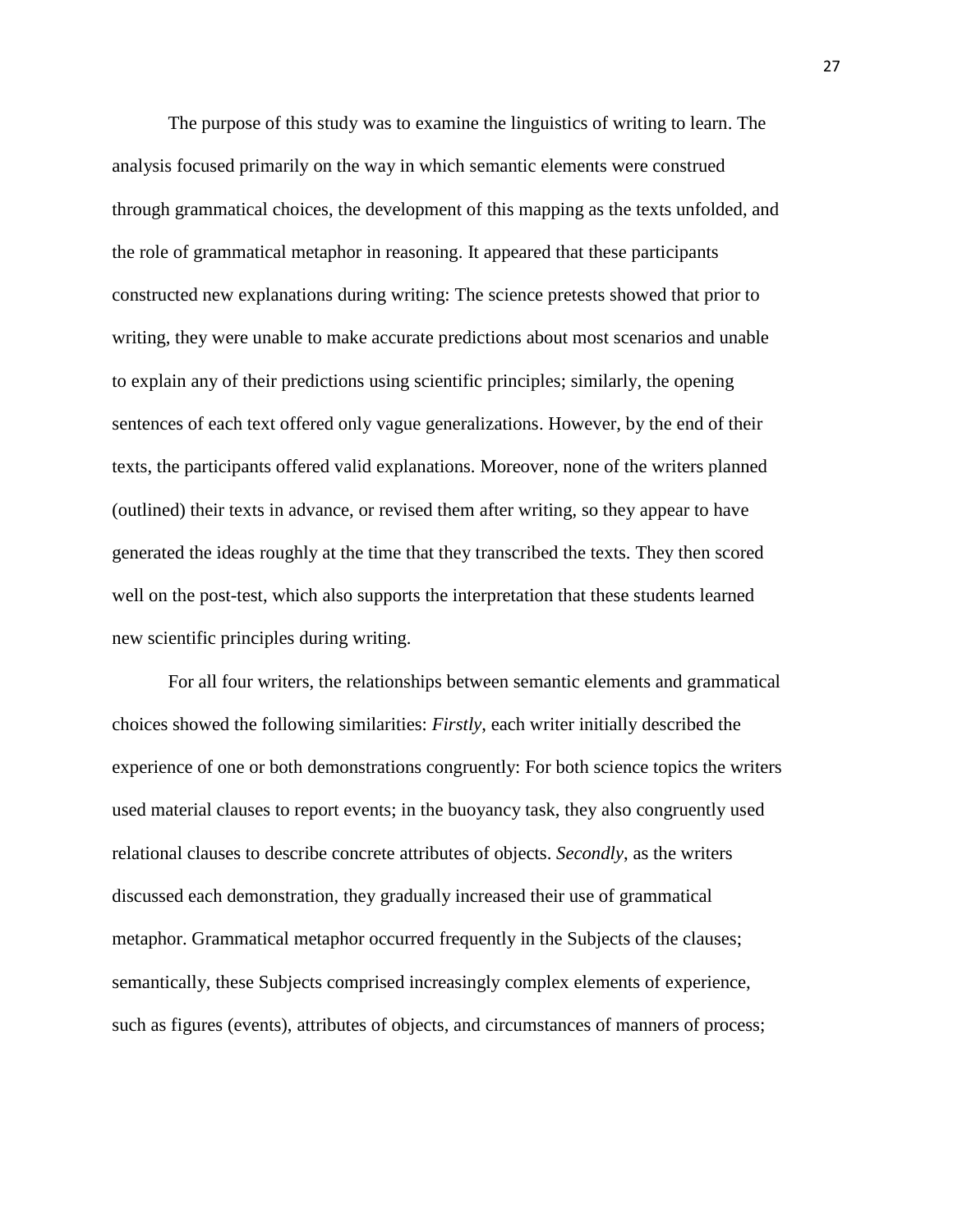these were construed using demonstratives, and nominal groups which sometimes included embedded clauses.

*Thirdly,* for all four participants, the motif of reasoning was largely construed congruently; reasoning was distributed across clauses, which were related by conjunctions and adverbs. This was particularly true early in each text. The causal explanation of each demonstration was realized through a series of material process clauses linked by conjunctions. The epistemic work of providing evidence for these explanations was realized through mental process verbs that projected material clauses, or through relational clauses that represented these experiences more impersonally. Both types of clauses were used to note unexpected results, and to justify new explanations. *Fourthly,* toward the end of each participant's text, the use of grammatical metaphor increased; it was often used to express a relatively general conclusion about a scientific principle. In these clauses, the Subject frequently represented a complex semantic element, such as a figure (event) or proposition; the verbs, in some instances, expressed abstract relations concerning complex causal relationships or evidential relationships.

Although all four texts showed these trends, the extent to which grammatical metaphor was used was a matter of individual style. The ranking was roughly this: Jennifer's buoyancy text was most congruent, progressing from entirely congruent discourse early in the text, to some use of grammatical metaphor in the Subjects of some later clauses, but not in the verbs. Patrick's projectile text and Alexis's buoyancy text showed a moderate level of grammatical metaphor, progressing from congruent clauses early in the discussion of each demonstration, toward a mixture of congruent and synoptic elements at the end. Naomi's projectile text was most synoptic in style,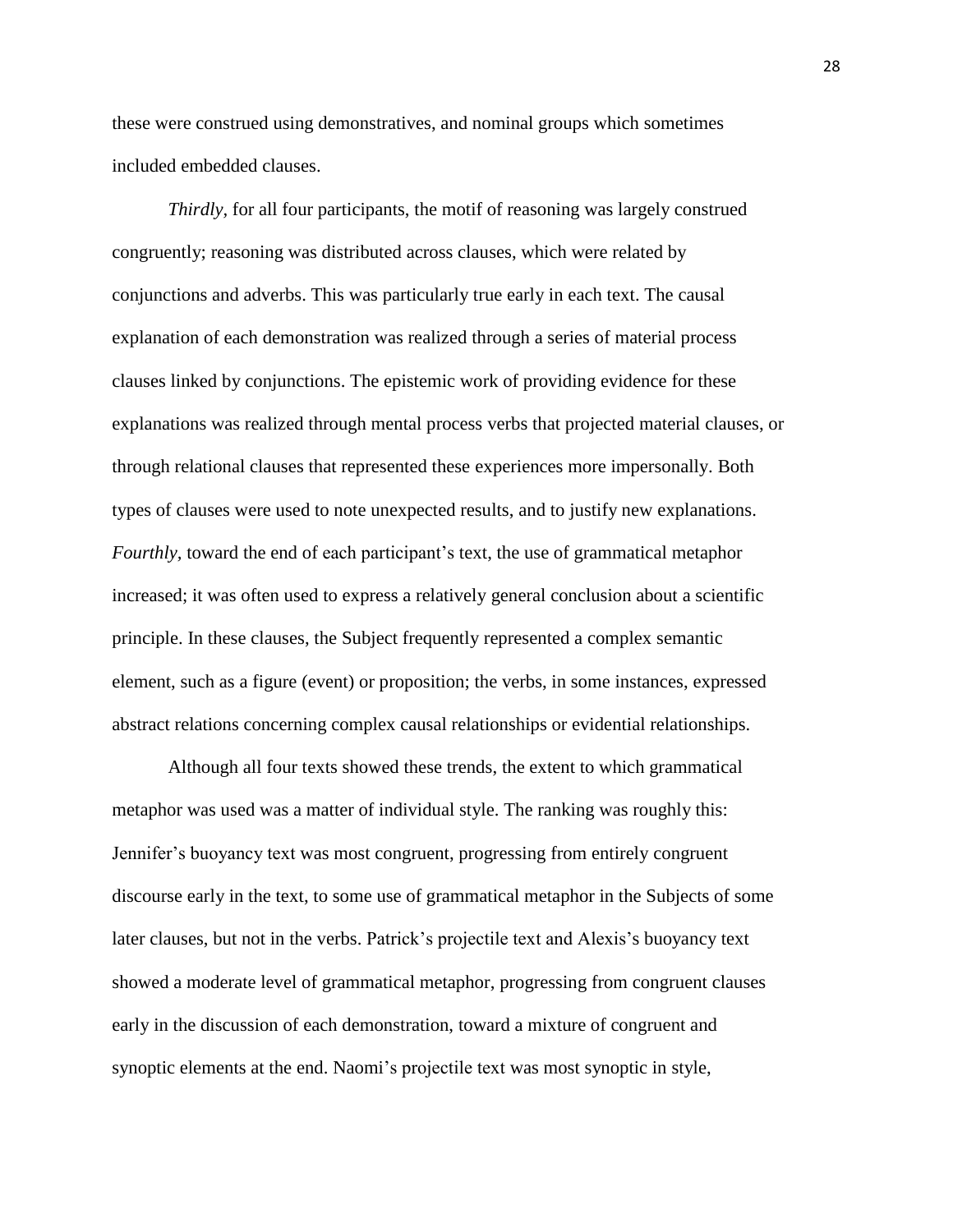progressing from the use of nominalized Subject participants and congruent predicates early in the text, to grammatical metaphor in both the Subject and the predicate later in the text.

#### **4. 2. Research Question 2: How Did this Construal Support Students' Theorizing?**

The second question concerned the way in which this construal was employed in students' construction of knowledge, or in SFL terms, theorizing. This process will be discussed in relation to Halliday's (1998b) discussion of the semiotic potential of modern science text using five key concepts: *expanding, transcategorizing, compacting, distilling,* and *theorizing*. The discussion will show that, consistent with the SFL analysis of logogenesis in scientific text, these writers showed a process of transcategorizing and compacting that supported a motif of reasoning or logicality; however, the texts show little distilling or expanding, and did not show a technicalizing motif.

The analysis above documented the way in which these writers *transcategorized* semantic entities. In these texts, this transcategorization most frequently comprised the metaphorical transformation of aspects of experience comprising a variety of complex semantic classes (figures, sequences of figures, propositions, processes) into things, expressed as nouns, nominal groups (sometimes modified with embedded clauses), and demonstrative pronouns. Additionally, attributes of objects were grammatically reconstrued as things, and relations between figures were reconstrued as processes.

Nominalization and pronominalization in turn allowed *compacting*, in which semantic elements, which would congruently be expressed using grammatical units high in rank and large in size, were compacted and expressed in grammatical units lower in rank. Notably, figures, which would congruently be construed using an entire clause, and propositions, which would be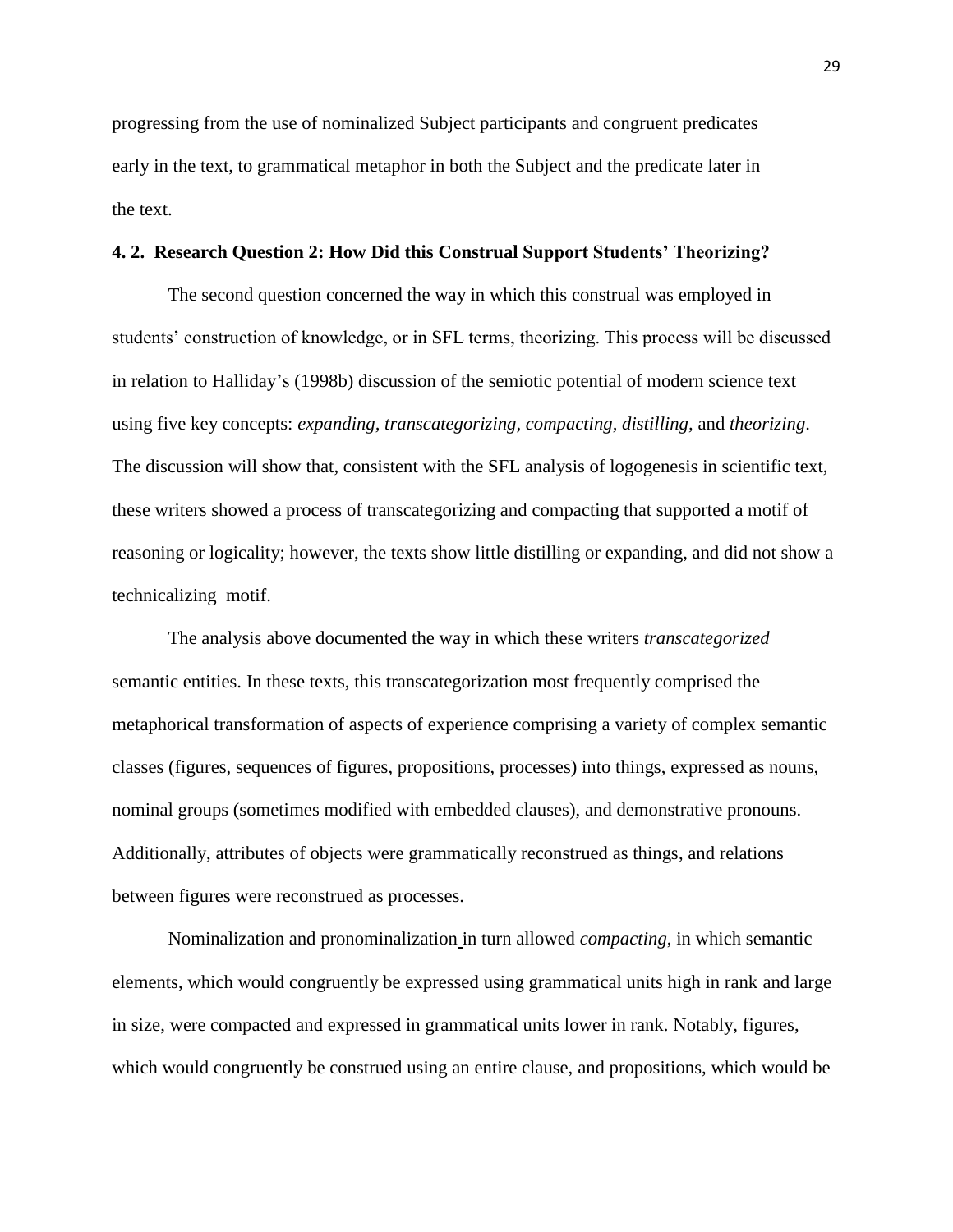congruently construed using two or more clauses, were compacted to comprise individual words or phrases.

In turn, the process of compacting allowed these texts to carry forward the motifs of *theorizing*, particularly, logicality. Once an entire event or proposition was compacted into a single nominal group or pronoun, then it could serve as the Subject of a subsequent clause, and the writer could comment on it further. Conversely, if the writers had represented these large semantic elements in their congruent, expanded form, with a full clause for every event, then by the middle of the text, each sentence would have been tremendously long. Thus, nominalization and compacting appeared to aid the writers in building a complex network of ideas, while keeping the text manageable and intelligible. This is the same function that nominalization serves in professional scientific text (Halliday, 1998b; Martin, 2011).

The principal form of logicality in these texts was *explanation*. As noted in the introduction, in professional scientific text, causal explanation is often expressed in a clause in which the Subject comprises a figure construed as a nominal group, the verb expresses a complex causal relationship, and the Object or Complement comprises another figure construed as a nominal group. In the present texts, causal explanation was expressed along a grammatical continuum, from congruent to relatively synoptic.

We have referred to the other form of logicality as *epistemic*. In scientific text, evidential relationships are frequently realized through a single clause in which two nominal groups, each construing a figure, are connected by a verb (Halliday, 1998b). These verbs are abstract, and frequently predicated of events or phenomena, rather than persons (e.g., *proves, suggests, demonstrates, implies*). However, in the present study, the more common realization was the congruent one, in which a mental process projected a material clause. They comprised personal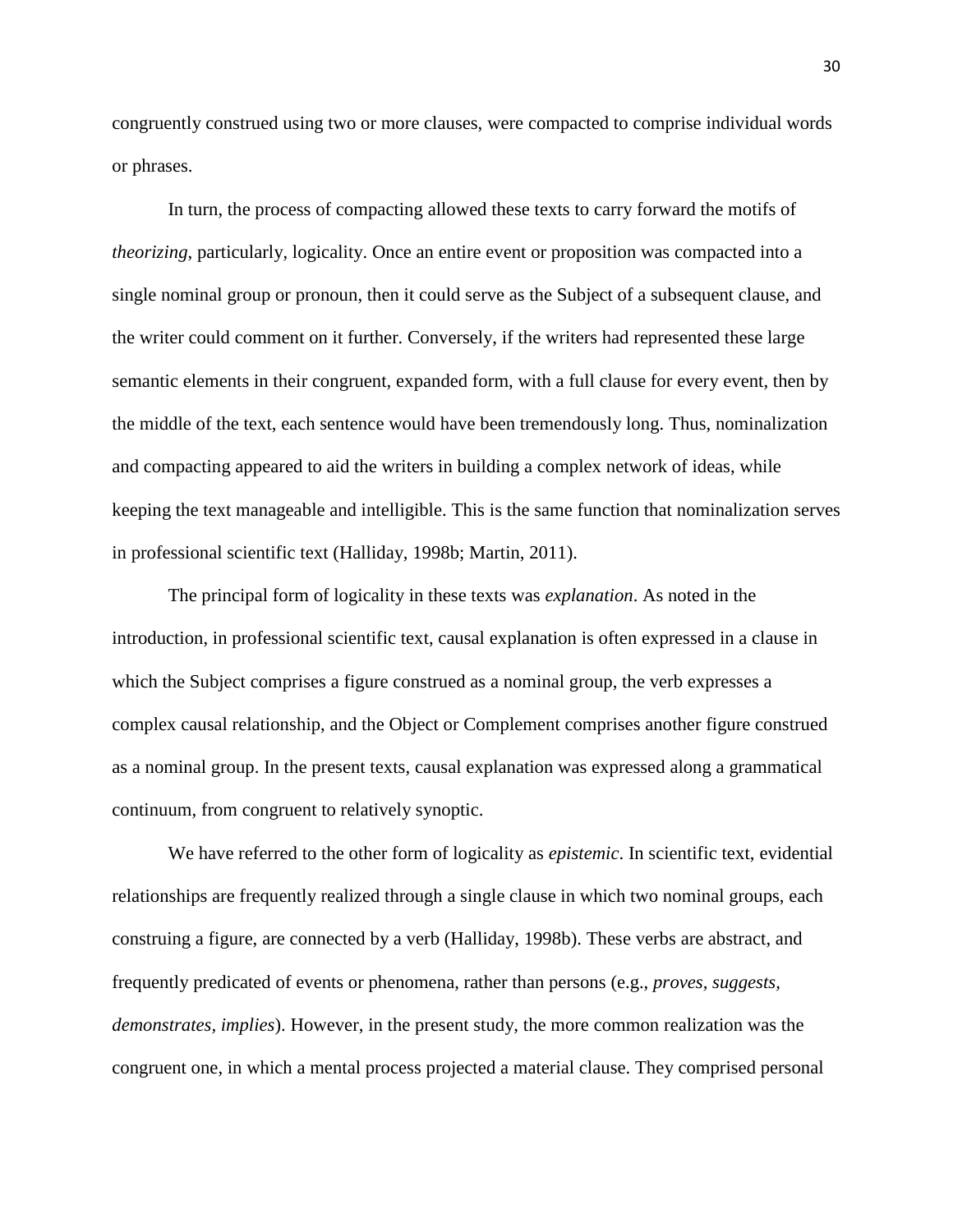verbs of thinking (e.g., *expected, thought*) or relational verbs (e.g., *seemed*), and they were frequently tensed in the past, indicating particular events, rather than timeless generalizations. In short, rather than a professional discourse of textual argumentation in which one abstraction is offered as evidence for another, the epistemic sentences in these texts comprised brief personal narratives about the writer coming to understand particular events. This finding somewhat parallels the results of the analysis of professional academic writing in the humanities, in which knowledge claims are legitimated through a visible self, who comprises the participant in clauses, and testifies to specific observations or inferences using mental verbs to project clauses (Hood, 2011).

Although the logicality motif of scientific text was ubiquitous in this study, *technicality,* or the *taxonomic* motif of professional scientific writing, was almost entirely absent. Recall that in scientific discourse, nominal groups are used to construe various kinds of semantic entities, creating a taxonomy or *system* of theoretical terms that can function in subsequent texts. In the texts analyzed here, the writers coined a few terms that could be used beyond the immediate context (e.g., *horizontal velocity*). However, they more often relied on the Anglo-Saxon repertoire of dead grammatical metaphors found in everyday English, e.g., they used *speed* to reconstrue a manner of process as if it were a thing, and used *weight* to reconstrue an attribute as a thing. Additionally, the writers used relatively familiar Latinate terms to nominalize a variety of semantic elements (e.g., *distance, motion, gravity, force*). In its use of few technical nominalizations, this writing was more similar to the humanities rather than the sciences; for example, in historical texts, the participants of clauses frequently include a head that is an abstract but non-technical noun, e.g., "act" (in the legal sense), "support," or "criticism"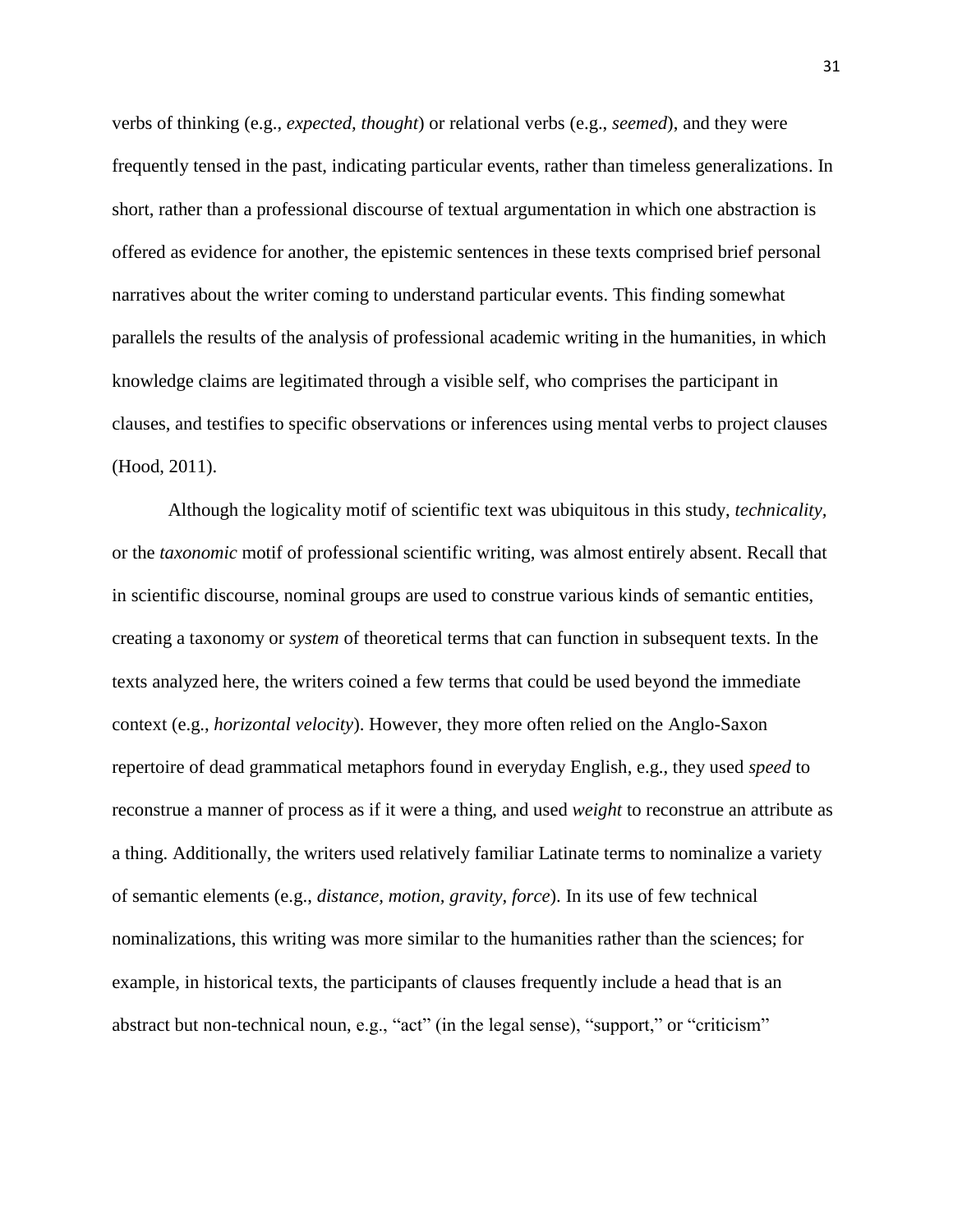(Shleppegrell, 2011). Consequently, these texts did not exemplify the *expansion* of the noun as a semiotic resource.

In a related point, it was noted above that whereas professional scientific texts achieve compaction primarily through nouns, these student authors relied heavily on demonstrative pronouns. These were used to reference sets of processes, events, and propositions that had appeared earlier in the text, allowing the writer to reason about them further. Professional scientific texts also use demonstratives to establish reference; however they appear to do so sparsely; for example, in a typical science text analyzed by Halliday (1998b), only four pronouns Subjects appeared in seven lengthy paragraphs. More frequently, a demonstrative determiner was used in combination with a technical noun, e.g., "this molecular path." The frequent use of demonstrative pronouns in these results means that the texts built abstraction and complexity; however, they did not do so using an external taxonomy of scientific terms. Instead, they relied on anaphoric reference to meanings construed earlier in the same text. Thus, these texts created a set of concepts that were *instantial* rather than systemic.

#### **4.3 Limitations.**

It is not claimed here that writing always contributes to learning; rather writing may or may not lead to learning, depending on the characteristics of the particular writing task, and the writing strategies of the student (e.g., Bangert-Drowns et al., 2004; Klein et al., 2007; Rivard, 2004). An additional limitation arises from the recognition that each genre is defined by its social purpose; the present type of writing task, which is similar to a learning journal, is common in contemporary educational settings. However, the learning journal as a genre differs from most forms of writing, in that it usually has no readership other than the writer and the teacher (here,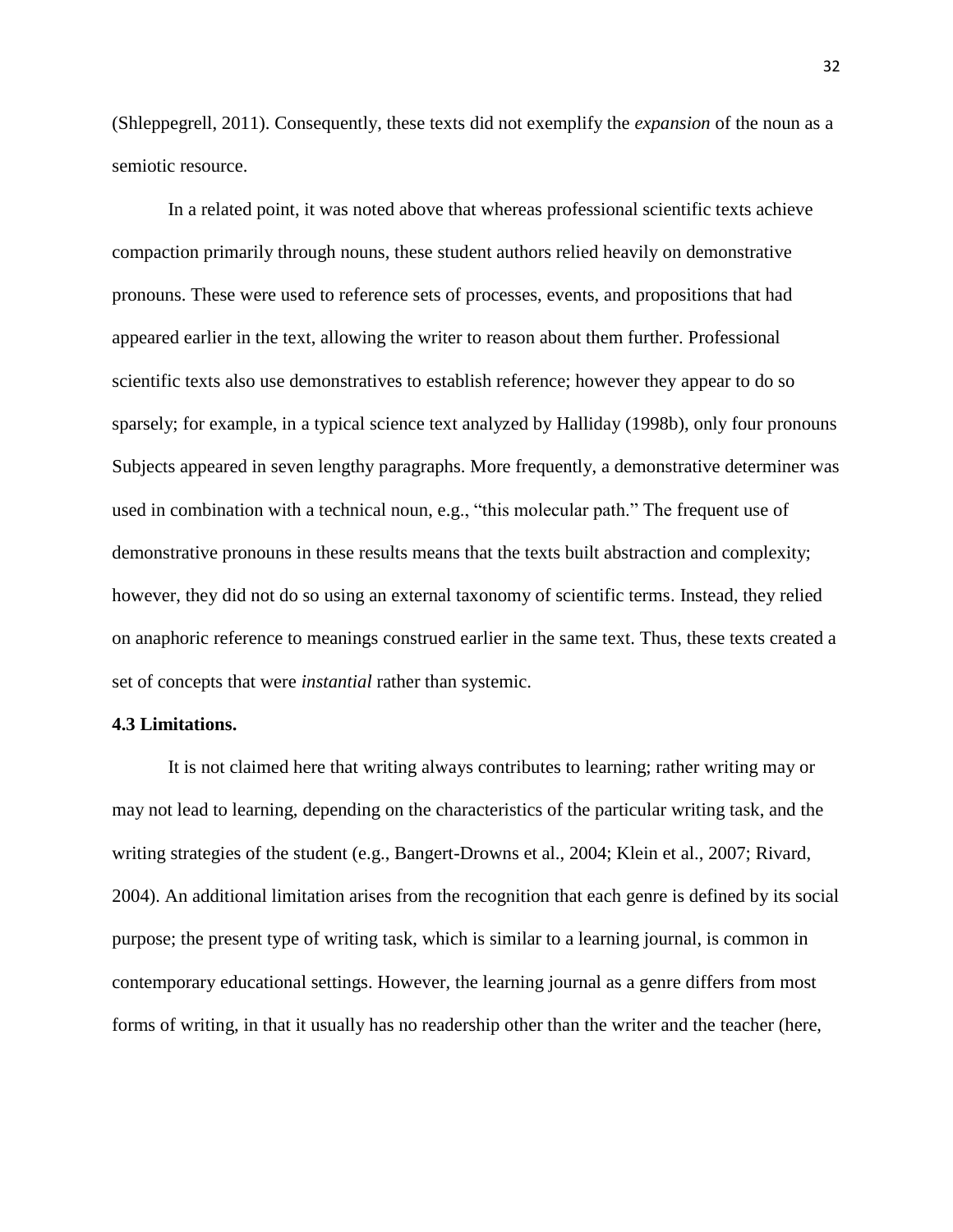the researcher). Consequently, we would not assume that the linguistics of this science activity would be similar to the linguistics of other kinds of science writing activities.

A third limitation of this research is that the science demonstrations were specifically selected to provide perceptual experiences that challenged students' prior misconceptions. This kind of discrepant experience is characteristic of many classic science demonstrations (e.g., Bobrowsky, 2011, June); however, other types of learning experiences, such as reading and writing from text sources, could result in texts with different linguistic features. A fourth limitation is that the participants in this study were students in a research-intensive university with high admissions standards, so although they had had very limited physics knowledge, they were academically strong in other respects; in this sense, they were not representative of all learners (c.f., Rivard, 2004).

#### **4.4 Logogenesis, Learning, and Educational Implications.**

Within these limitations, some implications for learning and teaching can be tentatively suggested. The texts in this study showed an incremental process of constructing knowledge; teachers could consider prompting or modeling this for students who are preparing to write learning logs. As students begin writing, they could describe events in congruent terms. In the middle of a text, students could reference these events using nouns or pronouns, and create connections among them; for example, they could use temporal relators to link events that are simultaneous or successive in time. Toward the end of a text, students could reference sets of events, and create causal connections among them, to explain why the phenomenon of interest occurs.

One issue to consider is the degree of formality to be expected in exploratory writing activities. In professional text, the Subject of a clause is frequently a process, event, or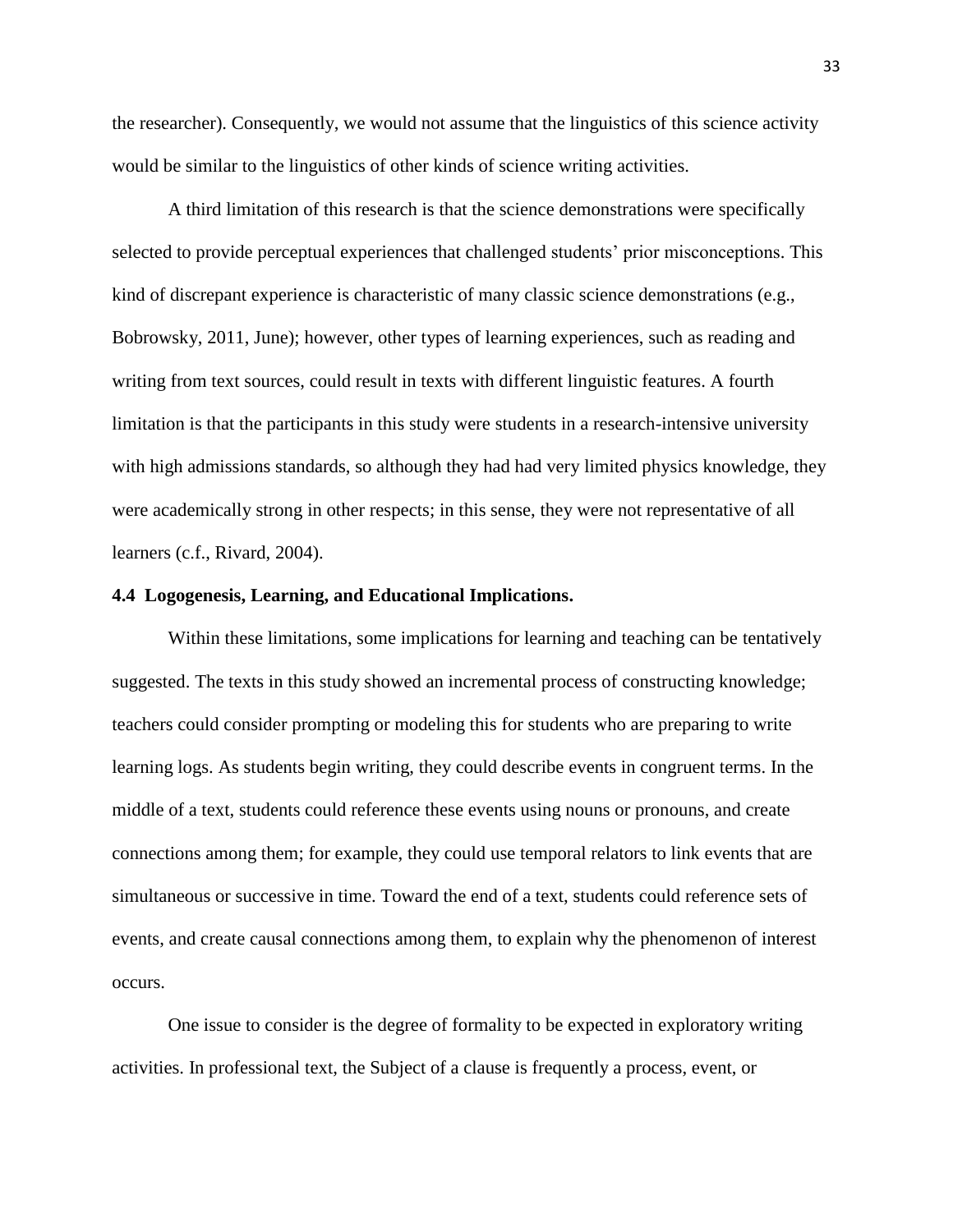proposition, metaphorically construed through a technical noun. However, nominal grammar can probably be produced only by those who understand the relevant concepts before they begin writing (Halliday, 1998b, p. 93). Therefore, teachers could accept, and even model, the use of anaphora to iteratively build ideas throughout a text. At the same time, students may use demonstrative pronouns, which taken alone, can be ambiguous. Therefore, it could be useful for the teacher to model the clarification of reference by changing demonstrative pronouns to demonstrative determiners, e.g., "This explanation" or "these events."

Similar considerations apply to the metaphorical use of verbs. Whereas professional science writing frequently uses impersonal relational verbs to construe abstract evidential relationships, these writers used mental verbs to provide personal narratives about changes in their beliefs. These narratives expressed evidential relationships, but congruently grounded them in specific perceptual experiences. This suggests that it could useful for teachers to prompt and model this type of reflective writing about experience. This suggestion is consistent with the findings of a previous meta-analysis, which found that the use of metacognitive writing prompts contributed significantly to learning during writing intensive units of study (Bangert-Drowns et al., 2004).

Another instructional issue arises from the fact that participants in this study frequently used technical terms (e.g., *force, density, weight, mass*) with meanings that differed from their standard scientific meanings, and were sometimes inconsistent within a given text. For example, when Alexis explained that the air bubbles reduced the *mass* of the water, the accepted scientific term would instead have been *density*; additionally, she used the terms *mass* and *density* interchangeably. However, we suggest that this kind of usage was not merely wrong. In the context of Alexis' experiment, the concepts of mass and density were related, in the sense that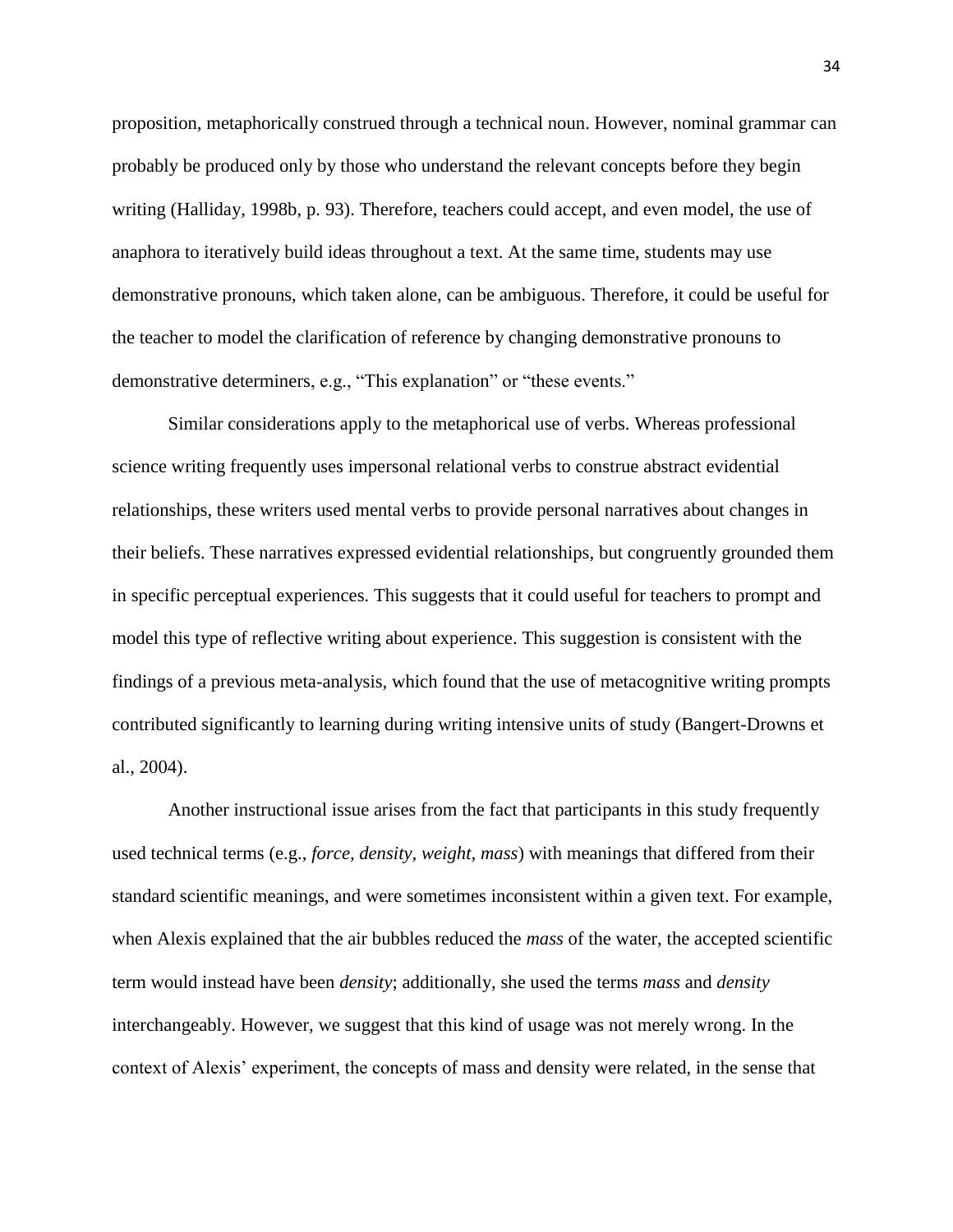for a given volume of liquid, a reduction in mass implied a reduction in density. We suggest that she realized that some attribute of the medium affects the buoyancy of objects immersed in it; she seemed to be responding to the fact that perceptually, this attribute was experienced as something like "heaviness," so she tried out a series of terms from her vocabulary (*weight, density, mass*) to express this. The inference that she was gaining insight as she wrote is supported by the fact that her predictions about buoyancy in novel situations improved markedly from pretest to post-test. This process, in which individuals use scientific terms to express their experience, gradually bringing their usage in line with accepted meanings, has been reported previously in the research literature (Wickman & Östman, 2002). This suggests the need for educators to tolerate some initial inaccuracy, and gradually shape students' vocabulary toward more conventional use.

Conversely, some authors have proposed that nominalization "blackboxes" scientific concepts, protecting them from critical analysis, and mystifying readers concerning their meaning (Latour, 1987; Reeves, 2005). The present findings elaborate and complicate this claim in three ways. First, consistent with this claim, each writer showed some blackboxing in the opening sentences of his or her text by using technical nouns in a way that did not actually explain why the events occurred. This suggests that students should be encouraged to move beyond facile explanations by explicitly connecting technical terms to concrete experiences. Second, rather than relying mainly on nominalization to transcategorize processes and propositions, these writers frequently relied on pronouns; this reduced blackboxing because each referent could be retrieved from the preceding text. Thirdly, in the middle and latter parts of these texts, nominalization was used, but it appeared to play a constructive and benign role. Writers used it to topicalize, build upon, and even criticize their initial ideas, e.g., "My answer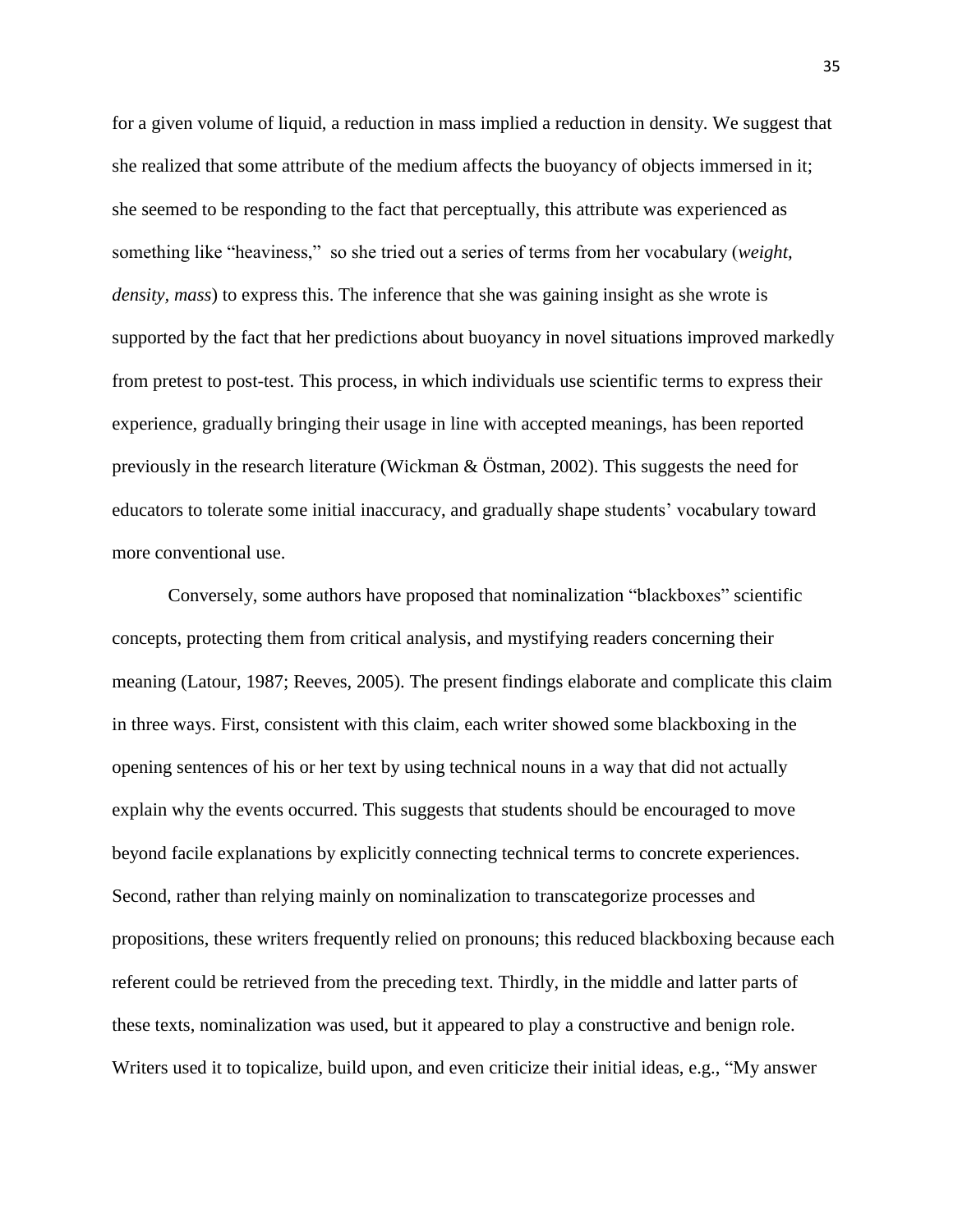about gravity etc was incorrect" (Patrick). Here, in a (dead) grammatical metaphor, answering, which is a process, was construed using a noun so that it could serve as the Subject of the clause. In this type of instance, nominalization implies the precise opposite of the disappearance of the authorial subject.

#### **5. Conclusion**

Writing to learn is a particularly revealing context for research on logogenesis. During logogenesis, perceptual experience is incrementally construed to create meaning. In some sense, all writing involves making meaning. However, in writing to learn activities such as this one, the goal is specifically for the students to construct meanings that are, for them, new. This study found that logogenesis in writing to learn in science partially parallels logogenesis in professional scientific text. Writers began with a dynamic construal of experience, and progressed toward a relatively synoptic construal. This involved an iterative process of introducing experiences and ideas, and then transcategorizing and compacting them so that they could serve as the Subjects of subsequent clauses. Students then connected these to other events to form explanatory theories. This logogenetic process paralleled development in two other timeframes: the historical development of scientific texts from the Middle Ages to the modern era; and the ontogenetic development of children as they progress through educational levels (Biber & Vásquez, 2008; Christie & Derewianka, 2008; Kopple, 2002; Painter, 1999). This parallel supports the view that the features of scientific text are not merely conventional, but are grounded in the nature of experience and language production.

At the same time, specific differences were found between professional scientific text and writing to learn. Whereas professional text relies on technical nouns to represent processes, events, and propositions, these writers relied heavily on demonstrative pronouns that referred to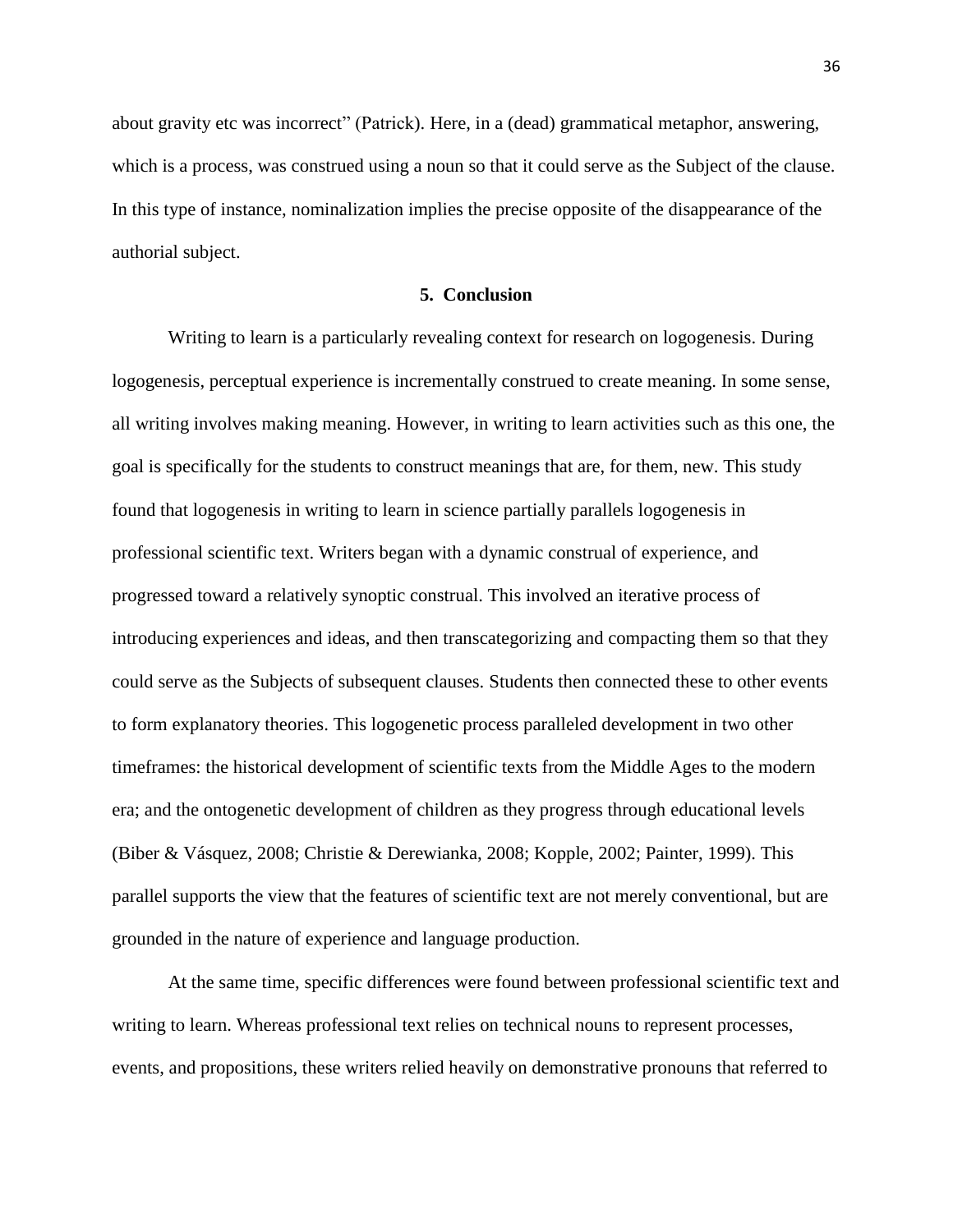processes, events, and propositions introduced earlier in a given text. This allowed them to construct new knowledge in a way that was scientifically complex and abstract, yet instantial. Similarly, rather than using relational verbs to represent evidential relationships, they created narratives of the changing relationships between their beliefs and perceptual experiences. Based on these results, it is tentatively suggested that teachers could consider prompting or teaching writing practices such as the incremental construal of perceptual experience, the use of nontechnical forms of transcategorization, and the reflective juxtaposition of expectations and experiences.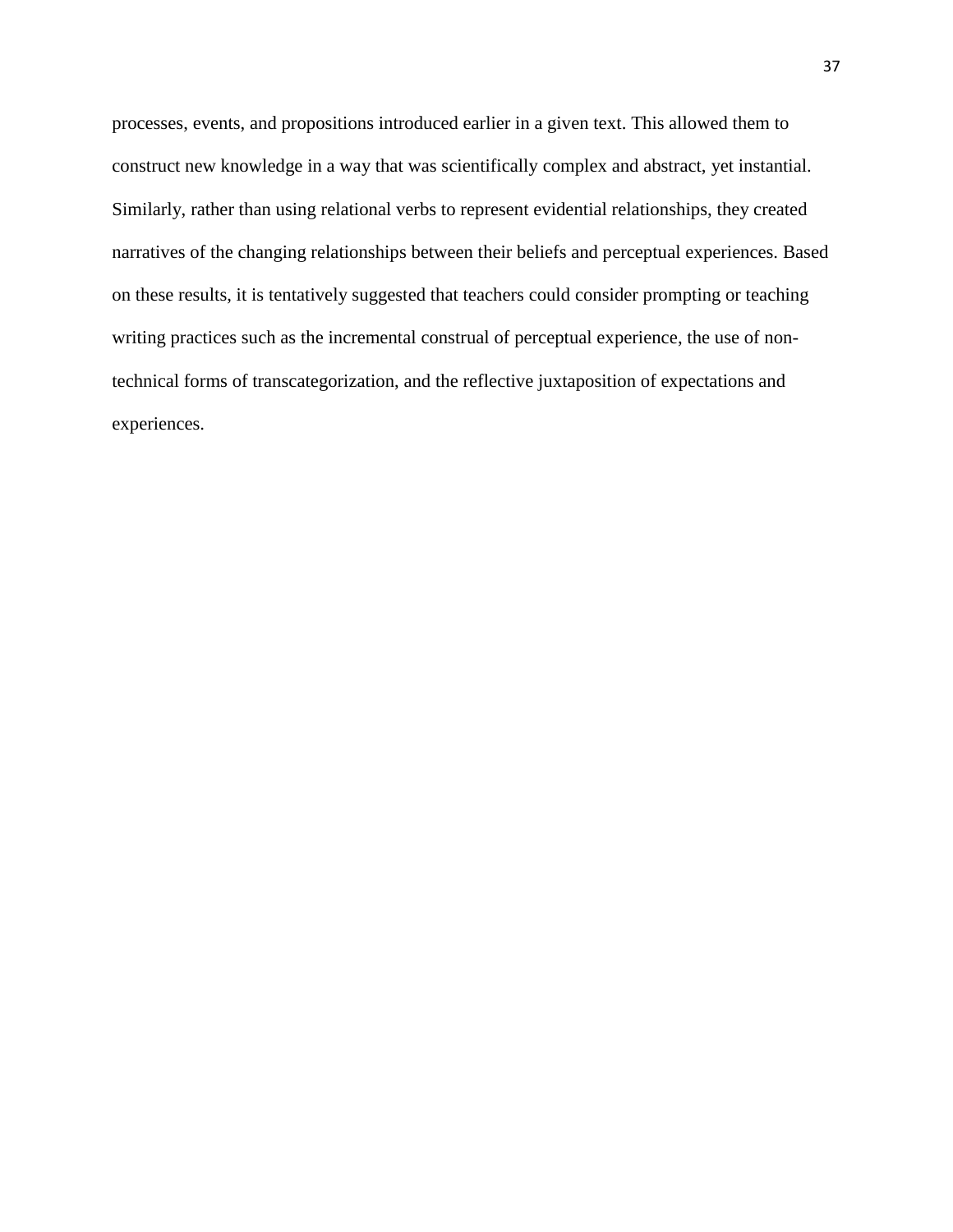#### **References**

- Bangert-Drowns, R. L., Hurley, M. M. & Wilkinson, B. (2004). The effects of school-based writing-to-learn interventions on academic achievement: A meta-analysis. *Review of Educational Research, 74*, 29-58.
- Banks, D. (2005). On the historical origins of nominalized process in scientific text. *English for Specific Purposes, 24*, 347-357.
- Biber, D. & Vásquez, C. (2008). Writing and speaking. In C. Bazerman (Ed.), *Handbook of research on writing: History, society, individual, text* (pp. 535-548). New York: Lawrence Erlbaum Associates.
- Bobrowsky, M. Lecture-Demonstration Facility, Department of Physics, The University of Maryland. http://www.physics.umd.edu/lecdem/ Retrieved June 28, 2011.
- Brown, D. E. (1989). Students' concept of force: the importance of understanding Newton's third law. *Physics Education, 24*, 353-358.
- Christie, F. (1989). Language development in education. In R. Hasan, R. & J. R. Martin (Eds.), *Language development: Learning language, learning culture. Meaning and choice in language; Studies for Michael Halliday*. (pp. 152-198). Norwood: Ablex Publishing Company.
- Christie, F. (1998). Learning the literacies of primary and secondary schooling. In F. Christie & R. Misson (Eds.), *Literacy and schooling* (pp. 47-73). London: Routledge.
- Christie, F. & Derewianka, B. (2008). *School discourse: Learning to write across the years of schooling*. London: Continuum.
- Christie, F., & Macken-Horarik, M. (2011). Disciplinarity and school Subjects English. In F. Christie & K. Maton (Eds.), *Disciplinarity: Functional linguistic and sociological*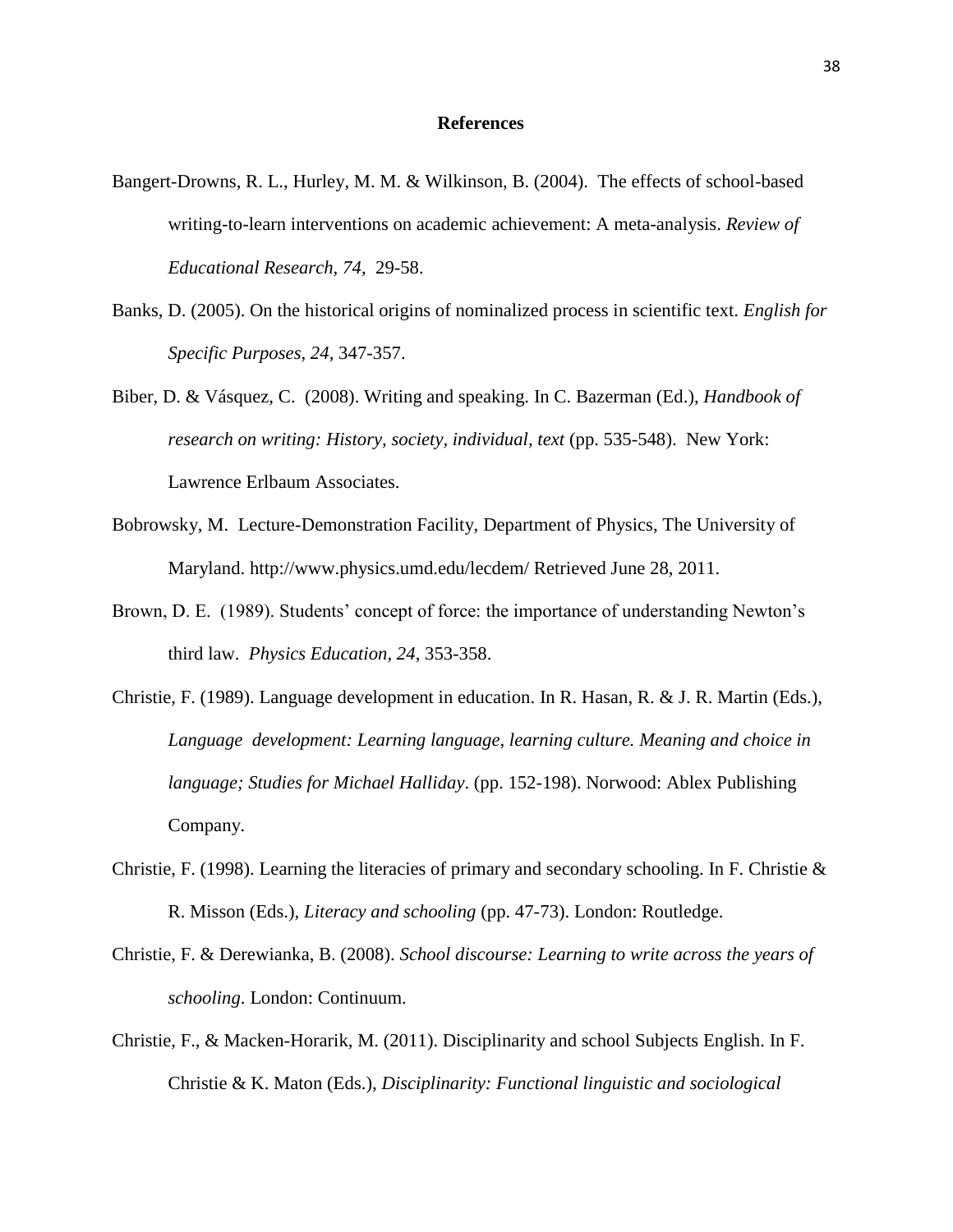*perspectives* (pp. 175-196). London: Continuum International Publishing Group.

- Coffin, C. (2004). Learning to write history the role of causality. *Written Communication*, *21*, 261-289.
- Cronin, B. (2004). Bowling alone together: Academic writing as distributed cognition. *Journal of the American Society for Information Science and Technology, 55*, 557-560.
- Drabick, D. A. G., Weisberg, R., Paul, L., & Bubier, J. L. (2007). Keeping it short and sweet: Brief, ungraded writing assignments facilitate learning. *Teaching of Psychology, 34*, 172- 176.
- Donald, M. (2001). *A mind so rare*. New York: W. W. Norton & Company.
- Emig, J. (1977). Writing as a mode of learning. *College Composition and Communication, 28*, 122-128.
- Fang, Z., & Schleppegrell, M. J. (2010). Disciplinary literacies across content areas: Supporting secondary reading through functional language analysis. *Journal of Adolescent & Adult Literacy, 53*, 587-597.
- Galbraith, D. (2009). Writing about what we know: Generating ideas in writing. In R. Beard, D. Myhill, J. Riley, & M. Nystrand (Eds.), *The sage handbook of writing development* (pp. 48-64). London, UK: Sage Publication.
- Goody, J. & Watt, I. (1963). The consequences of literacy. *Comparative studies in Society and History, 5*, 304-345.
- Gunel, M., Hand, B., McDermott, M. A. (2009). Writing for different audiences: Effects on highschool students' conceptual understanding of biology. *Learning and Instruction, 19*, 354- 367. doi:10.1016/j.learninstruc.2008.07.001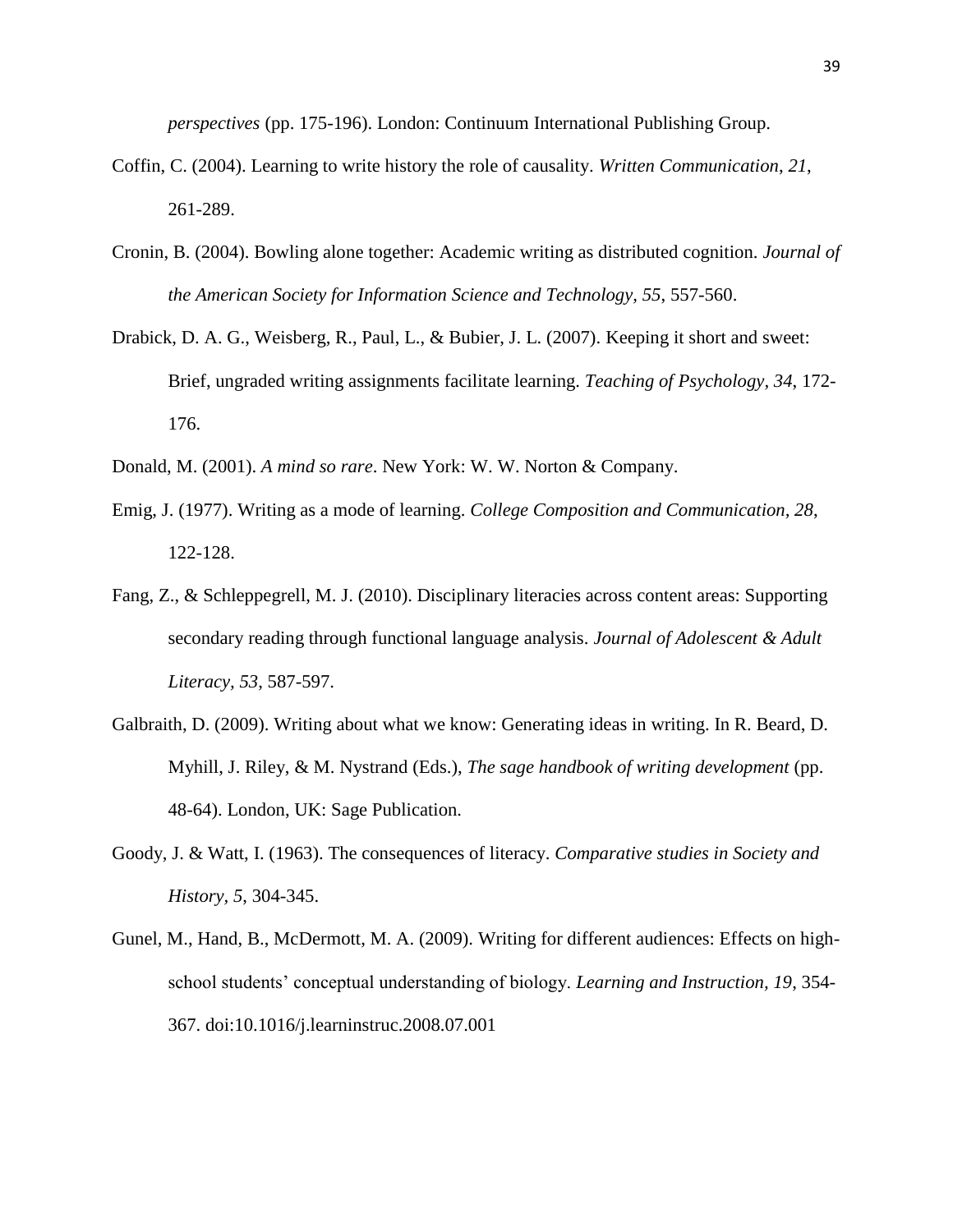Halliday, M. A. K. (1997). The grammar of scientific English. In J. J. Webster (Ed.), *The language of science: The collected works of M. A. K. Halliday, Vol. 5* (pp. 181-198). London: Continuum. (Reprinted from *Grammatica: Studi interlinguistici*, by C. T. Torsello, (Ed.), 1997, Padova: Unipress)

- Halliday, M. A. K. (1998a). Language and knowledge: The unpacking of text. In J. J. Webster (Ed.), *The language of science: The collected works of M. A. K. Halliday, Vol.* (pp*. 5*24- 48). London: Continuum.
- Halliday, M. A. K. (1998b). Things and relations: Regrammaticizing experience as technical knowledge. In J. R. Martin & R. Veel (Eds.), *Reading science: Critical and functional perspectives on the discourses of science* (pp. 185-235). London: Routledge.
- Halliday, M. A. K. (1999). The grammatical construction of scientific knowledge: the framing of the English clause. In J. J. Webster (Ed.), *The language of science. The collected works of M. A. K. Halliday, Vol. 5* (pp. 102-134). London: Continuum. (Reprinted from *Incommensurability and translation: Kuhnian perspectives on scientific communication and theory change*, R. R. Favretti, G. Sandri, & R. Scazzieri, (Eds.), 1999, Cheltenham: Edward Elgar).
- Halliday, M. A. K., & Matthiessen, C. M. I. M. (1999). *Construing experience through meaning: A language-based approach to cognition*. London: Continuum.
- Halliday, M. A. K., & Matthiessen, C. M. I. M. (2004). *Introduction to functional grammar*, (3rd ed.). London, UK: Hodder Education.
- Hood, S. (2011). Writing discipline: Comparing inscriptions of knowledge and knowers in academic writing. In F. Christie & K. Maton (Eds.), *Disciplinarity: Functional linguistic*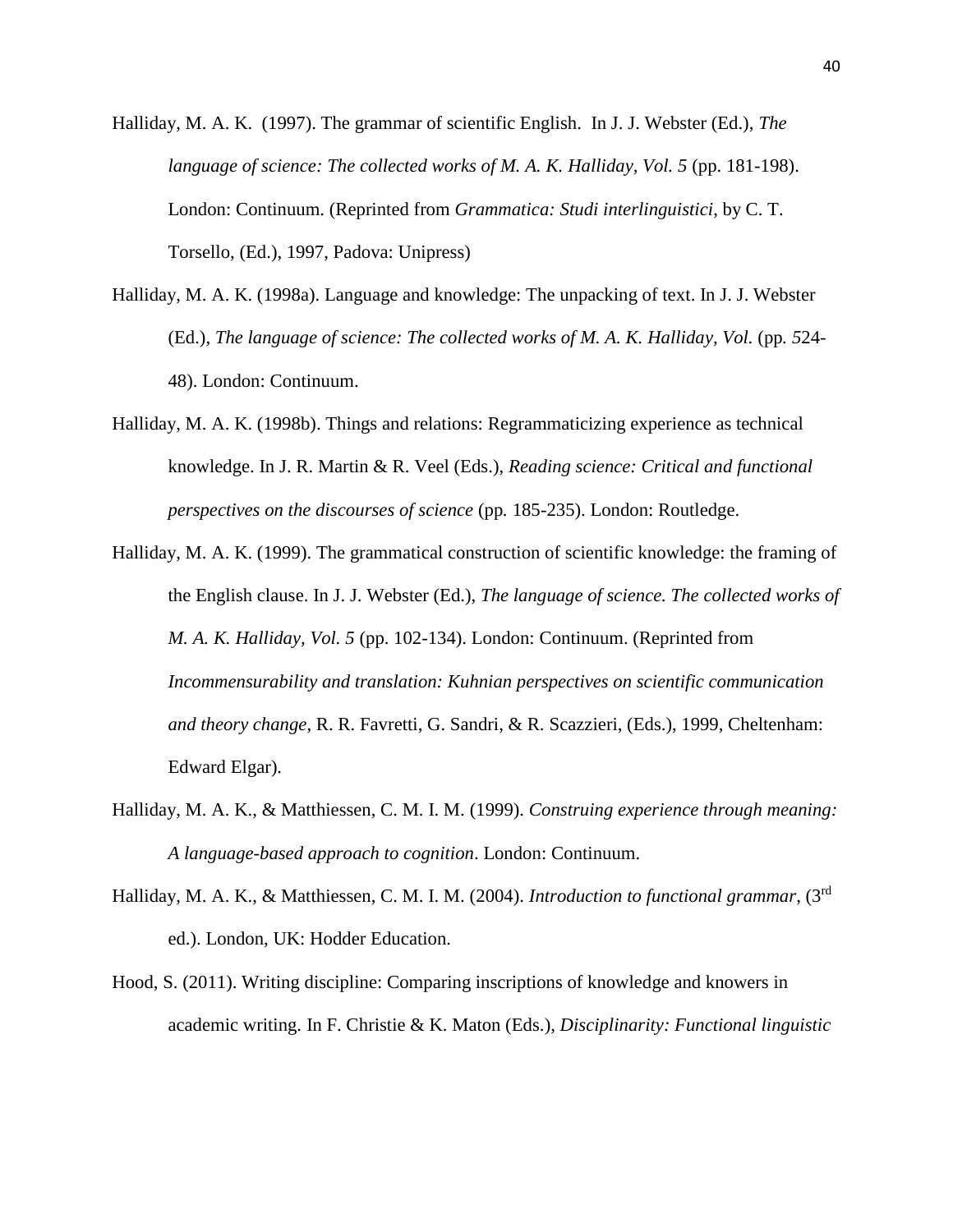*and sociological perspectives* (pp. 106-128). London: Continuum International Publishing Group.

- Klein, P. D. (1999). Reopening inquiry into cognitive processes in writing-to-learn. *Educational Psychology Review, 11*, 203-270.
- Klein, P. D. (2004). Constructing scientific explanations through writing. *Instructional Science*, *32*, 191-231.
- Klein, P. D., Piacente-Cimini, S. & Williams, L. A. (2007). The role of writing in learning from analogies. *Learning and Instruction*, *17*, 595-611.
- Klein, P. D., & Yu, A. M. (2013). Best practices in writing to learn. In S. Graham, C. A. MacArthur, J. Fitzgerald (Eds.), *Best practices in writing to learn* (2nd ed.; pp. 166-189). New York: The Guilford Press.
- Kopple, W. J. V. (2002). From the dynamic style to the synoptic style in the Physical Review: Beginnings and 1980. *Written Communication, 19*, 227-264.
- Kurtz, K. J., Miao, C.-H., & Gentner, D. (2001). Learning by analogical bootstrapping. *The Journal of the Learning Sciences, 10*, 417-446.
- Latour, B. (1987). *Science in action: How to follow scientists and engineers through society*. Harvard university press.
- Macken-Horarik, M. (2002). Something to shoot for: A systemic functional approach to teaching genre in secondary school science. In A. M. Johns (Ed.), *Genre in the classroom: Multiple perspectives* (pp. 17-42). Mahwah, NJ: Lawrence Erlbaum Associates, Publishers.
- Martin, J. R. (1989). *Factual writing: Exploring and challenging social reality*. Oxford University Press.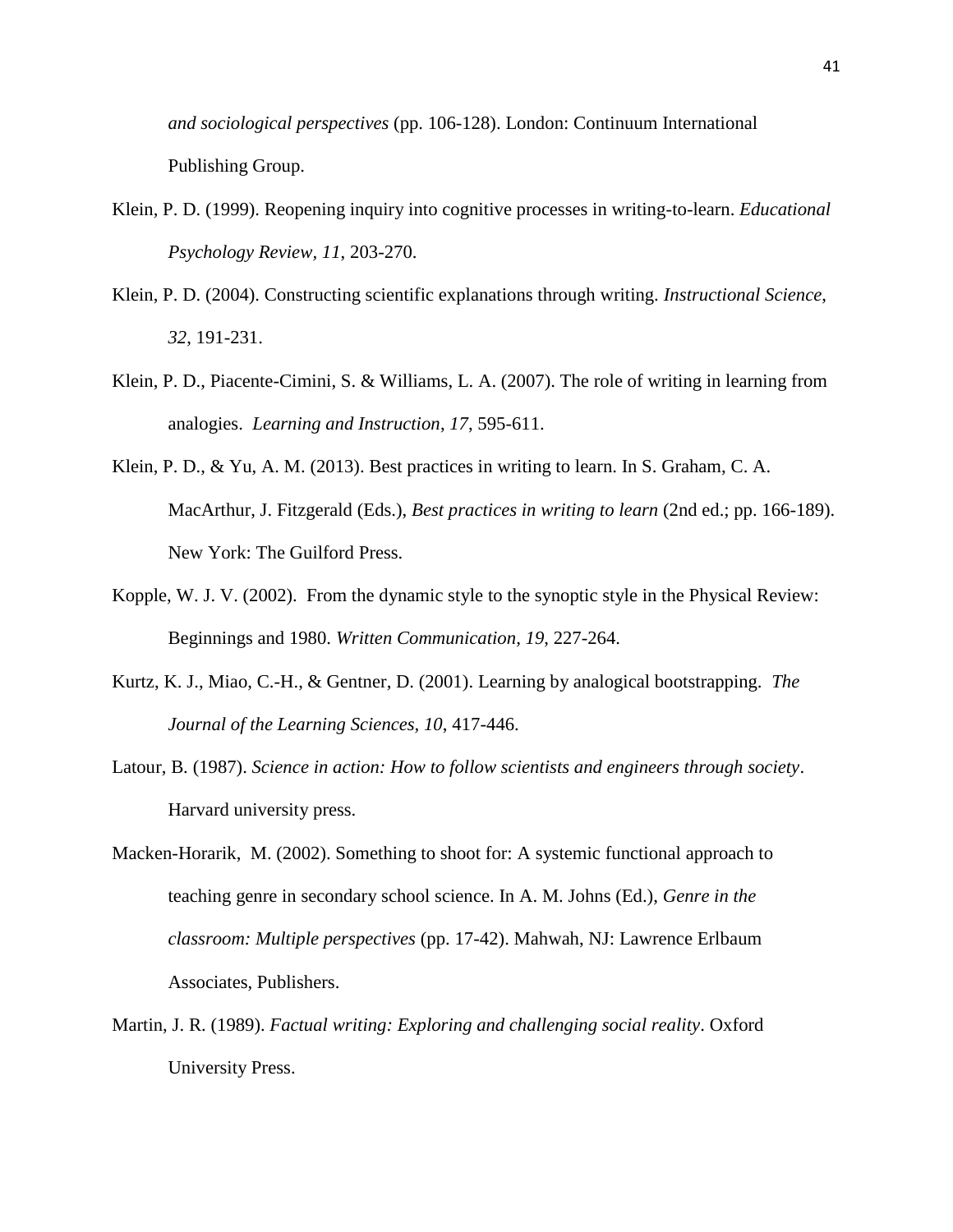- Martin, J. R. (2011). Bridging troubled waters: Interdisciplinarity and what makes it stick. In F. Christie & K. Maton (Eds.), *Disciplinarity: Functional linguistic and sociological perspectives* (pp. 35-61). London: Continuum International Publishing Group.
- Maton, K. (2011). Theories and things: The semantics of disciplinarity. In F. Christie & K. Maton (Eds.), *Disciplinarity: Functional linguistic and sociological perspectives* (pp. 62- 84). London: Continuum International Publishing Group.
- Massoud, L. A., & Kuipers, J. C. (2008). Objectification and the inscription of knowledge in science classrooms. *Linguistics and Education, 19*, 211-224.
- Nückles, M., Hübner, S., & Renkl, A. (2009). Enhancing self-regulated learning by writing learning protocols. *Learning and Instruction, 19*, 259-271.
- Oatley, K., & Djikic, M. (2008). Writing as thinking. *Review of General Psychology, 12*, 9-27.
- Ong, W. J. (1982). *Orality and literacy: The technologizing of the word*. London: Methuen.
- Painter, C. (1999). *Learning through language in early childhood*. London: Cassell.
- Reeves, C. (2005). " I new there was something wrong with that paper": Scientific rhetorical styles and scientific misunderstandings. *Technical Communication Quarterly, 14*, 267- 275.
- Rivard, L. P. (2004). Are language‐based activities in science effective for all students, including low achievers?. *Science Education*, *88*, 420-442.

Schleppegrell, M. J. (2011). Supporting disciplinary learning through language analysis: Developing historical literacy. In F. Christie & K. Maton (Eds.), *Disciplinarity: Functional linguistic and sociological perspectives* (pp. 197-216). London: Continuum International Publishing Group.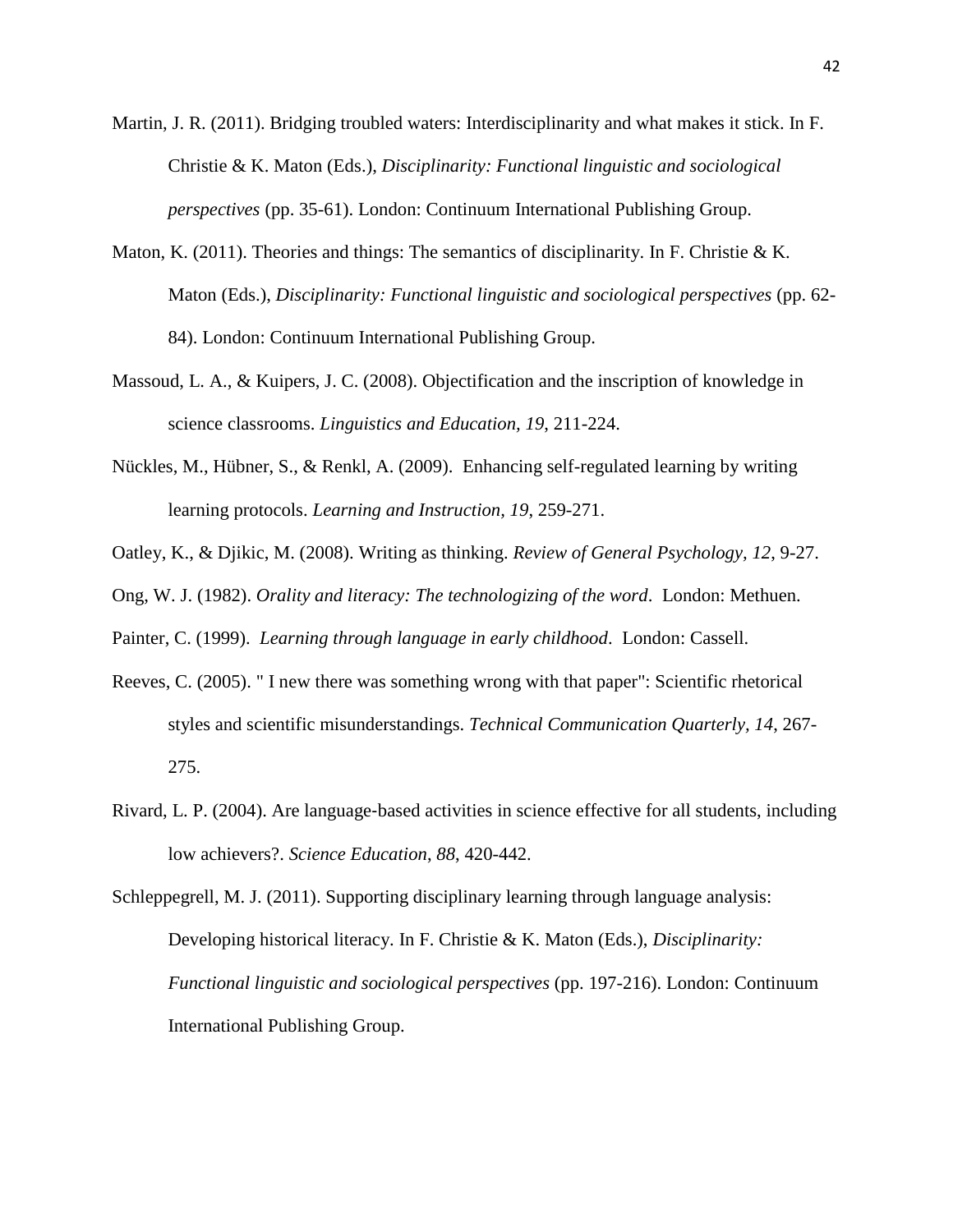- She, Hsiao-Ching. (2002). Concepts of a higher hierarchical level require more dual situated learning events for conceptual change: a study of air pressure and buoyancy. *International Journal of Science Education, 24,* 981-996.
- Veel, R. (1997). Learning how to mean—scientifically speaking.: Apprenticeship into scientific discourse in the secondary school. In F. Chrtistie & J. R. Martin (Eds.), *Genre and institutions: Social processes in the workplace and school* (pp. 161-195). London: Continuum International Publishing Group. London: Continuum.
- Viechnicki, G. B. (2008). Grammatical processes of objectification in a middle school science classroom. *Linguistics and Education, 19*, 244-264.
- Wallace, C. S., Hand, B., & Prain, V. (2004). *Writing and learning in the science classroom*. Dordrecht: Kluwer.
- Wickman, P.-O. & Östman, L. (2002). Learning as discourse change: A sociocultural mechanism. *Science Education, 86*, 601-623.
- Wright, L. J. (2008). Learning by doing: The objectification of knowledge across semiotic modalities in middle school chemistry lab activities. *Linguistics and Education, 19*, 225- 243.
- Yore, L. D., Hand, B. M. & Prain, V. (2002). Scientists as writers. *Science Education*, *86*, 672- 692.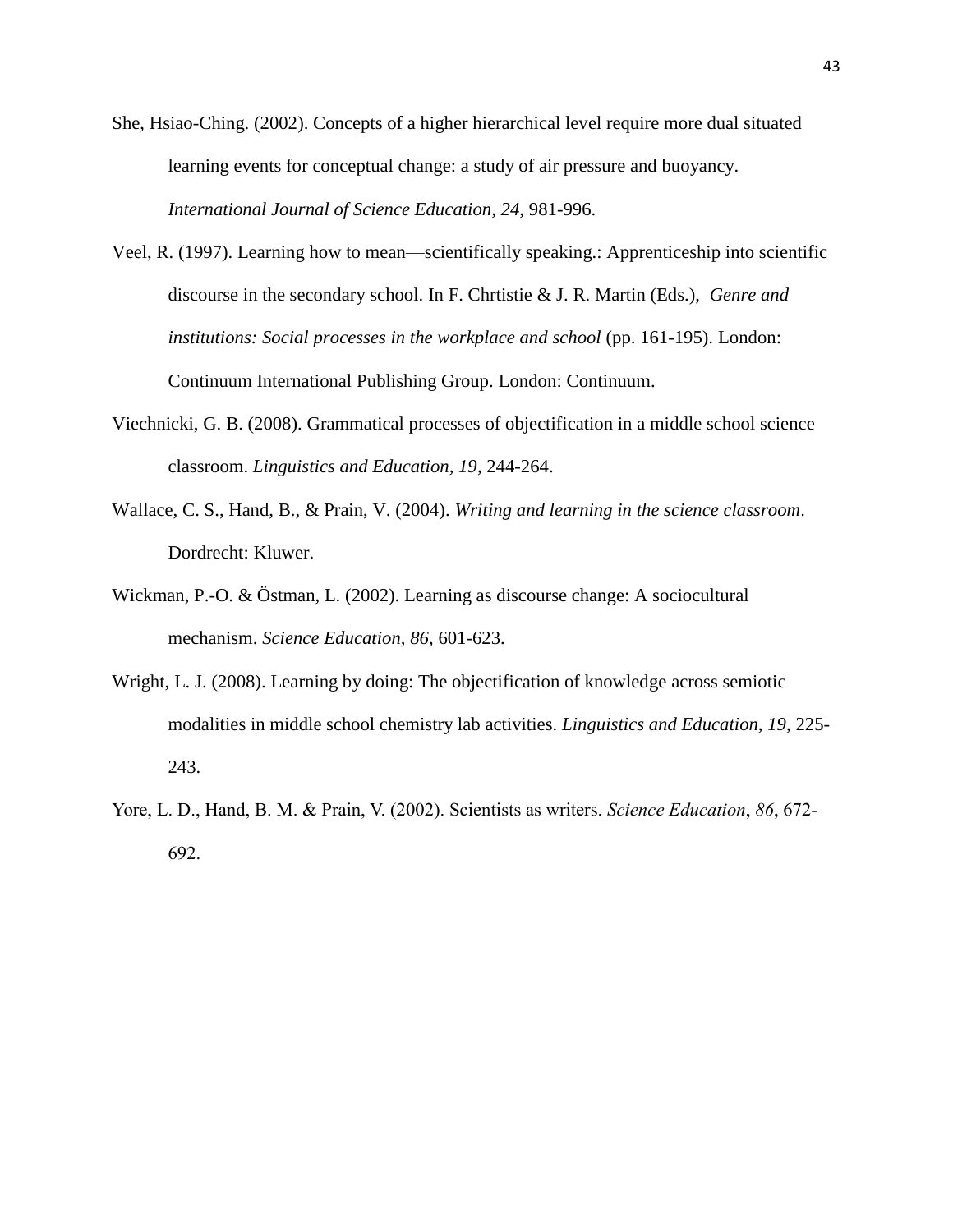[Insert Appendix One with Figure here]